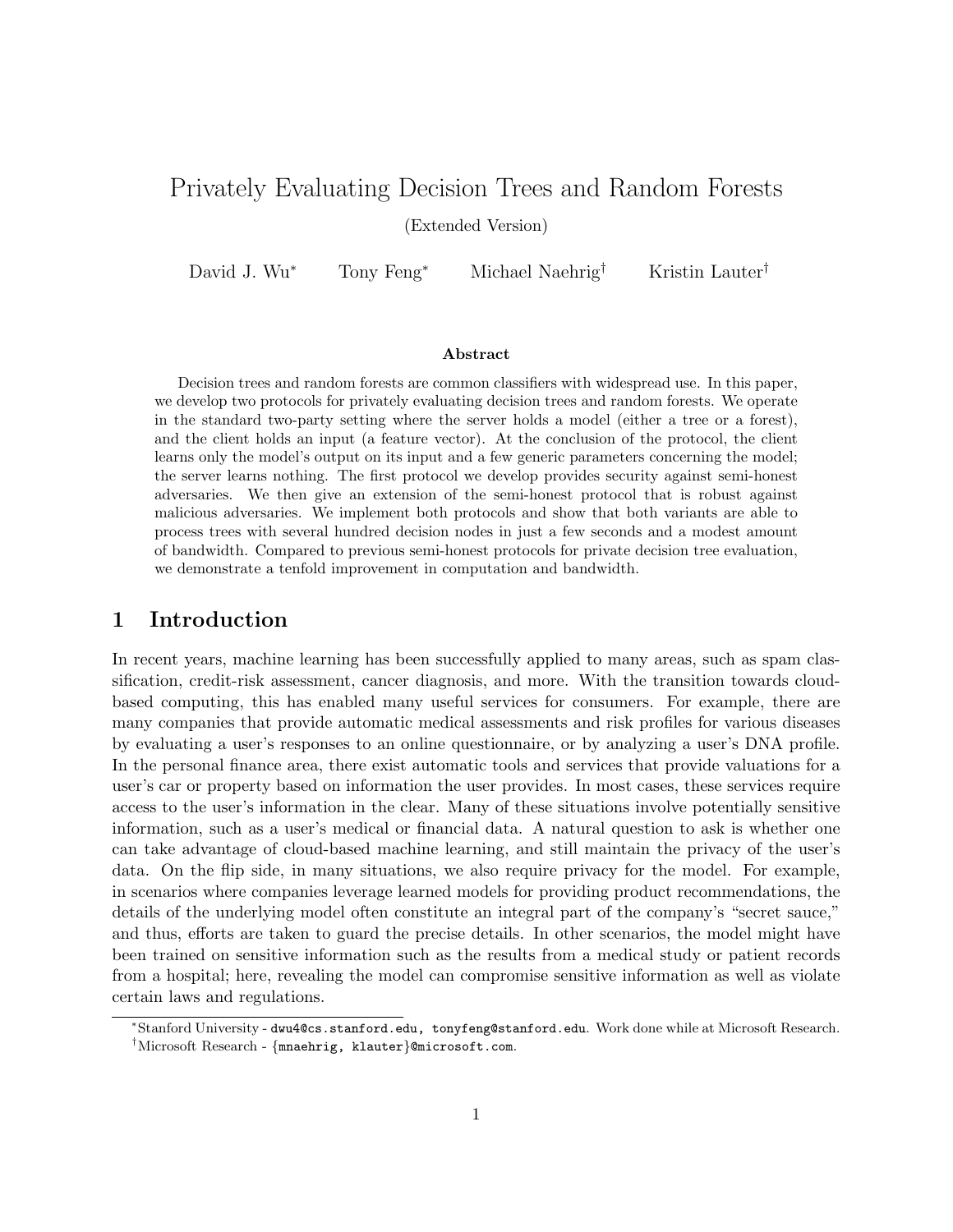In this work, we focus on one commonly used class of classifiers: decision trees and random forests [\[43,](#page-26-0) [19\]](#page-24-0). Decision trees are simple classifiers that consist of a collection of decision nodes arranged in a tree structure. As the name suggests, each decision node is associated with a predicate or test on the query (for example, a possible predicate could be " $a\geq 55$ "). Decision tree evaluation simply corresponds to tree traversal. These models are often favored by users for their ease of interpretability. In fact, there are numerous web APIs [\[2,](#page-23-0) [1\]](#page-23-1) that enable users to both train and query decision trees as part of a *machine learning as a service* platform. In spite of their simple structure, decision trees are widely used in machine learning, and have been successfully applied to many scenarios such as disease diagnosis [\[62,](#page-27-0) [5\]](#page-24-1) and credit-risk assessment [\[49\]](#page-26-1).

In this work, we develop practical protocols for private evaluation of decision trees and random forests. In our setting, the server has a decision tree (or random forest) model and the client holds an input to the model. Abstractly, our desired security property is that at the end of the protocol execution, the server should not learn anything about the client's input, and the client should not learn anything about the server's model other than what can be directly inferred from the output of the model. This is a natural setting in cases where we are working with potentially sensitive and private information on the client's side and where we desire to protect the server's model, which might contain proprietary or confidential information. To motivate the need for privacy, we highlight one such application of using decision trees for automatic medical diagnosis.

Application to medical diagnosis. Decision trees are used by physicians for both automatic medical diagnosis and medical decision making [\[62,](#page-27-0) [5\]](#page-24-1). A possible deployment scenario is for a hospital consortium or a government agency to provide automatic medical diagnosis services for other physicians to use. To leverage such a service, a physician (or even a patient) would take a set of measurements (as specified by the model) and submit those to the service for classification. Of course, to avoid compromising the patient's privacy, we require that at the end of the protocol, the service does not learn anything about the client's input. On the flip side, there is also a need to protect the server's model from the physician (or patient) that is querying the service. In recent work, Fredrikson et al. [\[34\]](#page-25-0) showed that *white-box* access to a decision tree model can be efficiently exploited to compromise the privacy of the users whose data was used to train the decision tree. In this case, this means that the medical details of the patients whose medical profiles were used to develop the model are potentially compromised by revealing the model in the clear. Not only is this a serious privacy concern, in the case of medical records, this can be a violation of HIPAA regulations. Thus, in this scenario, it is critical to provide privacy for both the input to the classifier, as well as the internal details of the classifier itself. We note that even though black-box access to a model can still be problematic, combining our private model evaluation protocol with "privacy-aware" decision tree training algorithms [\[34,](#page-25-0) §6] can significantly mitigate this risk.

#### 1.1 Our Contributions

We begin by constructing a decision tree evaluation protocol with security against semi-honest adversaries (i.e., adversaries that behave according to the protocol specification). We then show how to extend the semi-honest protocol to provide robustness against malicious adversaries. Specifically, we show that a malicious client cannot learn additional information about the server's model, and that a malicious server cannot learn anything about the client's input. Note that it is possible for a malicious server to cause the client to obtain a corrupted or wrong output; however, even in this case, it does not learn anything about the client's input. This model is well-suited for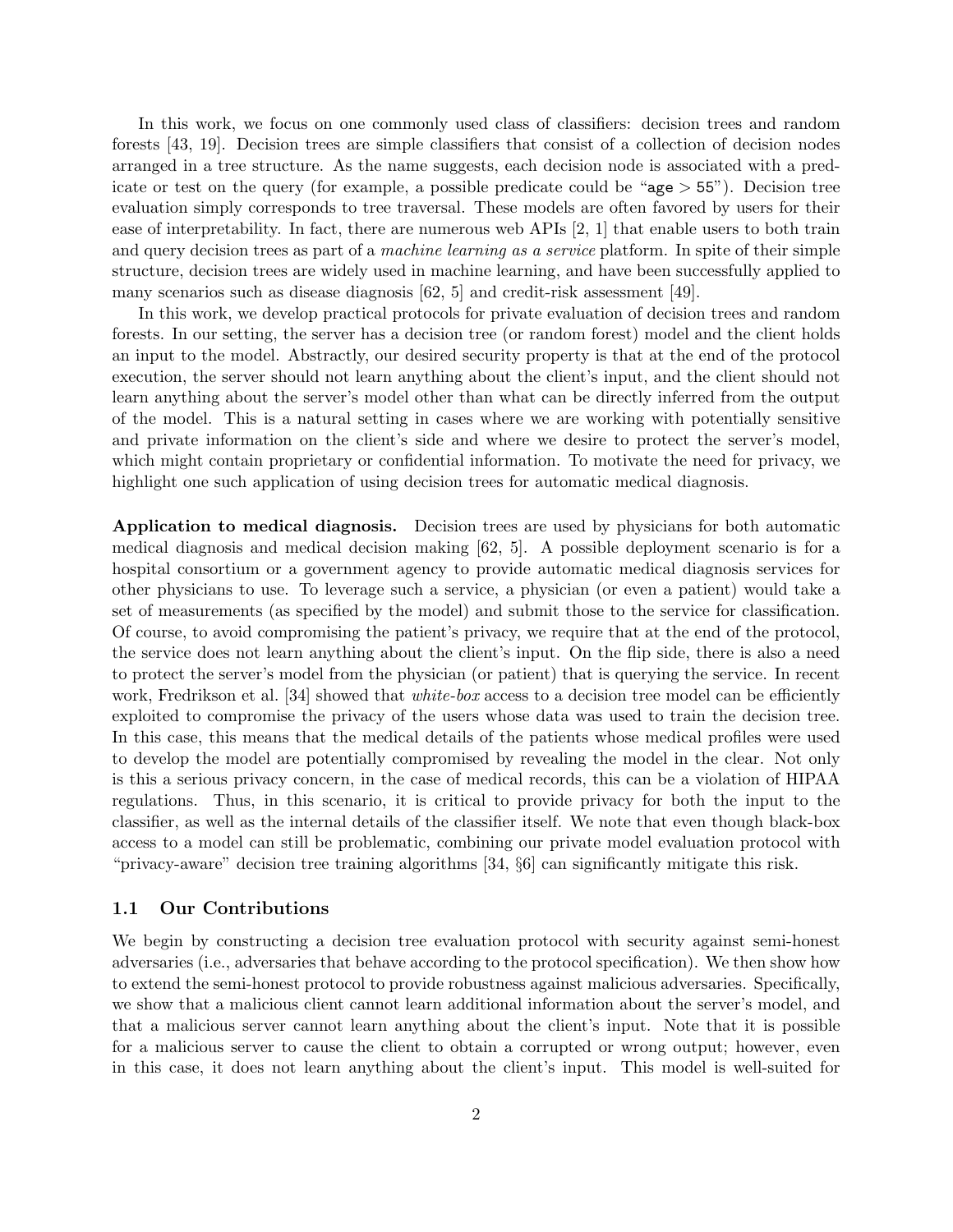cloud-based applications where we assume the server is trying to provide a useful service, and thus, not incentivized to give corrupt or nonsensical output to the client. In fact, because the server has absolute control over the model in the private decision tree evaluation setting, privacy of the client's input is the strongest property we can hope for in the presence of a malicious server. We describe our threat model formally in Section [2.3.](#page-4-0) Our protocols leverage two standard cryptographic primitives: additive homomorphic encryption and oblivious transfer.

As part of our construction for malicious security, we show how a standard comparison protocol based on additively homomorphic encryption [\[28\]](#page-25-1) can be used to obtain an efficient conditional oblivious transfer protocol [\[11,](#page-24-2) [27\]](#page-25-2) for the less-than predicate.

To assess the practicality of our protocols, we implement both the semi-honest protocol as well as the extended protocol with protection against malicious adversaries using standard libraries. We conduct experiments with decision trees with depth up to 20, as well as decision trees with over 10,000 decision nodes to assess the scalability of our protocols. We also compare the performance of our semi-honest secure protocol against the protocols of [\[17,](#page-24-3) [7,](#page-24-4) [20\]](#page-24-5), and demonstrate over 10x reduction in client computation and bandwidth, or both, while operating at a higher security level (128 bits of security as opposed to 80 bits of security in past works). We conclude our experimental analysis by evaluating our protocols on decision trees trained on several real datasets from the UCI repository [\[6\]](#page-24-6). In most cases, our semi-honest decision tree protocol completes on the order of seconds and requires bandwidth ranging from under 100 KB to several MB. This represents reasonable performance for a cloud-based service.

This work provides the first implementation of a private decision tree evaluation protocol with security against malicious adversaries. In our benchmarks, we additionally show that even with the extensions for malicious security, our protocol still outperforms existing protocols that achieve only semi-honest security.

Related work. This problem of privately evaluating decision trees falls under the general umbrella of multiparty computation. One approach is based on homomorphic encryption [\[35,](#page-25-3) [59\]](#page-27-1), where the client sends the server an encryption of its input, and the server evaluates the function homomorphically and sends the encrypted response back to the client. The client decrypts to learn the output. While these methods have been successfully applied to several problems in privacypreserving data mining [\[39,](#page-25-4) [16\]](#page-24-7), the methods are limited to simple functionalities. Another general approach is based on Yao's garbled circuits [\[63,](#page-27-2) [53,](#page-26-2) [51,](#page-26-3) [10,](#page-24-8) [9\]](#page-24-9), where one party prepares a garbled circuit representing the joint function they want to compute and the other party evaluates the circuit. These methods typically have large communication costs; we provide some concrete estimates based on state-of-the-art tools in Section [6.](#page-15-0) We survey additional related work in Section [7.](#page-22-0)

### 2 Preliminaries

We begin with some notation. Let  $[n]$  be the set of integers  $\{1,\ldots,n\}$ , and  $\mathbb{Z}_p$  be the ring of integers modulo p. For two k-bit strings  $x, y \in \{0,1\}^k$ , we write  $x \oplus y$  for their bitwise xor. For a distribution D, we write  $x \leftarrow D$  to denote a sample s from D. For a finite set S, we write  $x \stackrel{R}{\leftarrow} S$ to denote a uniform draw x from S. We say that two distributions  $\mathcal{D}_1$  and  $\mathcal{D}_2$  are computationally indistinguishable (denoted  $\mathcal{D}_1 \stackrel{c}{\approx} \mathcal{D}_2$ ) if no efficient (that is, probabilistic polynomial time) algorithm can distinguish them except with negligible probability. We write  $\mathcal{D}_1 \stackrel{s}{\approx} \mathcal{D}_2$  to denote that the two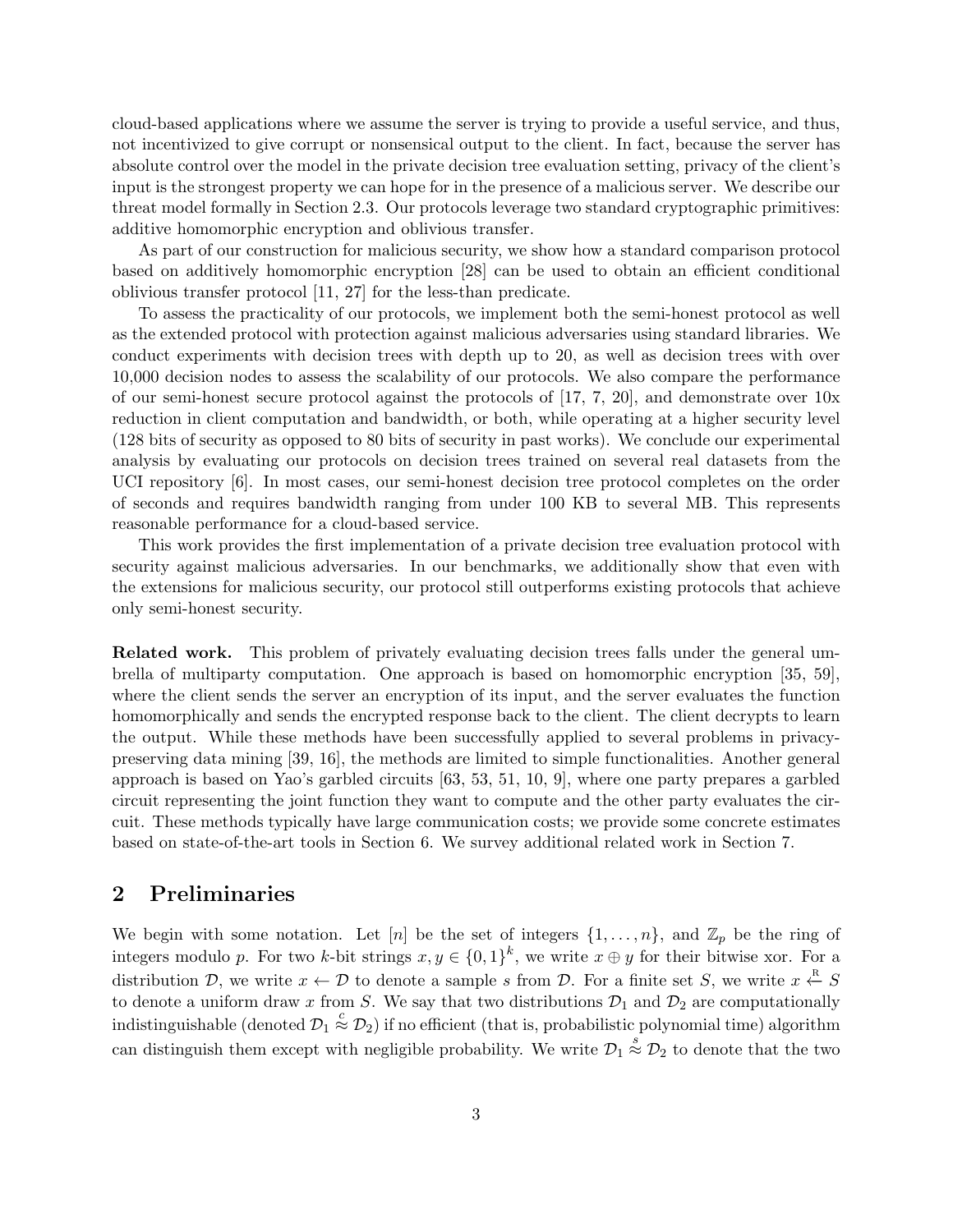distributions  $\mathcal{D}_1$  and  $\mathcal{D}_2$  are statistically close. A function  $f(\lambda)$  is negligible in a parameter  $\lambda$  if for all positive integers c,  $f = o(1/\lambda^c)$ . For a predicate P we write  $\mathbf{1}\{\mathcal{P}(x)\}\)$  to denote the indicator function for the predicate  $\mathcal{P}$ —that is,  $\mathbf{1}\{\mathcal{P}(x)\} = 1$  if and only if  $\mathcal{P}(x)$  holds, and 0 otherwise.

#### 2.1 Cryptographic Primitives

In this section, we introduce the primitives we require.

**Homomorphic encryption.** A semantically secure public-key encryption system with message space R (we model R as a ring) is specified by three algorithms KeyGen,  $Enc_{pk}$ , Dec<sub>sk</sub> (for key generation, encryption, decryption, respectively). The key-generation algorithm outputs a publicprivate key pair (pk, sk). For a message m, we write  $\mathsf{Enc}_{\mathsf{pk}}(m; r)$  to denote an encryption of m with randomness r. The security requirement is the standard notion of semantic security  $|37|$ . In an additively homomorphic encryption [\[59,](#page-27-1) [28,](#page-25-1) [29\]](#page-25-6) system, we require an additional public-key operation that takes encryptions of two messages  $m_0, m_1$  and outputs an encryption of  $m_0 + m_1$ . Additionally, we require that the scheme supports scalar multiplication: given an encryption of  $m \in \mathcal{R}$ , there is a public-key operation that produces an encryption of km for all  $k \in \mathbb{Z}$ .

Oblivious Transfer. Oblivious transfer (OT) [\[60,](#page-27-3) [56,](#page-26-4) [57,](#page-26-5) [4\]](#page-23-2) is a primitive commonly employed in cryptographic protocols. In standard 1-out-of-n OT, there are two parties, denoted the sender and the receiver. The sender holds a database  $x_1, \ldots, x_n \in \{0,1\}^{\ell}$  and the client holds a selection bit  $i \in [n]$ . At the end of the protocol, the client learns  $x_i$  and nothing else about the contents of the database; the server learns nothing.

#### <span id="page-3-0"></span>2.2 Decision Trees and Random Forests

Decision trees are frequently encountered in machine learning and can be used for classification and regression. A decision tree  $\mathcal{T} : \mathbb{Z}^n \to \mathbb{Z}$  implements a function on an *n*-dimensional *feature* space (the feature space is typically  $\mathbb{R}^n$ , so we use a fixed-point encoding of the values). We refer to elements  $x \in \mathbb{Z}^n$  as *feature vectors*. Each internal node  $v_k$  in the tree is associated with a Boolean function  $f_k(x) = \mathbf{1} \{x_{i_k} < t_k\}$ , where  $i_k \in [n]$  is an index into a feature vector  $x \in \mathbb{Z}^n$ , and  $t_k$  is a threshold. Each leaf node  $\ell$  is associated with an output value  $z_{\ell}$ . To evaluate the decision tree on an input  $x \in \mathbb{Z}^n$ , we start at the root node, and at each internal node  $v_k$ , we evaluate  $f_k(x)$ . Depending on whether  $f_k(x)$  evaluates to 0 or 1, we take either the left or right branch of the tree. We repeat this process until we reach a leaf node  $\ell$ . The output  $\mathcal{T}(x)$  is the value  $z_{\ell}$  of the leaf node.

The depth of a decision tree is the length of the longest path from the root to a leaf. The  $i^{\text{th}}$ layer of the tree is the set of nodes of distance exactly  $i$  from the root. A binary tree with depth  $d$ is complete if for  $0 \leq i \leq d$ , the *i*<sup>th</sup> layer contains exactly  $2<sup>i</sup>$  nodes.

Complete binary trees. In general, decision trees need not be binary or complete. However, all decision trees can be transformed into a complete binary decision tree by increasing the depth of the tree and introducing "dummy" internal nodes. In particular, all leaves in the subtree of a dummy internal node have the same value. We associate each dummy node with the trivial Boolean function  $f(x) = 0$ . Without loss of generality, we only consider complete binary decision trees in this work.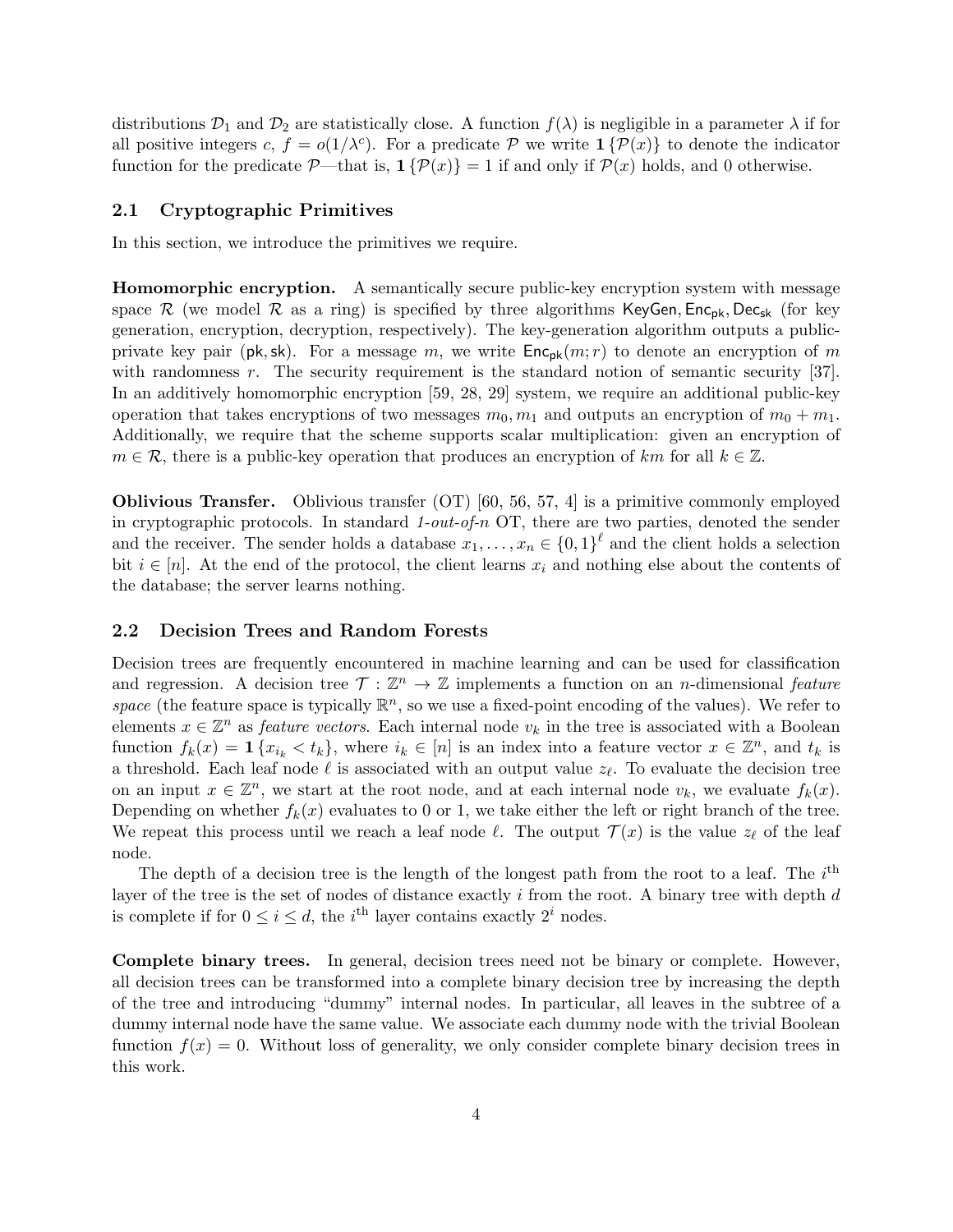Node indices. We use the following indexing scheme to refer to nodes in a complete binary tree. Let  $\mathcal T$  be a decision tree with depth d. Set  $v_1$  to be the root node. We label the remaining nodes inductively: if  $v_i$  is an internal node, let  $v_{2i}$  be its left child and  $v_{2i+1}$  be its right child. For convenience, we also define a separate index from 0 to  $2^d - 1$  for the leaf nodes. Specifically, if  $v_i$  is the parent of a leaf node, then we denote its left and right children by  $z_{2i-m-1}$  and  $z_{2i-m}$ , where m is the number of internal nodes in  $\mathcal T$ . With this indexing scheme, the leaves of the tree, when read from left-to-right, correspond with the ordering  $z_0, \ldots, z_{2^d-1}$ .

Paths in a binary tree. We associate paths in a complete binary tree with bit strings. Specifically, let T be a complete binary tree with depth d. We specify a path by a bit string  $b = b_1 \cdots b_d \in$  ${0,1}^d$ , where  $b_i$  denotes whether we visit the left child or the right child when we are at a node at level  $i - 1$ . Starting at the root node (level 0), and traversing according to the bits b, this process uniquely defines a path in  $\mathcal T$ . We refer to this path as the path induced by b in  $\mathcal T$ .

Similarly, we define the notion of a *decision string* for an input x on a tree  $\mathcal{T}$ . Let m be the number of internal nodes in a complete binary tree  $\mathcal{T}$ . The decision string is the concatenation  $f_1(x) \cdots f_m(x)$  of the value of each predicate  $f_i$  on the input x. Thus, the decision string encodes information regarding which path the evaluation would have taken at every internal node, and thus, uniquely identifies the evaluation path of x in  $\mathcal T$ . Thus, we also refer to the path induced by a decision string s in  $\mathcal T$ . In specifying the path s, the decision string also specifies the index of the leaf node at the end of the path. We let  $\phi: \{0,1\}^m \to \{0,\ldots,m\}$  be the function that maps a decision string  $s$  for a complete binary tree with  $m$  decision nodes onto the index of the corresponding leaf node in the path induced by s in  $\mathcal{T}$ .

Random forests. One way to improve the performance of decision tree classifiers is to combine responses from many decision trees. In a *random forest* [\[19\]](#page-24-0), we train many decision trees, where each tree is trained using a random subset of the features. This has the effect of decorrelating the individual trees in the forest. More concretely, we can describe a random forest  $\mathcal F$  by an ensemble of decision trees  $\mathcal{F} = \{\mathcal{T}_i\}_{i \in [n]}$ . If the random forest operates by computing the mean of the individual decision tree outputs, then  $\mathcal{F}(x) = \frac{1}{n} \sum_{i \in [n]} \mathcal{T}_i(x)$ .

#### <span id="page-4-0"></span>2.3 Security Model

Our security definitions follow the real-world/ideal-world paradigm of [\[36,](#page-25-7) [22,](#page-24-10) [23,](#page-25-8) [44\]](#page-26-6). Specifically, we compare the protocol execution in the real world, where the parties interact according to the protocol specification  $\pi$ , to an execution in an ideal world, where the parties have access to a trusted party that evaluates the decision tree. Similar to [\[22\]](#page-24-10), we view the protocol execution as occurring in the presence of an adversary A and coordinated by an environment  $\mathcal{E} = \{\mathcal{E}_{\lambda}\}_{\lambda \in \mathbb{N}}$  (modeled as a family of polynomial-size circuits parameterized by a security parameter  $\lambda$ ). The environment chooses the inputs to the protocol execution and plays the role of distinguisher between the real and ideal experiments.

Leakage and public parameters. Our protocols reveal several meta-parameters about the decision tree: a bound d on the depth of the tree, the dimension  $n$  of a feature vector, and a bound  $t$  on the number of bits needed to represent each component of the feature vector. For the semi-honest protocol, there is a performance-privacy trade-off where the protocol also reveals the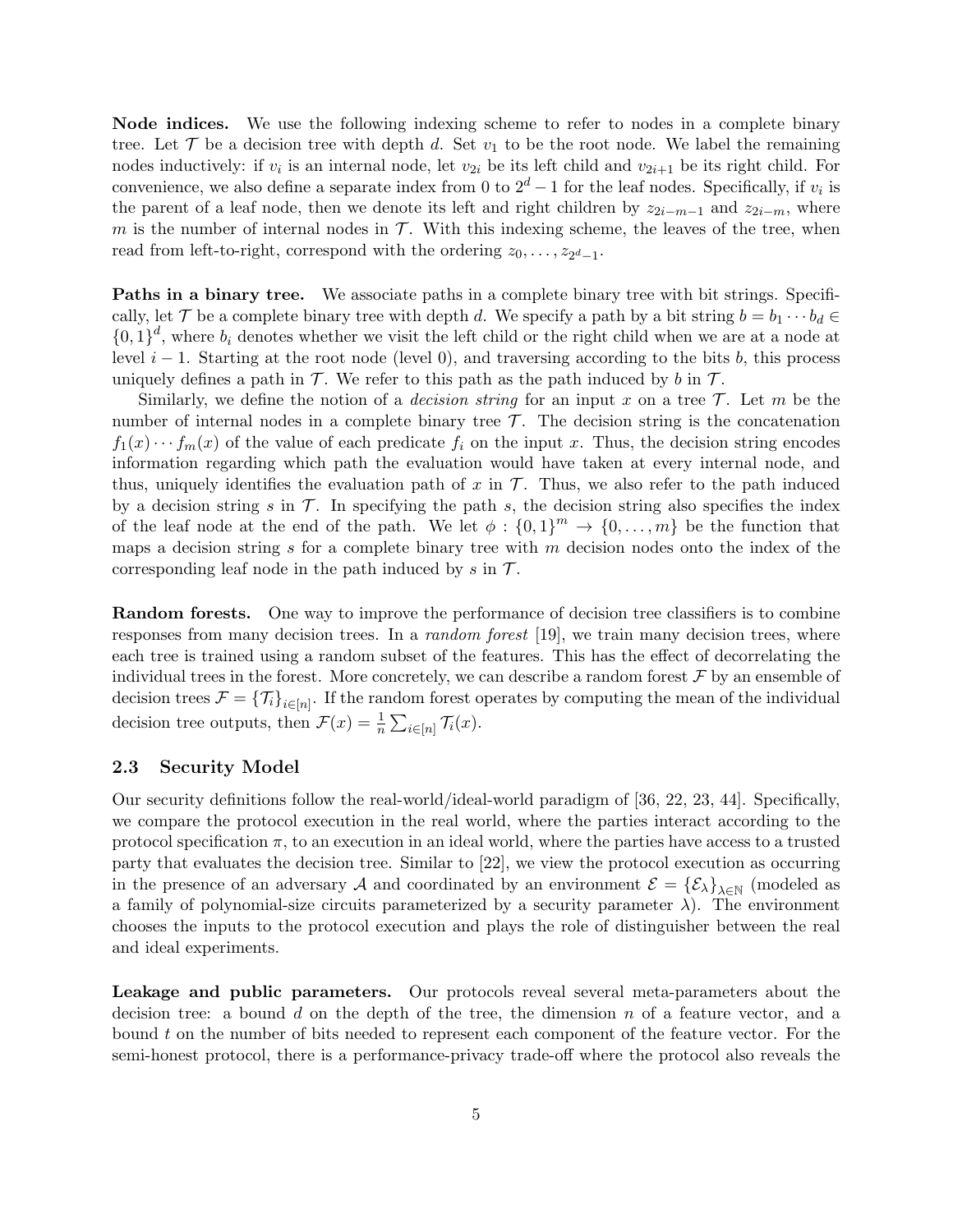number  $\ell$  of non-dummy internal nodes in the tree. In our security analysis, we assume that these parameters are public and known to the client and server.

Real model of execution. In the real-world, the protocol execution proceeds as follows:

- 1. Inputs: The environment  $\mathcal E$  chooses a feature vector  $x \in \mathbb Z^n$  for the client and a decision tree  $\mathcal T$  for the server. Each component in x is represented by at most t bits, and the tree  $\mathcal T$ has depth at most d. In the semi-honest setting where the number  $\ell$  of non-dummy internal nodes in  $\mathcal T$  is public, we impose the additional requirement that  $\mathcal T$  has  $\ell$  non-dummy internal nodes. The environment gives the input of the corrupted party to the adversary.
- 2. Protocol Evaluation: The parties begin executing the protocol. All honest parties behave according to the protocol specification  $\pi$ . The adversary A has full control over the behavior of the corrupted party and sees all messages received by the corrupted party. If  $A$  is semihonest, then A directs the corrupted party to follow the protocol as specified.
- 3. Output: The honest party computes and gives its output to the environment  $\mathcal{E}$ . The adversary computes a function of its view and gives it to  $\mathcal{E}$ .

At the end of the protocol execution, the environment E outputs a bit  $b \in \{0,1\}$ . Let  $\text{REAL}_{\pi,\mathcal{A},\mathcal{E}}(\lambda)$ be the random variable corresponding to the value of this bit.

Ideal model of execution. In the ideal-world execution, the parties have access to a trusted third party (TTP) that evaluates the decision tree. We now describe the ideal-world execution:

- 1. Inputs: Same as in the real model of execution.
- 2. Submission to Trusted Party: If a party is honest, it gives its input to the trusted party. If a party is corrupt, then it can send any input of its choosing to the trusted party, as directed by  $A$ . If  $A$  is semi-honest, it submits the input it received from the environment to the TTP.
- 3. Response from Trusted Party: On input x and  $\mathcal T$  from the client and server, respectively, the TTP computes and gives  $\mathcal{T}(x)$  to the client.
- 4. **Output:** An honest party gives the message (if any) it received from the TTP to  $\mathcal{E}$ . The adversary computes a function of its view of the protocol execution and gives it to  $\mathcal{E}$ .

At the end of the protocol execution, the environment E outputs a bit  $b \in \{0,1\}$ . Let IDEAL $_{\mathcal{A},\mathcal{E}}(\lambda)$ be the random variable corresponding to the value of this bit. Informally, we say that a twoparty protocol  $\pi$  is a secure decision tree evaluation protocol if for all efficient adversaries  $\mathcal A$  in the real world, there exists an adversary  $\mathcal S$  in the ideal world (sometimes referred to as a *simulator*) such that the outputs of the protocol executions in the real and ideal worlds are computationally indistinguishable. More formally, we have the following:

<span id="page-5-0"></span>Definition 2.1 (Security). Let  $\pi$  be a two-party protocol. Then,  $\pi$  securely evaluates the decision tree functionality in the presence of malicious (resp., semi-honest) adversaries if for all efficient adversaries (resp., semi-honest adversaries) A, there exists an efficient adversary (resp., semi-honest adversary) S such that for every polynomial-size circuit family  $\mathcal{E} = \{ \mathcal{E}_{\lambda} \}_{\lambda \in \mathbb{N}}$ ,

$$
REAL_{\pi,\mathcal{A},\mathcal{E}}(\lambda) \stackrel{c}{\approx} IDEAL_{\mathcal{S},\mathcal{E}}(\lambda).
$$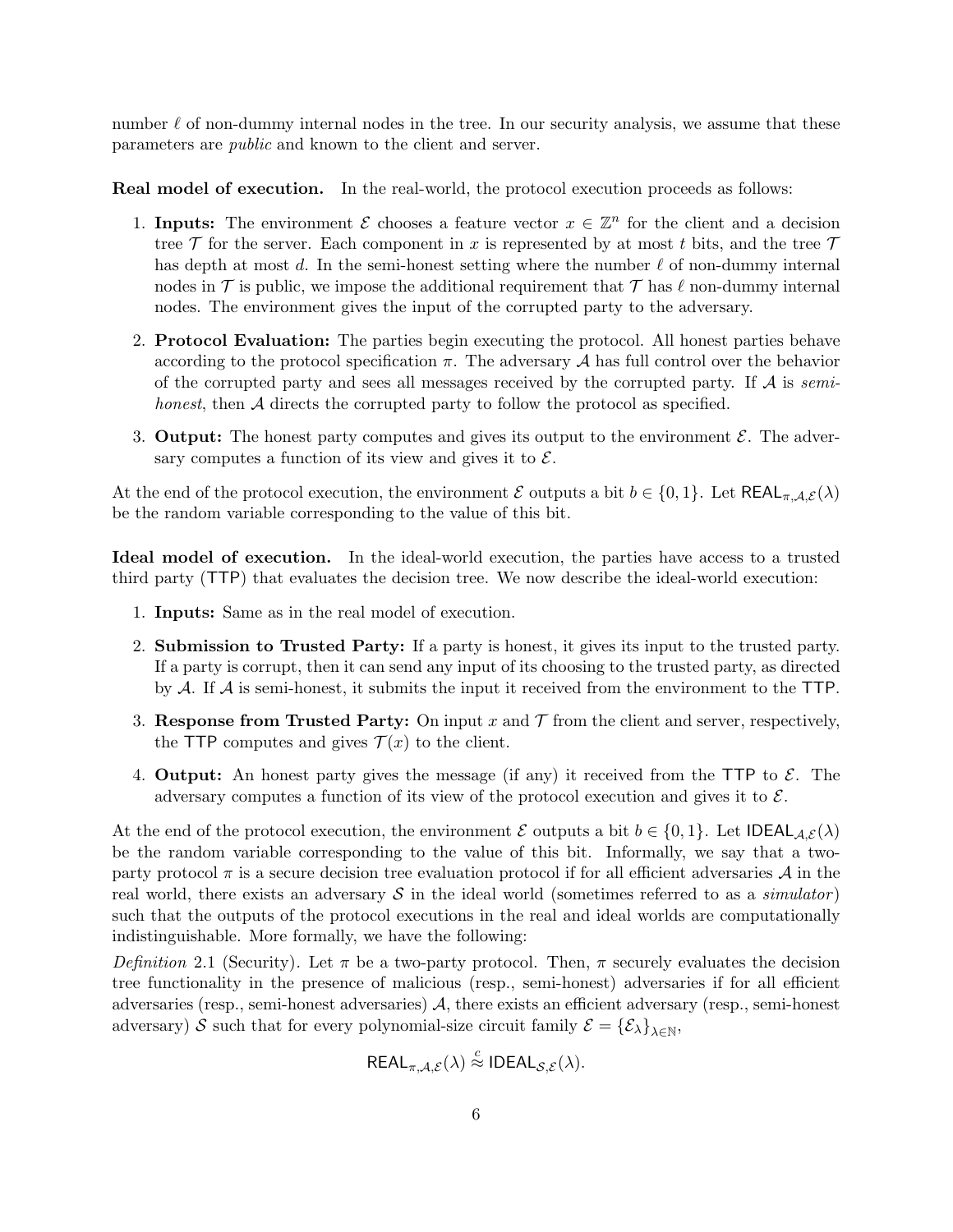In this work, we also consider the weaker notion of *privacy*, which captures the notion that an adversary does not learn anything about the inputs of the other parties beyond what is explicitly leaked by the computation and its inputs/outputs. We use the definitions from [\[46\]](#page-26-7). Specifically, define the random variable  $REAL'_{\pi,\mathcal{A},\mathcal{E}}(\lambda)$  exactly as  $REAL_{\pi,\mathcal{A},\mathcal{E}}(\lambda)$ , except in the final step of the protocol execution, the environment  $\mathcal E$  only receives the output from the adversary (and not the output from the honest party). Define  $\mathsf{IDEAL}_{\mathcal{A},\mathcal{E}}'(\lambda)$  similarly. Then, we can define the notion for a two-party protocol to privately compute a functionality f:

<span id="page-6-2"></span>Definition 2.2 (Privacy). Let  $\pi$  be a two-party protocol. Then,  $\pi$  privately computes the decision tree functionality in the presence of malicious (resp., semi-honest) adversaries if for all efficient adversaries (resp., semi-honest adversaries) A, there exists an efficient adversary (resp., semi-honest adversary) S such that for every polynomial-size circuit family  $\mathcal{E} = \{ \mathcal{E}_{\lambda} \}_{\lambda \in \mathbb{N}}$ ,

$$
\mathsf{REAL}_{\pi,\mathcal{A},\mathcal{E}}'(\lambda) \stackrel{c}{\approx} \mathsf{IDEAL}_{\mathcal{S},\mathcal{E}}'(\lambda).
$$

### 3 Semi-honest Protocol

In this section, we describe our two-party protocol for privately evaluating decision trees in the semi-honest model. We show how to generalize these protocols to random forests in Section [5.](#page-13-0) In our scenarios, we assume the client holds a feature vector and the server holds a model (either a decision tree or a random forest). The protocol we describe is secure assuming a semantically secure additively homomorphic encryption scheme and a semi-honest secure OT protocol.

#### <span id="page-6-0"></span>3.1 Setup

We make the following assumptions about our model:

- The client has a well-formed public-private key-pair for an additively homomorphic encryption scheme.
- The client's private data consists of a feature vector  $x = (x_1, \ldots, x_n) \in \mathbb{Z}^n$ , where  $x_i \geq 0$  for all  $i$ . Let  $t$  be the bit-length of each entry in the feature vector.
- The server holds a complete binary decision tree  $\mathcal T$  with  $m$  (possibly dummy) internal nodes.

**Leakage.** As noted in Section [2.3,](#page-4-0) we assume that the dimension n, the precision  $t$ , the depth d of the decision tree and the number  $\ell$  of non-dummy internal nodes are public in the protocol execution.

#### <span id="page-6-1"></span>3.2 Building Blocks

In this section, we describe the construction of our decision tree evaluation protocol in the semihonest setting. Before presenting its full details (Figure [1\)](#page-9-0), we provide a high level survey of our methods. As stated in Section [3.1,](#page-6-0) the decision trees we consider have a very simple structure known to the client: a complete binary tree  $\mathcal T$  with depth d. Let  $z_0, \ldots, z_{2^d-1}$  be the leaf values of T. Suppose also that we allow the client to learn the index  $i \in \{0, \ldots, 2^d-1\}$  of the leaf node in the path induced in  $\mathcal T$  by x. If the client knew the index i, it can then *privately* obtain the value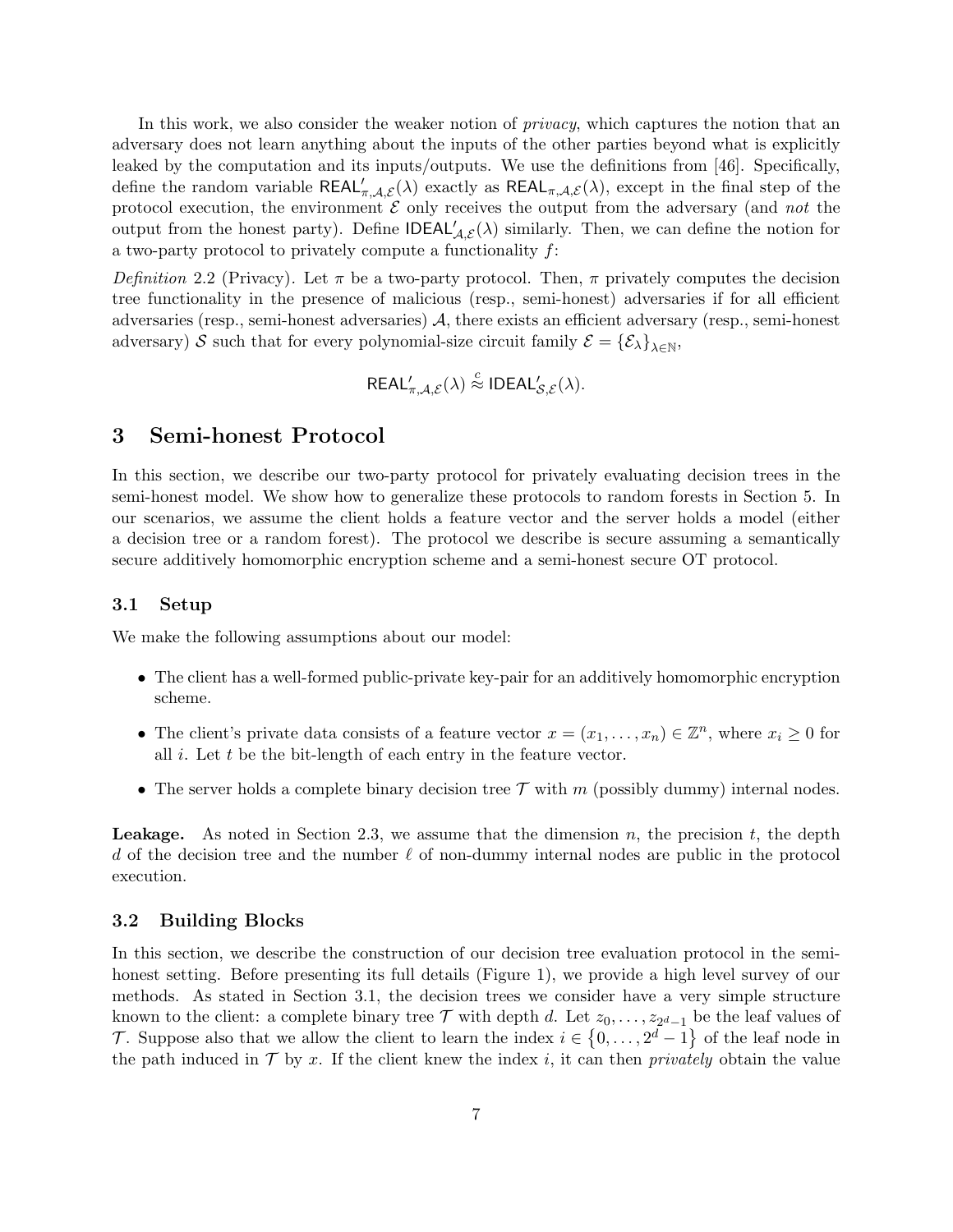$z_i = \mathcal{T}(x)$  by engaging in a 1-out-of-2<sup>d</sup> OT with the server. In this case, the server's "database" is the set  $\{z_0, \ldots, z_{2^d-1}\}.$ 

The problem with this scheme is that revealing the index of the leaf node to the client reveals information about the structure of the tree. We address this by having the server first permute the nodes of the tree. After this randomization process, we can show that the decision string corresponding to the client's query is uniform over all bit strings with length  $2^d - 1$ . Thus, it is acceptable for the client to learn the decision string corresponding to its input on the permuted tree. The basic idea for our semi-honest secure decision tree evaluation protocol is thus as follows:

- 1. The server randomly permutes the tree  $\mathcal T$  to obtain an equivalent tree  $\mathcal T'$ .
- 2. The client and server engage in a comparison protocol for each decision node in  $\mathcal{T}'$ . At the end of this phase, the client learns the result of each comparison in  $\mathcal{T}'$ , and therefore, the decision string corresponding to its input in  $\mathcal{T}'$ .
- 3. Using the decision string, the client determines the index i that contains its value  $z_i = \mathcal{T}(x)$ . The client engages in an OT protocol with the server to obtain the value  $z_i$ .

Comparison protocol. The primary building block we require for private decision tree evaluation is a comparison protocol. We use a variant of the two-round comparison protocol from [\[28,](#page-25-1) [32,](#page-25-9) [17\]](#page-24-3) based on additive homomorphic encryption. In the protocol, the client and server each have a value x and y, respectively. At the end of the protocol, the client and server each possess a share of the comparison bit  $\mathbf{1}\{x \leq y\}$ . Neither party learns anything else about the other party's input.

We give a high-level sketch of the protocol. Suppose the binary representations of x and y are  $x_1x_2 \cdots x_t$  and  $y_1y_2 \cdots y_t$ , respectively. Then,  $x < y$  if and only if there exists some index  $i \in [t]$  where  $x_i \leq y_i$ , and for all  $j \leq i$ ,  $x_j = y_j$ . As observed in [\[28\]](#page-25-1), this latter condition is equivalent to there existing an index i such that  $z_i = x_i - y_i + 1 + 3\sum_{j. In the$ basic comparison protocol, the client encrypts each bit of its input  $x_1, \ldots, x_t$  using an additively homomorphic encryption scheme (with plaintext space  $\mathbb{Z}_p$ ). The server homomorphically computes encryptions of  $r_1z_1, \ldots, r_tz_t$  where  $r_1, \ldots, r_t \stackrel{\text{R}}{\leftarrow} \mathbb{Z}_p$ , and sends the ciphertexts back to the client in random order. To learn if  $x < y$ , the client checks whether any of the ciphertexts decrypt to 0. Note that if  $z_i \neq 0$ , then the value  $r_i z_i$  is uniformly random in  $\mathbb{Z}_p$ . Thus, depending on the value of the comparison bit, the client's view either consists of t encryptions of random nonzero values, or  $t-1$  encryptions of random nonzero values and one encryption of 0.

For our decision tree evaluation protocol, we do not reveal the actual comparison bit to the client. Instead, we secret share the comparison bit across the client and server. This is achieved by having the server "flip" the direction of each comparison with probability 1/2. At the beginning of the protocol, the server chooses  $b \leftarrow \{0, 1\}$ , sets  $\gamma = 1 - 2 \cdot b$ , and computes encryptions of  $z_i = x_i - y_i + \gamma + 3\sum_{j. Let  $b' = 1$  if there is some  $i \in [t]$  where  $z_i = 0$ . Then,$  $b \oplus b' = \mathbf{1} \{x < y\}.$ 

Decision tree randomization. As mentioned at the beginning of Section [3.2,](#page-6-1) we apply a tree randomization procedure to hide the structure of the tree. For each decision node  $v$ , we interchange its left and right subtrees with equal probability. Moreover, to preserve correctness, if we interchanged the left and right subtrees of  $v$ , we replace the boolean function  $f_v$  at  $v$  with its negation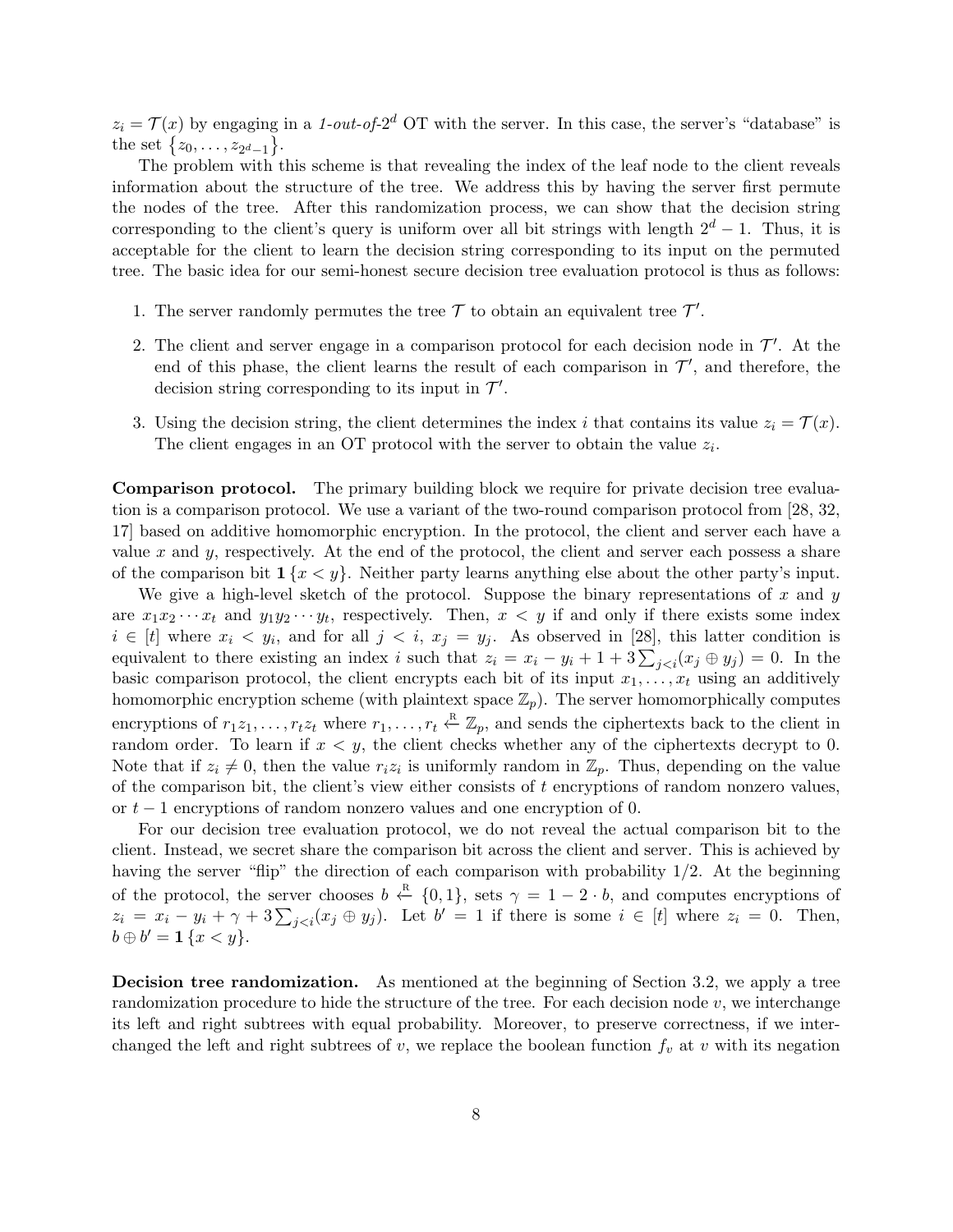$\tilde{f}_v(x) := f_v(x) \oplus 1$ . More precisely, on input a decision tree  $\mathcal T$  with m internal nodes  $v_1, \ldots, v_m$ , we construct a permuted tree  $\mathcal{T}'$  as follows:

- 1. Initialize  $\mathcal{T}' \leftarrow \mathcal{T}$  and choose  $s \leftarrow^{R} \{0,1\}^{m}$ . Let  $v'_1, \ldots, v'_m$  denote the internal nodes of  $\mathcal{T}'$ and let  $f'_1, \ldots, f'_m$  be the corresponding boolean functions.
- 2. For  $i \in [m]$ , set  $f_i'(x) \leftarrow f_i(x) \oplus s_i$ . If  $s_i = 1$ , then swap the left and right subtrees of  $v_i'$ . Do not reindex the nodes of  $\mathcal{T}'$  during this step.
- 3. Reindex the nodes  $v'_1, \ldots, v'_m$  in  $\mathcal{T}'$  according to the standard indexing scheme described in Section [2.2.](#page-3-0) Output the permuted tree  $\mathcal{T}'$ .

In the above procedure, we obtain a new tree  $\mathcal{T}'$  by permuting the nodes of  $\mathcal T$  according to a bit-string  $s \in \{0,1\}^m$ . We denote this process by  $\mathcal{T}' \leftarrow \pi_s(\mathcal{T})$ . By construction, for all  $x \in \mathbb{Z}^n$ and all  $s \in \{0,1\}^m$ , we have that  $\mathcal{T}(x) = \pi_s(\mathcal{T})(x)$ . Moreover, we define the permutation  $\tau_s$  that corresponds to the permutation on the nodes of  $\mathcal T$  effected by  $\pi_s$ . In other words, the node indexed i in  $\mathcal T$  is indexed  $\tau(i)$  in  $\mathcal T'$ . Then, if  $\sigma \in \{0,1\}^m$  is the decision string of  $\mathcal T$  on input  $x, \tau(\sigma \oplus s)$  is the decision string of  $\pi_s(\mathcal{T})$  on x.

#### 3.3 Semi-honest Decision Tree Evaluation

The protocol for evaluating a decision tree with security against semi-honest adversaries is given in Figure [1.](#page-9-0) Just to reiterate, in the first part of the protocol (Steps [1-](#page-9-1)[4\)](#page-9-2), the client and server participate in an interactive comparison protocol that ultimately reveals to the client a decision string for a permuted tree. Given the decision string, the client obtains the response via an OT protocol. We show that this protocol is correct and state the corresponding security theorem. We give the formal security proof in Appendix [A.](#page-27-4)

<span id="page-8-1"></span>**Theorem 3.1.** If the client and server follow the protocol in Figure [1,](#page-9-0) then at the end of the protocol, the client learns  $\mathcal{T}(x)$ .

Proof. Appealing to the analysis of the comparison protocol from [\[28,](#page-25-1) §4.1], we have that for all  $k \in [\ell], b_k \oplus b'_k = \mathbf{1}(x_{i_k} \leq t_k) = f_{q_k}(x)$ . Since  $f_v(x) = 0$  for the dummy nodes v, we conclude that  $\sigma$ is the decision string of x on T. Then, as noted in Section [3.2,](#page-6-1)  $\tau_s(\sigma \oplus s) = \sigma'$  is the corresponding decision string of x on  $\pi_s(\mathcal{T}) = \mathcal{T}'$ . By correctness of the OT protocol, the client learns the value of  $z'_{\phi(\sigma')} = \mathcal{T}'(x)$  at the end of Step [5.](#page-9-3) Since the tree randomization process preserves the function, it follows that  $z'_{\phi(\sigma')} = \mathcal{T}'(x) = \mathcal{T}(x)$ .  $\Box$ 

<span id="page-8-0"></span>Theorem 3.2. The protocol in Figure [1](#page-9-0) is a decision tree evaluation protocol with security against semi-honest adversaries (Definition [2.1\)](#page-5-0).

Asymptotic analysis. We now briefly characterize the asymptotic performance of the protocol in Figure [1.](#page-9-0) In our analysis, we only count the number of cryptographic operations the client and server perform. Let d be the depth of the tree, n be the dimension of the feature space,  $\ell$  be the number of non-dummy internal nodes, and  $t$  be the precision (the number of bits needed to represent each component of the feature vector).

For the client, encrypting the feature vector requires  $O(nt)$  public-key operations; processing the comparisons require  $O(\ell t)$  operations; computing the leaf node and the OT require  $O(d)$  operations.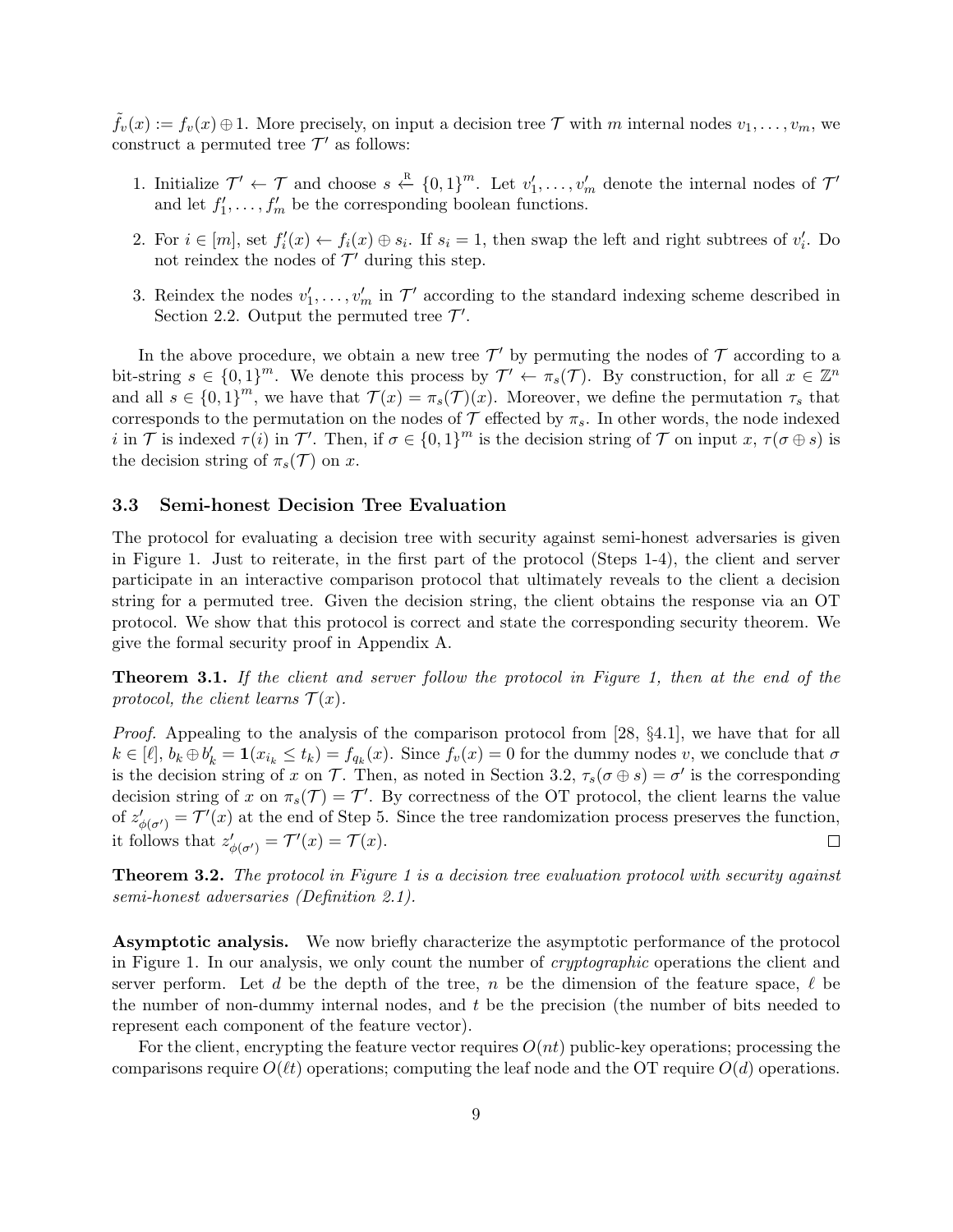<span id="page-9-0"></span>Let (pk, sk) be a public-private key-pair for an additively homomorphic encryption scheme over  $\mathbb{Z}_p$ . The client holds the secret key sk. Fix a precision  $t \leq |\log_2 p|$ .

- Client input: A feature vector  $x \in \mathbb{Z}_p^n$  where each  $x_i$  is at most t bits. Let  $x_{i,j}$  denote the j<sup>th</sup> bit of  $x_i$ .
- Server input: A complete, binary decision tree T with m internal nodes. Let  $q_1, \ldots, q_\ell$  be the indices of the non-dummy nodes, and let  $f_{q_k}(x) = \mathbf{1} \{x_{i_k} \le t_k\}$ , where  $i_k \in [n]$  and  $t_k \in \mathbb{Z}_p$ . For the dummy nodes v, set  $f_v(x) = 0$ . Let  $z_0, \ldots, z_m \in \{0,1\}^*$  be the values of the leaves of  $\mathcal{T}$ . See Section [3.1](#page-6-0) for more details.
- <span id="page-9-1"></span>1. Client: For each  $i \in [n]$  and  $j \in [t]$ , compute and send  $\mathsf{Enc}_{\mathsf{pk}}(x_{i,j})$  to the server.
- 2. Server: The server chooses  $b \stackrel{R}{\leftarrow} \{0,1\}^{\ell}$ . Then, for each  $k \in [\ell]$ , set  $\gamma_k = 1 2 \cdot b_k$ . For each  $k \in [\ell]$  and  $j \in [t]$ , choose  $r_{k,j} \leftarrow \mathbb{Z}_p^*$  and homomorphically compute the ciphertext

<span id="page-9-5"></span>
$$
\mathsf{ct}_{k,j} = \mathsf{Enc}_{\mathsf{pk}}\left[r_{k,j}\left(x_{i_k,w} - t_{k,w} + \gamma_k + 3\cdot \sum_{w < j}(x_{i_k,w} \oplus t_{k,w})\right)\right].\tag{1}
$$

For each  $k \in [\ell]$ , the server sends the client the ciphertexts  $(\mathsf{ct}_{k,1}, \ldots, \mathsf{ct}_{k,t})$  in *random* order. Note that the server is able to homomorphically compute  $\mathsf{ct}_{k,j}$  for all  $k \in [\ell]$  and  $j \in [t]$  because it has the encryptions of  $x_{i_k}$  and the plaintext values of  $r_{k,j}$ ,  $\gamma_k$ , and  $t_k$ . To evaluate the xor, the server uses the fact that for a bit  $x \in \{0,1\}, x \oplus 0 = x$  and  $x \oplus 1 = 1 - x$ . Since the server knows the value of  $t_k$  in the clear, this computation only requires additive homomorphism.

- 3. Client: The client obtains a set of  $\ell$  tuples of the form  $(\tilde{ct}_{k,1}, \ldots, \tilde{ct}_{k,t})$  from the server. For each  $k \in [\ell],$  it sets  $b'_k = 1$  if there exists  $j \in [t]$  such that  $\tilde{\mathbf{ct}}_{k,j}$  is an encryption of 0. Otherwise, it sets  $b'_k = 0$ . The client replies with  $\mathsf{Enc}_{\mathsf{pk}}(b'_1), \ldots, \mathsf{Enc}_{\mathsf{pk}}(b'_\ell).$
- <span id="page-9-2"></span>4. Server: The server chooses  $s \leftarrow \{0,1\}^m$  and constructs the permuted tree  $\mathcal{T}' = \pi_s(\mathcal{T})$ , where  $\pi_s$  is the permutation associated with the bit-string s (see Section [3.2\)](#page-6-1). Initialize  $\sigma = 0^m$ . For  $k \in [\ell]$ , update  $\sigma_{i_k} = b_k \oplus b'_k$ . Let  $\tau_s$  be the permutation on the node indices of  $\mathcal T$  effected by  $\pi_s$ , and compute  $\sigma' \leftarrow \tau_s(\sigma \oplus s)$ . The server homomorphically computes  $Enc_{pk}(\sigma')$  (each bit is encrypted individually) and sends the result to the client. This computation only requires additive homomorphism because the server knows the plaintext values of  $b_k$  and  $s_k$  and has the encryptions of  $b'_k$  for all  $k \in [\ell]$ .
- <span id="page-9-3"></span>5. Client and Server: The client decrypts the server's message to obtain  $\sigma'$  and then computes the index i of the leaf node containing the response (the client computes  $i \leftarrow \phi(\sigma')$ , with  $\phi(\cdot)$  as defined in Section [2.2\)](#page-3-0). Next, it engages in a 1-out-of- $(m + 1)$  OT with the server to learn a value  $\tilde{z}$ . In the OT protocol, the client supplies the index i and the server supplies the permuted leaf values  $z'_0, \ldots, z'_m$  of  $\mathcal{T}'$ . The client outputs  $\tilde{z}$ and the server outputs nothing.

Figure 1: Decision tree evaluation protocol with security against semi-honest adversaries.

The total number of cryptographic operations the client has to perform is thus  $O(t(n + \ell) + d)$ . For the server, evaluating the comparisons requires  $O(\ell t)$  public-key operations. After receiving the comparison responses, the server constructs the decision string, which has length  $2^d - 1$ , so this step requires  $O(2^d)$  operations. The 1-out-of- $2^d$  OT at the end also requires  $O(2^d)$  computation on the server's side, for a total complexity of  $O(t+2^d)$ .

### <span id="page-9-4"></span>4 Handling Malicious Adversaries

Next, we describe an extension of our proposed decision tree evaluation protocol that achieves stronger security against malicious adversaries. Specifically, we describe a protocol that is fully secure against a malicious client and private against a malicious server. This is the notion of *one*-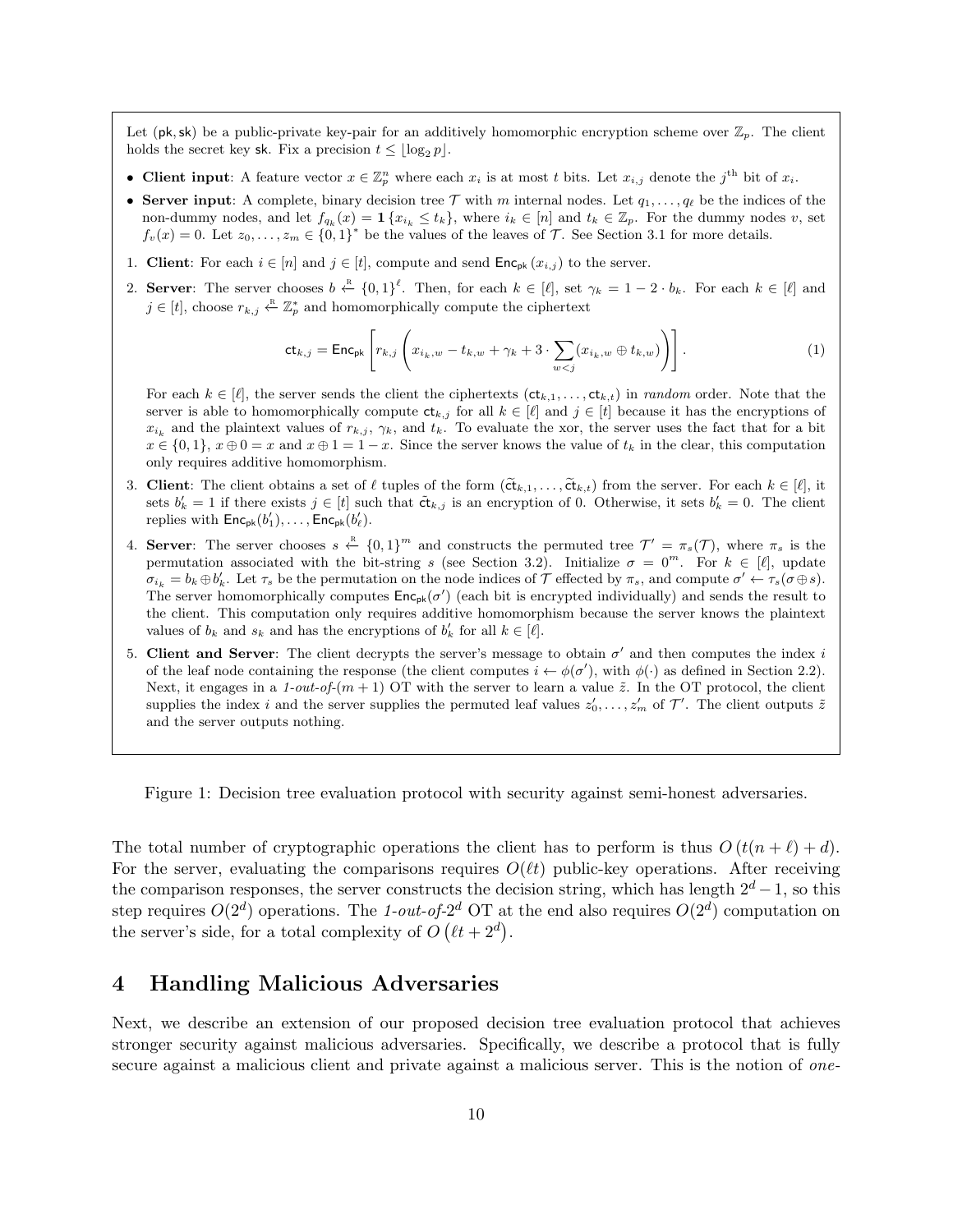sided security (see [\[44,](#page-26-6) §2.6.2] for a more thorough discussion). To motivate the construction of the extended protocol, we highlight two ways a malicious client might attack the protocol in Figure [1:](#page-9-0)

- In the first step of the protocol, a malicious client might send encryptions of plaintexts that are not in  $\{0, 1\}$ . The server's response could reveal information about the thresholds in the decision tree.
- When the client engages in OT with the server, it can request an arbitrary index  $i'$  of its choosing and learn the value  $z_{i'}$  of an arbitrary leaf node, independent of its query.

In the following sections, we develop tools that prevent these two particular attacks on the protocol. In turn, the resulting protocol will provide security against malicious clients and privacy against malicious servers.

#### 4.1 Building Blocks

To protect against malicious adversaries, we leverage two additional cryptographic primitives: proofs of knowledge and an adaptation of conditional OT. In this section, we give a brief survey of these methods.

Proofs of knowledge. At the beginning of Section [4,](#page-9-4) we noted that a malicious client can deviate from the protocol and submit encryptions of non-binary values as its query. To protect against this malicious behavior, we require that the client includes a zero-knowledge proof [\[38\]](#page-25-10) to certify that it is submitting encryptions of bits. In our experiments, we use the exponential variant of the ElGamal encryption scheme [\[26,](#page-25-11) §2.5] for the additively homomorphic encryption scheme. In this case, proving that a ciphertext encrypts a bit can be done using the Chaum-Pedersen protocol [\[24\]](#page-25-12) in conjunction with the OR proof transformation in [\[25,](#page-25-13) [45\]](#page-26-8). Moreover, we can apply the Fiat-Shamir heuristic [\[33\]](#page-25-14) to make these proofs non-interactive in the random oracle model.

To show security against a malicious client in our security model (Section [2.3\)](#page-4-0), the ideal-world simulator needs to be able to extract a malicious client's input in order to submit it to the trusted third party (ideal functionality). This is enabled using a zero-knowledge proof of knowledge. In our exposition, we use the notation introduced in [\[21\]](#page-24-11) to specify these proofs. We write statements of the form PoK  $\{(r): c_1 = \text{Enc}_{\text{pk}}(0; r) \vee c_1 = \text{Enc}_{\text{pk}}(1; r)\}$  to denote a zero-knowledge proof-of-knowledge of a value r where either  $c_1 = \text{Enc}_{\text{pk}}(0; r)$  or  $c_2 = \text{Enc}_{\text{pk}}(1; r)$ . All values not enclosed in parenthesis are assumed to be known to the verifier. We refer readers to [\[38,](#page-25-10) [8\]](#page-24-12) for a more complete treatment of these topics.

Conditional oblivious transfer. The second problem with the semi-honest protocol is that the client can OT for the value of an arbitrary leaf independent of its query. To address this, we modify the protocol so the client can only learn the value that corresponds to its query. We use a technique similar to *conditional oblivious transfer* introduced in [\[27,](#page-25-2) [11\]](#page-24-2). Like OT, (strong) conditional OT is a two-party protocol between a sender and a receiver. The receiver holds an input x and the sender holds two secret keys  $\kappa_0, \kappa_1$  and an input y. At the conclusion of the protocol, the receiver learns  $\kappa_1$  if  $(x, y)$  satisfies a predicate Q, and  $\kappa_0$  otherwise. For instance, a "less-than" predicate would be  $Q(x, y) = \mathbf{1}\{x \leq y\}$ . As in OT, the server learns nothing at the conclusion of the protocol. Neither party learns  $Q(x, y)$ . In Section [4.2,](#page-11-0) we describe how to modify the comparison protocol from Figure [1](#page-9-0) to obtain a conditional OT protocol for the less-than predicate.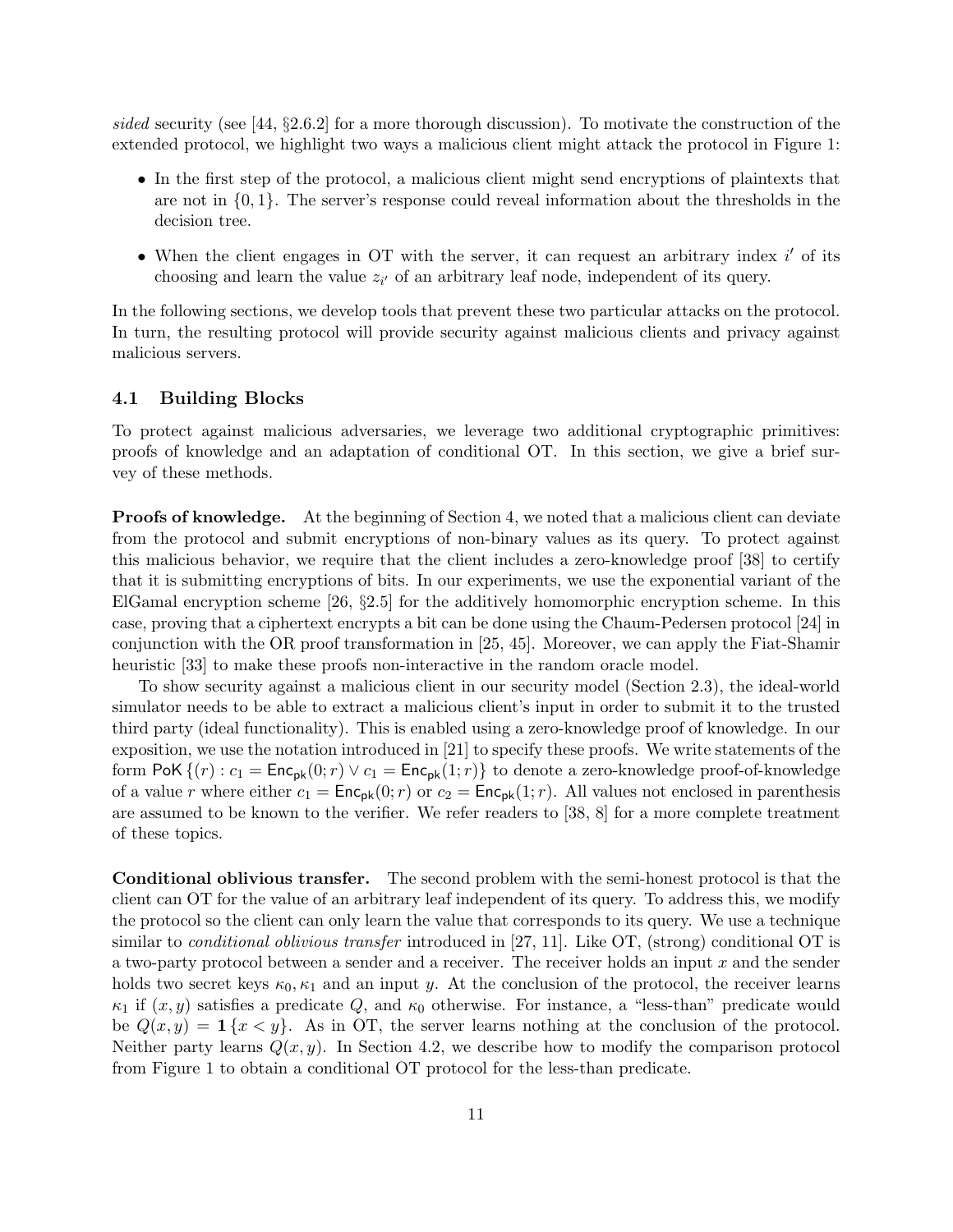#### 4.2 Secure Decision Tree Evaluation

We now describe how we extend our decision tree evaluation protocol to protect against malicious adversaries.

<span id="page-11-0"></span>Modified comparison protocol. Recall from Section [3.2](#page-6-1) that the basic comparison protocol exploits the fact that  $x < y$  if and only if there exists some index  $i \in [t]$  where  $z_i = x_i - y_i +$  $1 + 3\sum_{j < i}(x_j \oplus y_j) = 0$ . In the comparison protocol, the server homomorphically computes an encryption of  $c_i = r_i z_i$  for a random  $r_i \in \mathbb{Z}_p$  and the client decrypts each ciphertext to learn whether  $z_i = 0$  for some i. Suppose the server wants to transmit a key  $\kappa_0 \in \mathbb{Z}_p$  if and only if  $x < y$ . It can do this by including an additional set of ciphertexts  $Enc_{pk}(c_i \rho_i + \kappa_0)$  in addition to  $Enc_{pk}(c_i)$  for each  $i \in [t]$ , and where  $\rho_i$  is a uniformly random blinding factor from  $\mathbb{Z}_p$ . Certainly, if all of the  $c_i \neq 0$ , then  $\rho_i c_i$  is uniform and perfectly hides  $\kappa_0$ . On the other hand, if for some i,  $c_i = 0$ , then the client is able to recover the secret key  $\kappa_0$ . Thus, this gives a conditional key transfer protocol for the less-than predicate: the client is able to learn the key  $\kappa_0$  if its input x is less than the server's input y. Similarly, the server can construct another set of ciphertexts such that  $\kappa_1$  is revealed if  $x > y$ .<sup>[1](#page-11-1)</sup> Finally, the same trick described in Section [3.2](#page-6-1) can be used to ensure the client learns only a share of the comparison bit (and correspondingly, the key associated with its share).

**Decision tree evaluation.** Our two-round decision tree evaluation protocol with security against malicious adversaries is given in Figure [2.](#page-12-0) As in the semi-honest protocol, the client begins by sending a bitwise encryption of its feature vector to the server. In addition to the ciphertexts, the client also sends zero-knowledge proofs that each of its ciphertexts encrypts a single bit. Next, the server randomizes the tree in the same manner as in the semi-honest protocol (Section [3.2\)](#page-6-1). Moreover, the server associates a randomly chosen key with each edge in the permuted tree. The server blinds each leaf value using the keys along the path from the root to the leaf.<sup>[2](#page-11-2)</sup> The server sends the blinded response vector to the client. In addition, for each internal node in the decision tree, the server prepares a response that allows the client to learn the key associated with the comparison bit between the corresponding element in its feature vector and the threshold associated with the node. Using these keys, the client unblinds the value (and only this value) at the index corresponding to its query.

<span id="page-11-3"></span>Remark 4.1. In the final step of the protocol in Figure [2,](#page-12-0) the client computes the index of the leaf node based on the complete decision string  $b'$  it obtains by decrypting each ciphertext in the server's response. At the same time, we note that the path induced by  $b'$  in the decision tree can be fully specified by just  $d = \lceil \log_2 m \rceil$  bits in b'. This gives a way to reduce the client's computation in the decision tree evaluation protocol. Specifically, after the client receives the  $m$  messages from the server in Step [3](#page-13-1) of the protocol, it only computes the d bits in the decision string needed to specify the path through the decision tree. To do so, the client first computes the decision value at the root node to learn the first node in the path. It then iteratively computes the next node in the

<span id="page-11-1"></span><sup>&</sup>lt;sup>1</sup>We can assume without loss of generality that  $x \neq y$  in our protocol. Instead of comparing x with y, we compare 2x against 2y + 1. Observe that  $x \leq y$  if and only if  $2x < 2y + 1$ . Thus, it suffices to only consider when  $x > y$  and  $x < y$ .

<span id="page-11-2"></span><sup>&</sup>lt;sup>2</sup>There is a small technicality here since the values are elements of  $\{0,1\}^{\ell}$ , while the keys are elements in G. However, as long as  $|\mathbb{G}| > 2^{\ell}$ , we can obtain a (nearly) uniform key in  $\{0,1\}^{\ell}$  by hashing the group element using a pairwise independent family of hash functions and invoking the leftover hash lemma [\[42\]](#page-26-9).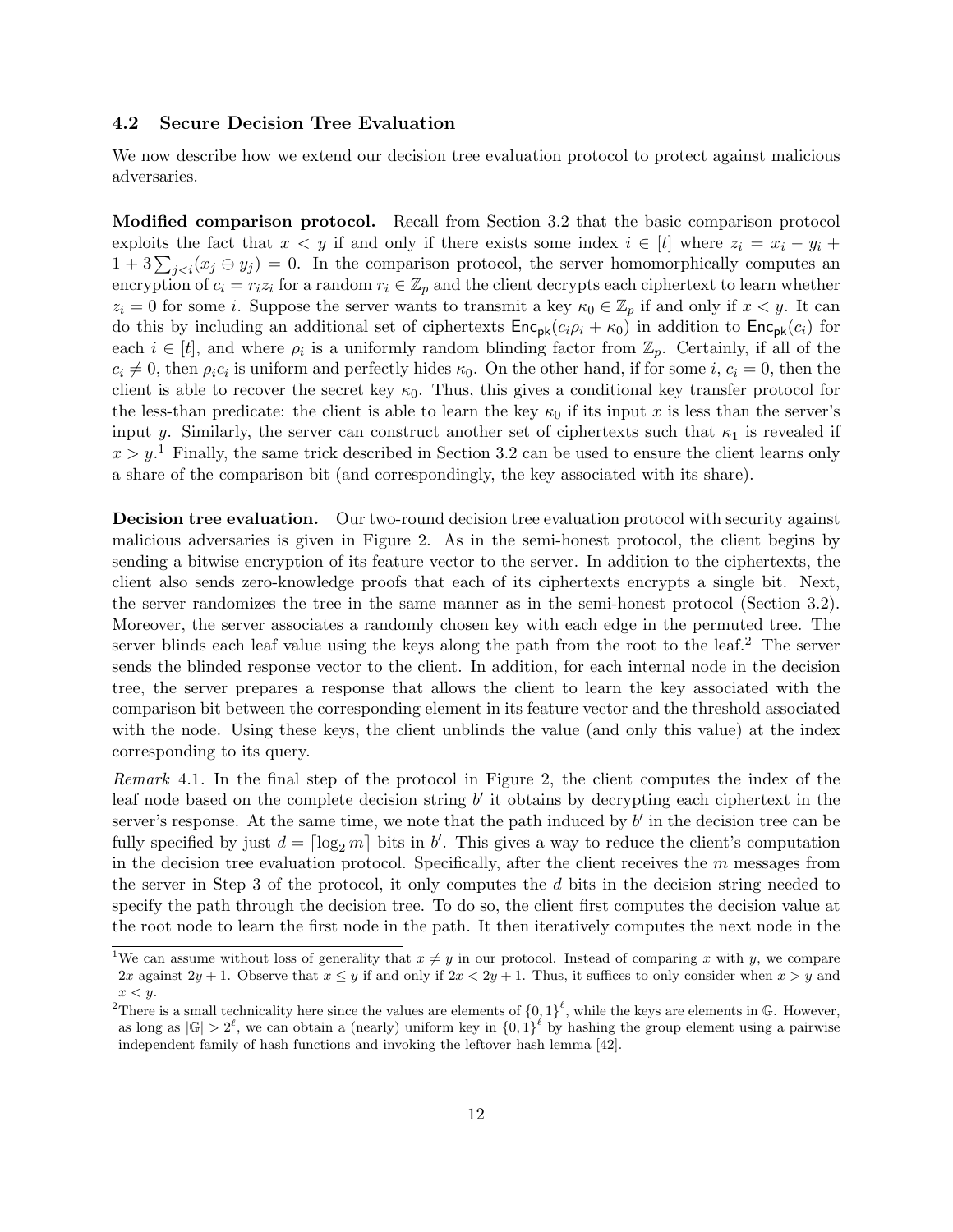<span id="page-12-0"></span>Let (pk, sk) be a public-secret key-pair for an additively homomorphic encryption scheme over  $\mathbb{Z}_p$ . We assume the client holds the secret key. Fix a precision  $t \leq |\log_2 p|$ .

- Client input: A feature vector  $x \in \mathbb{Z}_p^n$  where each  $x_i$  is at most t bits. Let  $x_{i,j}$  denote the j<sup>th</sup> bit of  $x_i$ .
- Server input: A complete, binary decision tree  $\mathcal T$  with decision nodes  $v_1, \ldots, v_m$ . For all  $k \in [m]$ , the predicate  $f_k$  associated with decision node  $v_k$  is of the form  $f_k(x) = \mathbf{1}\{x_{i_k} \le t_k\}$ , where  $i_k \in [n]$  is an index and  $t_k \in \mathbb{Z}_p$  is a threshold. Let  $z_0, \ldots, z_m \in \{0,1\}^{\ell}$  be the values of the leaves of  $\mathcal{T}$ .
- 1. Client: For each  $i \in [n]$  and  $j \in [t]$ , the client chooses  $r_{i,j} \leftarrow \mathbb{Z}_p$ , and constructs ciphertexts  $ct_{i,j} = \textsf{Enc}_{\textsf{pk}}(x_{i,j}; r_{i,j})$  and proofs  $\pi_{i,j} = \textsf{PoK} \{ (r_{i,j}) : \textsf{ct}_{i,j} = \textsf{Enc}_{\textsf{pk}}(0; r_{i,j}) \vee \textsf{ct}_{i,j} = \textsf{Enc}_{\textsf{pk}}(1; r_{i,j}) \}$ . It sends  $\{(\mathsf{ct}_{i,j}, \pi_{i,j})\}_{i \in [n], j \in [t]}$  to the server.
- 2. Server: Let  $\{(\tilde{\text{ct}}_{i,j}, \tilde{\pi}_{i,j})\}_{i \in [n], j \in [t]}$  be the ciphertexts and proofs the server receives from the client. For  $i \in [n]$  and  $j \in [t]$ , the server verifies the proof  $\tilde{\pi}_{i,j}$ . If  $\tilde{\pi}_{i,j}$  fails to verify, it aborts the protocol. Otherwise, the server does the following:
	- (a) It chooses  $s \stackrel{\text{R}}{\leftarrow} \{0,1\}^m$  and computes  $\mathcal{T}' \leftarrow \pi_s(\mathcal{T})$ , where  $\pi_s$  is the permutation associated with the bit-string s (see Section [3.2\)](#page-6-1). Let  $\tau$  be the permutation effected by  $\pi_s$  on the nodes of  $\mathcal{T}$ . Let  $s'_1 \cdots s'_m =$  $\tau(s_1\cdots s_m)$ . Similarly, define the permuted node indices  $i'_1,\ldots,i'_m$  and thresholds  $t'_1,\ldots,t'_m$  in  $\mathcal{T}'$ .
	- (b) For each  $k \in [m]$ , it chooses keys  $\kappa_{k,0}, \kappa_{k,1} \stackrel{\text{R}}{\leftarrow} \mathbb{Z}_p$ . Let  $\gamma'_i = 1 2 \cdot s'_i$ . Then, for each  $k \in [m]$  and  $j \in [t]$ , it chooses blinding factors  $r_{k,j}^{(0)}, r_{k,j}^{(1)}, \rho_{k,j}^{(0)}, \rho_{k,j}^{(1)} \leftarrow \mathbb{Z}_p^*$ , and defines

$$
c_{k,j}^{(0)} = r_{k,j}^{(0)} \left[ \tilde{x}_{i'_k,j} - t'_{k,j} - \gamma'_k + 3 \sum_{w < j} \left( \tilde{x}_{i'_k,w} \oplus t'_{k,w} \right) \right]
$$
\n
$$
c_{k,j}^{(1)} = r_{k,j}^{(1)} \left[ \tilde{x}_{i'_k,j} - t'_{k,j} + \gamma'_k + 3 \sum_{w < j} \left( \tilde{x}_{i'_k,w} \oplus t'_{k,w} \right) \right]
$$

.

.

Finally, it computes the following vectors of ciphertexts for each  $k \in [m]$ :

$$
\begin{array}{ll} A_k^{(0)} = \Big( \text{Enc}_{\textbf{pk}}(c_{k,1}^{(0)}), \ldots, \text{Enc}_{\textbf{pk}}(c_{k,t}^{(0)}) \Big) \qquad B_k^{(0)} = \Big( \text{Enc}_{\textbf{pk}}(c_{k,1}^{(0)}\rho_{k,1}^{(0)} + \kappa_{k,0}), \ldots, \text{Enc}_{\textbf{pk}}(c_{k,t}^{(0)}\rho_{k,t}^{(0)} + \kappa_{k,0}) \Big) \\ A_k^{(1)} = \Big( \text{Enc}_{\textbf{pk}}(c_{k,1}^{(1)}), \ldots, \text{Enc}_{\textbf{pk}}(c_{k,t}^{(1)}) \Big) \qquad B_k^{(1)} = \Big( \text{Enc}_{\textbf{pk}}(c_{k,1}^{(1)}\rho_{k,1}^{(1)} + \kappa_{k,1}), \ldots, \text{Enc}_{\textbf{pk}}(c_{k,t}^{(1)}\rho_{k,t}^{(1)} + \kappa_{k,1}) \Big) \end{array}
$$

For each  $k \in [m]$ , it randomly permutes the entries in  $A_k^{(0)}$  and applies the same permutation to  $B_k^{(0)}$ . Similarly, it randomly permutes the entries in  $A_k^{(1)}$  and applies the same permutation to  $B_k^{(1)}$ . In the above description, we write  $\tilde{x}_{i,j}$  to denote the value that  $\tilde{c}_{i,j}$  decrypts to under the client's secret key sk. While the server does not know  $\tilde{x}_{i,j}$  in the clear, it can still construct encryptions of each  $c_{k,j}^{(0)}$  and  $c_{k,j}^{(1)}$ by relying on additive homomorphism of the underlying encryption scheme (the xor can be evaluated using the same procedure as in the semi-honest protocol of Figure [1\)](#page-9-0).

- (c) Let  $d = \log_2(m+1)$  be the depth of  $\mathcal{T}'$ . For each leaf node  $z'_i$  in  $\mathcal{T}'$ , let  $b_1 \cdots b_d$  be the binary representation of i, and let  $i_1, \ldots, i_d$  be the indices of the nodes along the path from the root to the leaf in  $\mathcal{T}'$ . It computes  $\hat{z}'_i = z'_i \oplus \left( \bigoplus_{j \in [d]} h(\kappa_{i_j, b_j}) \right)$ , where  $h: \mathbb{Z}_p \to \{0,1\}^{\ell}$  is a hash function (drawn from a pairwise independent family).
- (d) It sends the ciphertexts  $A_k^{(0)}, A_k^{(1)}, B_k^{(0)}, B_k^{(1)}$  for all  $k \in [m]$  and the blinded response vector  $[\hat{z}'_0, \ldots, \hat{z}'_m]$ to the client.

Figure 2: Decision tree evaluation protocol with security against malicious clients and privacy against malicious servers. The protocol description continues on the next page.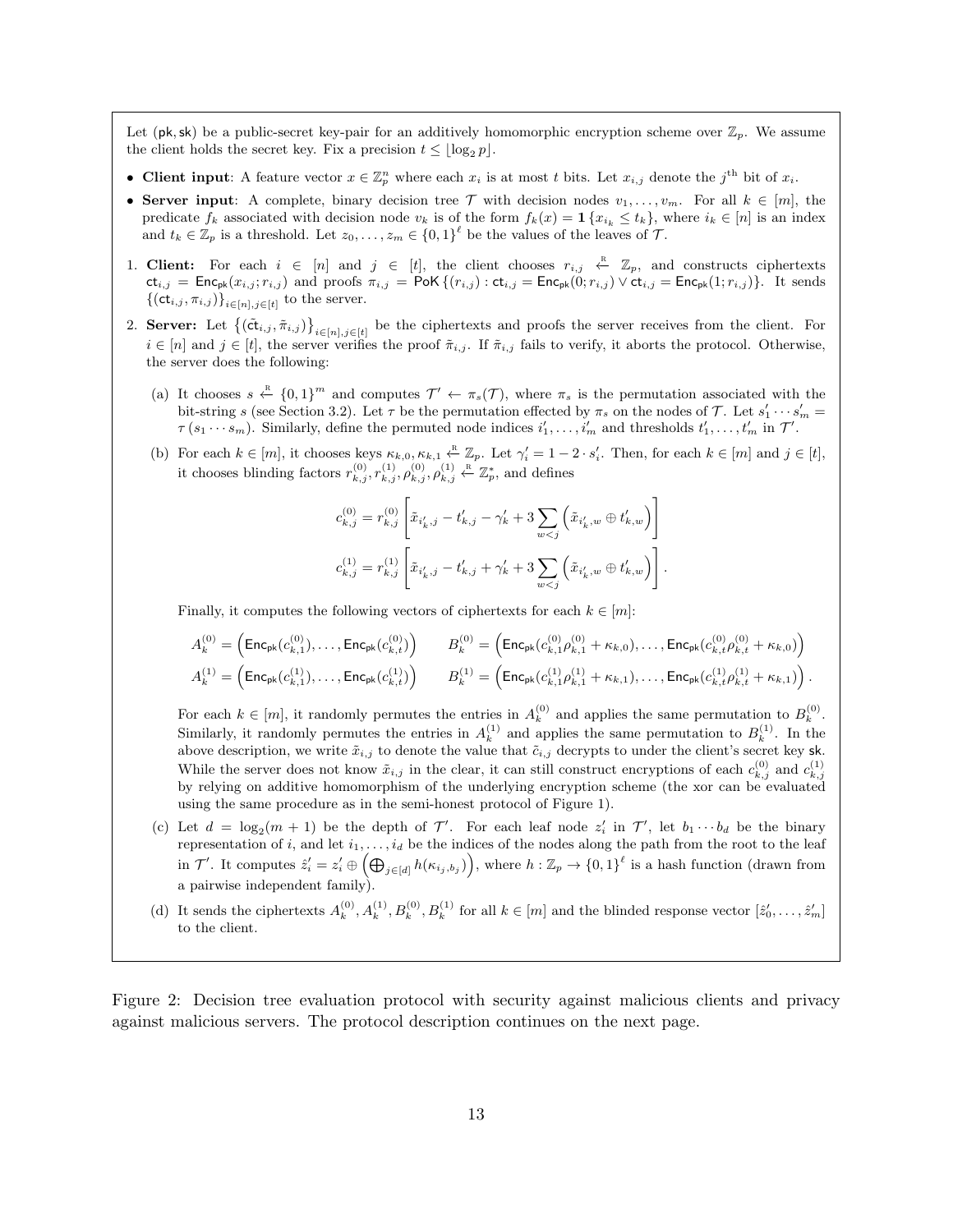<span id="page-13-1"></span>3. Client: Let  $\tilde{A}_k^{(0)}$ ,  $\tilde{A}_k^{(1)}$ ,  $\tilde{B}_k^{(0)}$ ,  $\tilde{B}_k^{(1)}$  (for  $k \in [m]$ ) be the vectors of ciphertexts and  $[\tilde{z}_0, \ldots, \tilde{z}_m]$  be the blinded response vector the client receives. For each  $k \in [m]$ , the client decrypts each entry  $\tilde{A}_{k,j}^{(0)}$  for  $j \in [t]$ . If for some  $j \in [t]$ ,  $\tilde{A}_{k,j}^{(0)}$  decrypts to 0 under sk, then it sets  $\kappa_k = \textsf{Dec}_{\textsf{sk}}(\tilde{B}_{k,j}^{(0)})$  and  $b'_k = 0$ . Otherwise, it decrypts each entry  $\tilde{A}_{k,j}^{(1)}$  for  $j \in [t]$ . If  $\tilde{A}_{k,j}^{(1)}$  decrypts to 0 for some  $j \in [t]$ , it sets  $\kappa_k = \text{Dec}_{\text{sk}}(\tilde{B}_{k,j}^{(1)})$  and  $b'_k = 1$ . If neither condition holds, the client aborts the protocol. Finally, let  $i_1, \ldots, i_d$  be the indices of the internal nodes in the path induced by  $b' = b'_1 \cdots b'_m$  in a complete binary tree of depth d, and let i<sup>\*</sup> be the index of the leaf node at the end of the path. The client computes and outputs  $\tilde{z} = \tilde{z}_{i^*} \oplus \left(\bigoplus_{j \in [d]} h(\kappa_{i_j})\right)$ .

Figure 2 (Continued): Decision tree evaluation protocol with security against malicious clients and privacy against malicious servers.

path by decrypting the set of ciphertexts associated with that node from the private comparison protocol. The client's computation is thus reduced to  $O(t \cdot \log_2 m)$ .

Security. We now state the security theorem for the protocol in Figure [2.](#page-12-0) We give the formal proof in Appendix [B.](#page-29-0)

<span id="page-13-2"></span>**Theorem 4.1.** The protocol in Figure [2](#page-12-0) is a decision tree evaluation protocol with security against malicious clients (Definition [2.1\)](#page-5-0) and privacy against malicious servers (Definition [2.2\)](#page-6-2).

Asymptotic analysis. We perform a similar analysis of the asymptotic performance for the one-sided secure protocol as we did for the semi-honest secure protocol. If we apply the improve-ment from Remark [4.1,](#page-11-3) the client's computation requires  $O(t(n+d))$  operations and the server's computation requires  $O(2<sup>d</sup>t)$  operations.

### <span id="page-13-0"></span>5 Extensions

In this section, we describe two extensions to our private decision tree evaluation protocol. First, we describe a simple extension to support private evaluation of random forests (Section [2.2\)](#page-3-0). Then, we describe how to provide support for decision trees over feature spaces that contain categorical variables.

Random forest evaluation. As mentioned in Section [2.2,](#page-3-0) a random forest classifier is an ensemble classifier that aggregates the responses of multiple decision trees in order to obtain a more robust response. Typically, response aggregation is done by taking a majority vote of the individual decision tree outputs, or taking the average of the responses. A simple, but naïve method for generalizing our protocol to a random forest  $\mathcal{F} = {\{\mathcal{T}_i\}}_{i \in [n]}$  is to run the decision tree evaluation protocol n times, once for each decision tree  $\mathcal{T}_i$ . At the end of the n protocol executions, the client learns the values  $\mathcal{T}_1(x), \ldots, \mathcal{T}_n(x)$ , and can then compute the mean, majority, or some other function of the individual decision tree outputs.

The problem is that this simple protocol reveals to the client the values  $\mathcal{T}_i(x)$  for all  $i \in [n]$ . In the case where the output of the random forest is the average (or any affine function) of the individual classifications, we can do better by using additive secret sharing. Specifically, suppose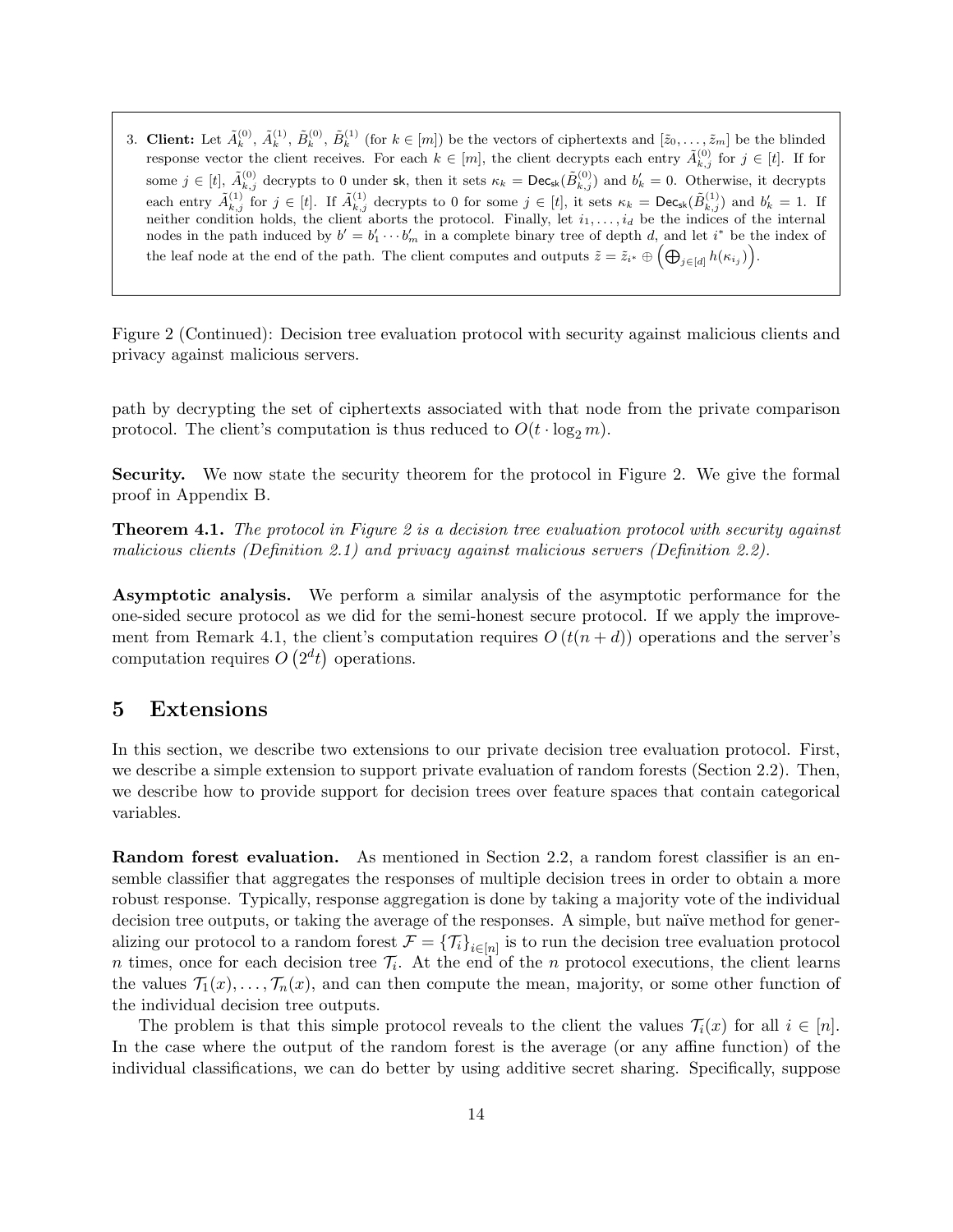that the value of each leaf of  $\mathcal{T}_i$  (for all i) is an element of  $\mathbb{Z}_p$ . Then, at the beginning of the protocol, the server chooses blinding values  $r_1, \ldots, r_n \stackrel{\text{R}}{\leftarrow} \mathbb{Z}_p$ . For each tree  $\mathcal{T}_i$ , the server blinds each of its leaf values  $v \in \mathbb{Z}_p$  by computing  $v \leftarrow v + r_i$ . Since  $r_i$  is uniform over  $\mathbb{Z}_p$ , v is now uniformly random over  $\mathbb{Z}_p$ . The protocol execution proceeds as before, except that the server also sends the client the value  $r \leftarrow \sum_{i \in [n]} r_i$ . At the conclusion of the protocol, the client learns the values  ${v_i + r_i}_{i \in [n]}$  where  $v_i = \mathcal{T}_i(x)$ . In order to compute the mean of  $v_1, \ldots, v_n$ , the client computes the sum  $\sum_{i\in[n]}(v_i+r_i)-r=\sum_{i\in[n]}v_i$  which is sufficient for computing the mean provided the client knows the number of trees in the forest. We note that this protocol generalizes naturally to evaluating any affine function of the individual responses with little additional overhead. The leakage in the case of affine functions is the total number of comparisons, the depth of each decision tree in the model (or a bound on the depth if all the trees are padded to the maximum depth), and the total number of trees. No information about the response value of any single decision tree in the forest is revealed.

Equality testing and categorical variables. In practice, feature vectors might contain categorical variables in addition to numeric variables. When branching on the value of a categorical variable, the natural operation is testing for set membership. For instance, if  $x_i$  is a categorical variable that can take on values from a set  $S = \{s_1, \ldots, s_n\}$ , then a branching criterion is more naturally phrased in the form  $\mathbf{1}\{x_i \in S'\}$  for some  $S' \subseteq S$ . We leverage this observation to develop a method for testing for set inclusion based on private equality testing when the number of attributes is small. More precisely, to determine whether  $x_i \in S'$ , we test whether  $x = s$  for each  $s \in S'.$ 

We use the two-party equality testing protocol of [\[58\]](#page-26-10). Fix a group  $\mathbb G$  with generator P and let (pk,sk) be a key-pair for an additively homomorphic encryption scheme where the client holds the secret key sk. Let  $\mathbb{Z}_p$  be the plaintext space for the encryption scheme. Let  $x, y \in \mathbb{Z}_p$  denote the client and server's input to the equality testing protocol, respectively. To test whether  $x = y$ , the client sends  $Enc_{pk}(x)$  to the server. The server then chooses a random  $r \stackrel{R}{\leftarrow} \mathbb{Z}_p^*$  and homomorphically computes  $\mathsf{Enc}_{\mathsf{pk}}(r(x - y))$  and sends it to the client. The key observation is that  $r(x - y)$  is 0 if  $x = y$ , and otherwise, is uniform in  $\mathbb{Z}_p$ .

We now extend the decision tree evaluation protocol to support categorical variables with up to  $t$  classes, where  $t$  is the number of bits needed to encode a numeric component in the feature vector. To evaluate a decision function of the form  $\mathbf{1}\{x_i \in S'\}$ , where  $S' = \{y_1, \ldots, y_m\}$ , the server constructs the ciphertexts  $\mathsf{Enc}_{\mathsf{pk}}(r_j(x_i - y_j))$  for each  $y_j \in S'$  as above and additional dummy ciphertexts  $Enc_{pk}(r_{j+1}), \ldots, Enc_{pk}(r_t)$ , for  $r_{j+1}, \ldots, r_t \stackrel{R}{\leftarrow} \mathbb{Z}_p^*$ . The server sends these ciphertexts to the client in random order. Clearly,  $x_i \in S'$  if and only if one of these ciphertexts is an encryption of 0. Moreover, this set of ciphertexts is computationally indistinguishable from the set of ciphertexts the client would receive for a comparison node. Finally, in the decision tree evaluation protocol, we require that the client learns only a share of the value of the decision variable. This is also possible for set membership testing: depending on the value of the server's share of the decision variable, the server can test membership in S' or in its complement  $\overline{S'}$ . Since  $|S' \cup \overline{S'}| \leq t$ , the decision tree evaluation protocols can support these tests with almost no modification. The only difference in the semi-honest setting is that the client encrypts categorical variables directly rather than bitwise. In the one-sided secure setting, the client additionally needs to prove that it sent an encryption of a valid categorical value. To facilitate this, we number the categories from 1 to  $|S| \leq n$ , where S is the set of all possible categories for a given variable. Then, in addition to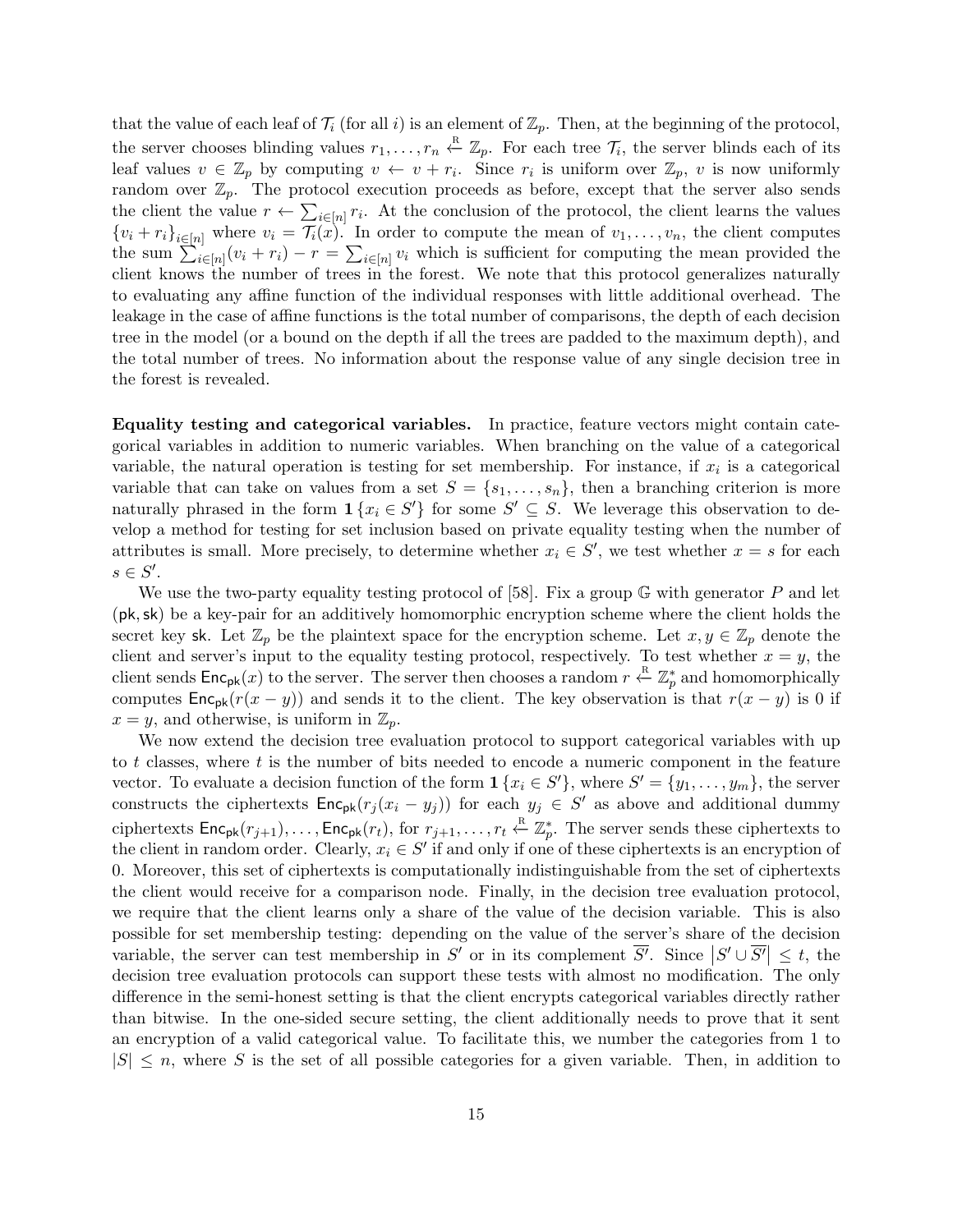providing the encryption  $c \leftarrow \mathsf{Enc}_{\mathsf{pk}}(x; r)$  of a value  $x \in \{1, \ldots, |S|\}$ , the client also includes a proof PoK  $\{(x, r) : (c = \mathsf{Enc}_{\mathsf{pk}}(x; r)) \wedge (1 \le x \le |S|)\}\)$ . Since  $|S|$  is small, this can be done using the same OR proof transformation of Chaum-Pedersen proofs.

### <span id="page-15-0"></span>6 Experimental Evaluation

We implemented the decision tree evaluation protocol secure against semi-honest adversaries (Figure [1\)](#page-9-0) as well as the protocol with protection against malicious adversaries (Figure [2\)](#page-12-0). In the latter case, we also implement the optimization from Remark [4.1.](#page-11-3) Additionally, we implemented both the extension for random forest evaluation and in the semi-honest setting, the extension for supporting categorical variables from Section [5.](#page-13-0)

Our implementation is written in  $C++$ . For the additively homomorphic encryption scheme in our protocols, we use the exponential variant of the ElGamal encryption scheme [\[26,](#page-25-11) §2.5] (based on the DDH assumption [\[13\]](#page-24-13)), and implement it using the MSR-ECC library [\[14,](#page-24-14) [15\]](#page-24-15). In the semi-honest protocol, we instantiated the 1-out-of-n OT with the Naor-Pinkas OT [\[56\]](#page-26-4), and implemented it using the the OT library of Asharov et al. [\[4\]](#page-23-2). In the malicious setting, we use Chaum-Pedersen [\[24\]](#page-25-12) proofs to prove that the encryptions the client submits are encryptions of bits. We apply the Fiat-Shamir heuristic [\[33\]](#page-25-14) to make the proofs non-interactive in the random oracle model. We instantiate the random oracle with SHA-256, and leverage the implementation in OpenSSL. We use NTL [\[61\]](#page-27-5) over GMP [\[40\]](#page-25-15) for the finite field arithmetic needed for the Chaum-Pedersen proofs. We compile our code using  $g++ 4.8.2$  on a machine running Ubuntu 14.04.1. In our experiments, we run the client-side code on a commodity laptop with a multicore 2.30 GHz Intel Core i7-4712HQ CPU and 16 GB of RAM. We run the server on a compute-optimized Amazon EC2 instance with a dual-core 2.60GHz Intel Xeon E5-2666 v3 processor and 3.75 GB of RAM. We do not leverage parallelism in our benchmarks. The network speed in our experiments is around 40-50 Mbps.

We conduct all experiments at a 128-bit security level. For our implementation of exponential ElGamal, we use the 256-bit elliptic curve numsp256d1. We instantiate the OT scheme at the 128-bit security level using the parameters in [\[4\]](#page-23-2). For our first set of benchmarks, we compare our performance against the protocols in [\[17,](#page-24-3) [7\]](#page-24-4) on the ECG classification tree from [\[7\]](#page-24-4) and the Nursery dataset from the UCI Machine Learning Repository [\[6\]](#page-24-6). Since the decision tree used in [\[17\]](#page-24-3) for the Nursery dataset is not precisely specified, we test our protocol against a tree with the same depth and number of comparison nodes as in [\[17\]](#page-24-3). In our benchmarks we measure the computation and total communication between the client and the server. We also perform some heuristic analysis to estimate the communication needed if we were to use a generic two-party secure computation protocol based on Yao's garbled circuits [\[63,](#page-27-2) [53\]](#page-26-2) for private decision tree evaluation. We describe this analysis in greater detail at the end of this section.

Our results are summarized in Table [1.](#page-16-0) The numbers we report for the performance of [\[17,](#page-24-3) [7\]](#page-24-4) are taken from  $[17, \text{ Table 4}]$  $[17, \text{ Table 4}]$ . While our test environment is not identical to that in  $[17]$ , it is similar: Bost et al. conduct their experiments on a machine with a 2.66 GHz Intel Core i7 processor with 8 GB of RAM. Our results show that despite running at a higher security level (128 bits vs. 80 bits), our protocol is over 19x faster for the client and over 5x faster for the server compared to the protocols in [\[17\]](#page-24-3) based on somewhat homomorphic encryption (SWHE). Moreover, our protocol is more than 25x more efficient in terms of communication. Compared to the protocol in [\[7\]](#page-24-4) based on homomorphic encryption and garbled circuits, of Barni et al. [\[7\]](#page-24-4), our protocol is almost 20x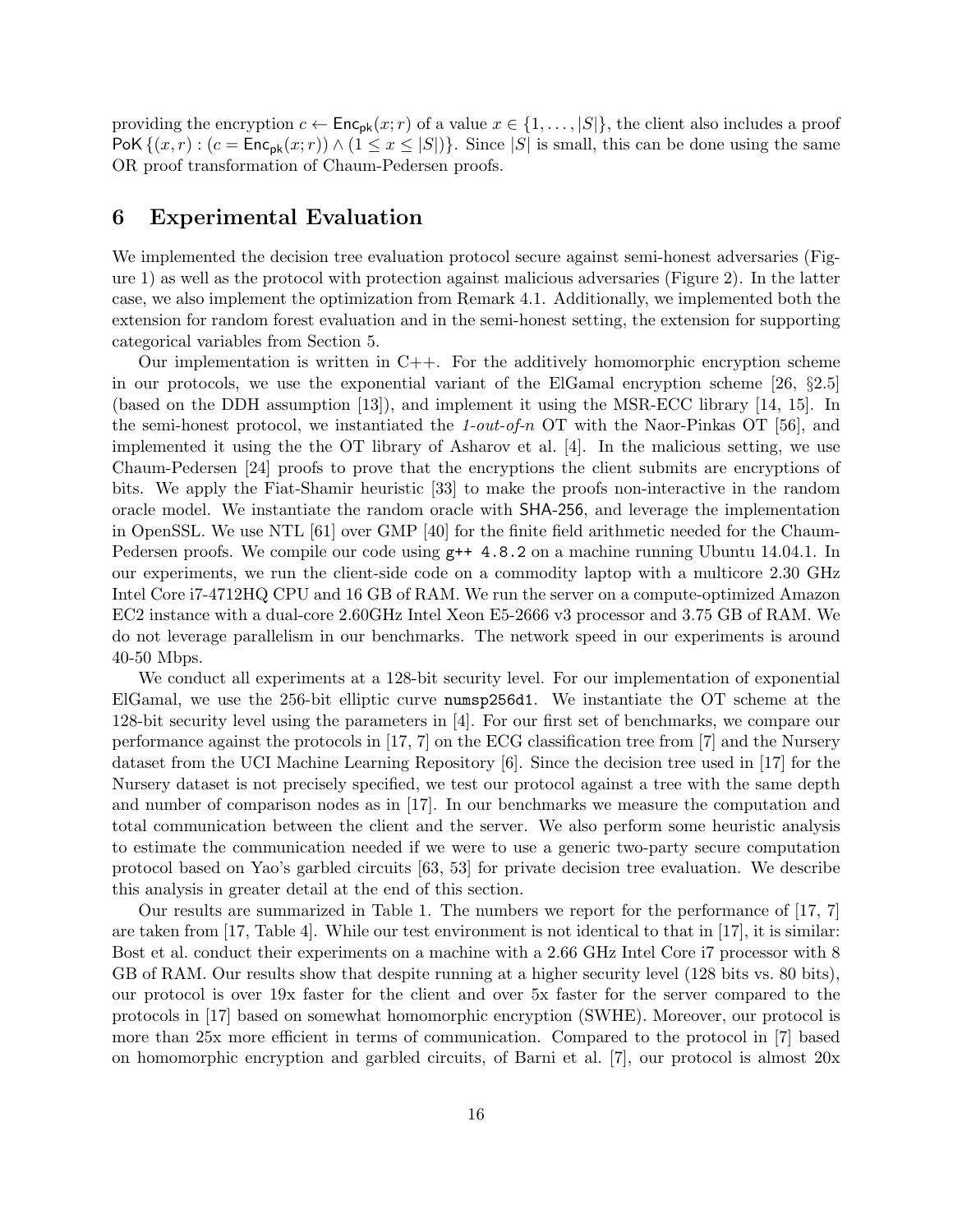<span id="page-16-0"></span>

| Dataset | $\boldsymbol{n}$ | d | $\boldsymbol{m}$ | Method                   | Security | End-to-End | Computation (s) |        | Bandwidth (KB) |
|---------|------------------|---|------------------|--------------------------|----------|------------|-----------------|--------|----------------|
|         |                  |   |                  |                          | Level    | Time (s)   | Client          | Server |                |
| ECG     | 6                | 4 | 6                | [7]<br>Barni et al.      | 80       | -          | 2.609           | 6.260  | 112.2          |
|         |                  |   |                  | Bost et al. $[17]$       | 80       | -          | 2.297           | 1.723  | 3555.0         |
|         |                  |   |                  | Generic $2PC^{\dagger}$  | 128      |            |                 |        | $\geq 180.5$   |
|         |                  |   |                  | Our protocol             | 128      | 0.344      | 0.136           | 0.162  | 101.9          |
| Nursery | 8                | 4 |                  | Bost et al.              | 80       | -          | 1.579           | 0.798  | 2639.0         |
|         |                  |   |                  | Generic 2PC <sup>†</sup> | 128      |            |                 |        | $\geq 240.5$   |
|         |                  |   |                  | Our protocol             | 128      | 0.269      | 0.113           | 0.126  | 101.7          |

†Estimated bandwidth from directly applying Yao's protocol [\[63,](#page-27-2) [53\]](#page-26-2) for private decision tree evaluation. Note that the estimated numbers are only a lower bound, since we only estimate the size of the garbled circuit, and not the OTs. See the discussion at end of Section [6](#page-15-0) for more information on these estimates.

Table 1: Performance of protocols for semi-honest secure decision tree evaluation. The decision trees have m decision nodes and depth d. The feature vectors are n-dimensional. The "End-to-End" Time" column gives the total time for the protocol execution, as measured by the client (including network communication). Performance numbers for the Barni et al. and Bost et al. methods are taken from [\[17\]](#page-24-3), which use a similar evaluation environment.

faster for both the client and the server, and requires slightly less communication. For these small trees, our protocols also require less communication compared to generic two-party computation protocols.

Scalability and sparsity. To understand the scalability of our protocols on large decision trees, we perform a series of experiments on synthetic decision trees with different depths and densities. We first consider complete decision trees, which serve as a "worst-case" bound on the protocol's performance for trees of a certain depth. In our experiments, we fix the dimension of the feature space to  $n = 16$  and the precision to  $t = 64$ . We measure both the computation time and the total communication between the client and server. Our results are shown in Figure [3.](#page-17-0) We note that even for large trees with over ten thousand decision nodes, our protocol still operates on the order of minutes.

We also compare our protocol against the private decision tree evaluation protocol of Brickell et al. [\[20\]](#page-24-5). Their protocol can evaluate a 1100 node tree in around 5 minutes and 25 MB of communication. On a similarly sized tree over an equally large feature space, our protocol completes in 30 seconds and requires about 10 MB of communication, representing a 10x and a 2.5x improvement in computation and bandwidth, respectively.

We also perform a set of experiments on "sparse" trees where the number  $m$  of decision nodes is linear in the depth d of the tree. Here, we set  $m = 25d$ . We present the results of these experiments in Figure [4.](#page-18-0) The important observation here is that the client's computation now grows linearly, rather than exponentially in the depth of the tree. Unfortunately, because the server computes a decision string for the complete tree, the server's computation increases exponentially in the depth. However, since the cost of the homomorphic operations in the comparison protocol is greater than the cost of computing the decision string, the protocol still scales to deeper trees and maintains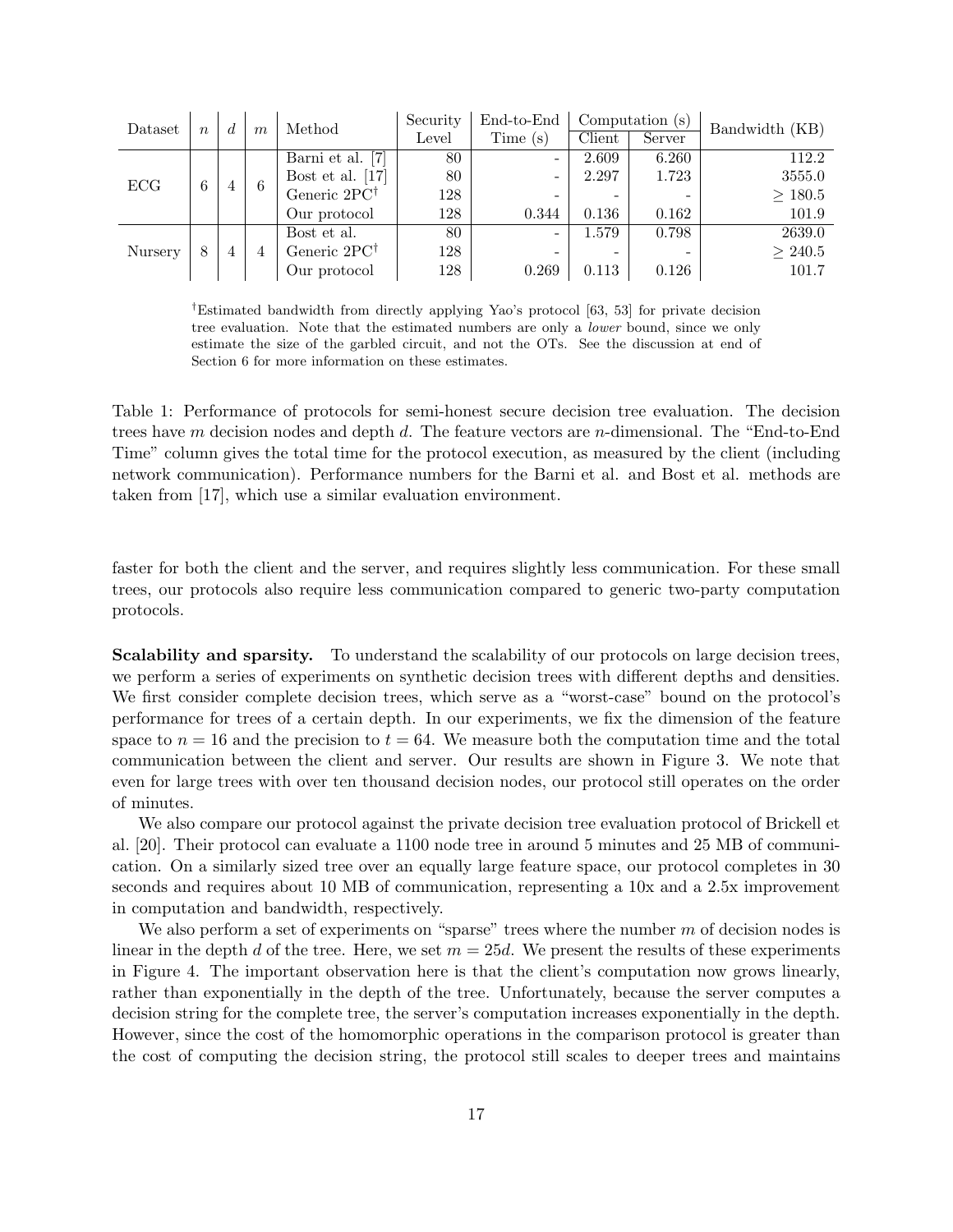<span id="page-17-0"></span>

Figure 3: Client and server computation (excluding network communication) and total bandwidth for semi-honest protocol on complete decision trees.

runtimes on the order of minutes. The limiting factor in this case is the exponential growth in the size of the server's response. Even though the tree is sparse, because the decision string communicated by the server encodes information about every node in the padded tree, the amount of communication from the server to the client is mostly unchanged. The communication upstream from the client to the server, though, is significantly reduced (linear rather than exponential in the depth).

Handling malicious adversaries. Next, we consider the performance of the protocol from Figure [2](#page-12-0) that provides protection against malicious adversaries. Since this protocol does not distinguish between dummy and non-dummy nodes, the performance is independent of the number of actual decision nodes in the tree. Thus, we only consider the benchmark for complete trees. Again, we fix the dimension  $n = 16$  and the precision  $t = 64$ . The results are shown in Figure [5.](#page-19-0) Here, the client's computation grows linearly in the depth of the tree, and thus, is virtually constant in these experiments. In all experiments in Figure [5,](#page-19-0) the total client-side computation is under half a second. Moreover, the amount of communication from the client to the server depends only on  $n, t$ , and is independent of the size of the model. Thus, the client's computation is very small. This means that the protocol is suitable for scenarios where the client's computational power is limited. The trade-off is that the server now performs more work. Nonetheless, even for trees of depth 12 (with more than 4000 decision nodes), the protocol completes in a few minutes. It is also worth noting that this protocol is almost non-interactive (i.e., the client does not have to remain online during the server's computation).

As a final note, we also benchmarked the protocol in Figure [2](#page-12-0) on the ECG and Nursery datasets. On the ECG dataset, the client's and server's computation took 0.191 s and 0.948 s, respectively, with a total communication of 660 KB. On the Nursery dataset, the client's and server's computation took 0.216 s and 0.937 s, respectively, with a total communication of 720 KB. Even in spite of the higher security level and the stronger security guarantees, our protocol remains 2x faster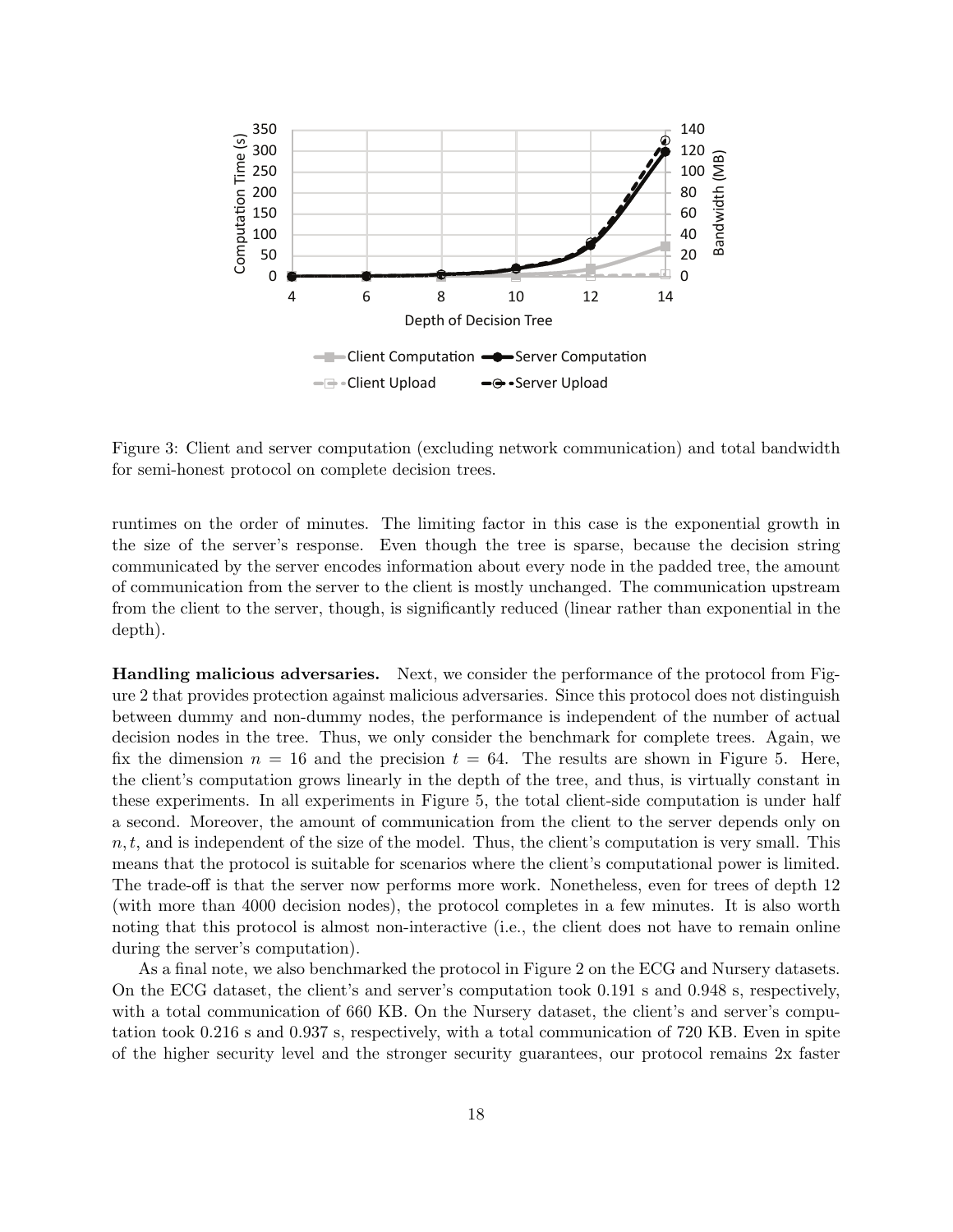<span id="page-18-0"></span>

<span id="page-18-1"></span>Figure 4: Client and server computation (excluding network communication) and total bandwidth for semi-honest protocol on "sparse" trees.

| $k_{\mathcal{C}}$ | End-to-End $(s)$ |        | Computation (s) | Bandwidth (MB) |        |
|-------------------|------------------|--------|-----------------|----------------|--------|
|                   |                  | Client | Server          | Client         | Server |
| 10                | 26.161           | 4.652  | 19.069          | 0.247          | 9.106  |
| 25                | 65.067           | 11.343 | 47.756          | 0.430          | 22.761 |
| 50                | 130.496          | 22.252 | 95.133          | 0.736          | 45.520 |
| 100               | 256.362          | 44.759 | 190.196         | 1.346          | 91.037 |

Table 2: Semi-honest random forest evaluation benchmarks. Each forest consists of k trees (each tree has depth at most 10 and exactly 100 comparisons). The "End-to-End" measurements include the time for network communication.

than that of [\[17\]](#page-24-3) in total computation time and requires 3.5x less communication. Thus, even the protocol secure against malicious adversaries is practical, and for the reasons mentioned above (low client overhead and only two rounds of interaction), might, in some cases, be more suitable than the semi-honest secure protocol.

Random forests. As described in Section [5,](#page-13-0) we generalize our decision tree evaluation protocol to support random forests with an affine aggregation function with almost no additional overhead than the cost of evaluating each decision tree privately. The computational and communication complexity of the random forest evaluation protocol is just the complexity of the decision tree evaluation protocol scaled up by the number of trees in the forest. We give some example performance numbers for evaluating a random forest with different number of trees. Each tree in the forest has depth at most 10 and contains exactly 100 comparisons. As before, we take  $n = 16$  for the dimension and  $t = 64$  for the precision. Our results are summarized in Table [2.](#page-18-1)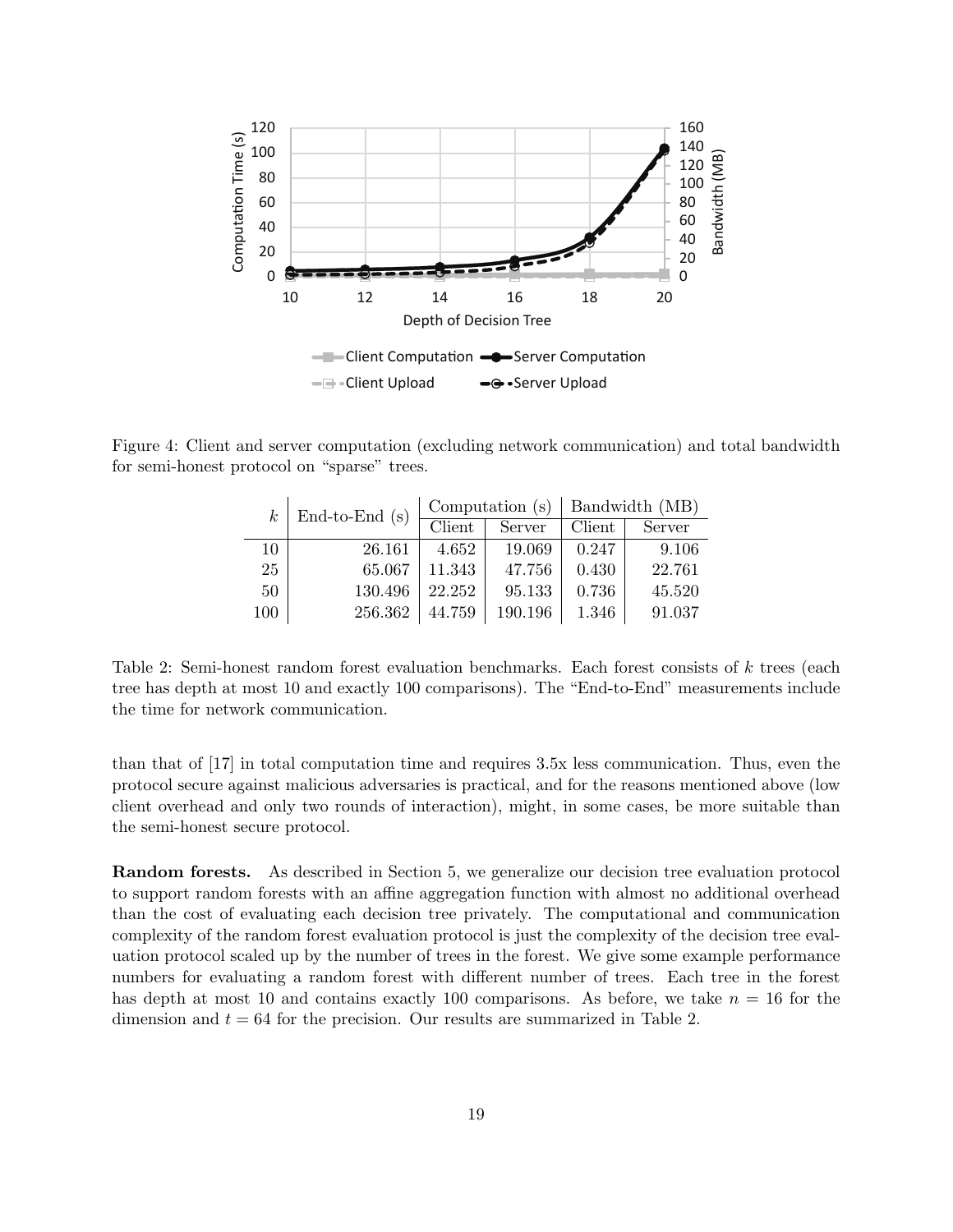<span id="page-19-0"></span>

<span id="page-19-1"></span>Figure 5: Client and server computation (excluding network communication) and total bandwidth for one-sided secure protocol for decision tree evaluation.

| Dataset          | $\boldsymbol{n}$ | Tree |    | Forest |     |
|------------------|------------------|------|----|--------|-----|
|                  |                  | d.   | m  | d.     | m   |
| breast-cancer    | 9                |      | 12 | 11     | 276 |
| heart-disease    | 13               | 3    | 5  | 8      | 178 |
| housing          | 13               | 13   | 92 | 12     | 384 |
| credit-screening | 15               | 4    | 5  | 9      | 349 |
| spambase         | 57               | 17   | 58 | 16     | 603 |

Table 3: Parameters for decision trees and random forests trained on UCI datasets  $[6]$ : *n* is the dimension of the data, m is the number of decision nodes in the model, d is the depth of the tree(s) in the model.

Performance on real datasets. We conclude our analysis by describing experiments on decision trees and random forests trained on real datasets. We benchmark our protocol on five datasets from the UCI repository [\[6\]](#page-24-6) spanning application domains such as breast cancer diagnosis and credit rating classification. We train our trees using standard Matlab tools (classregtree and **TreeBagger**). To obtain more robust models, we introduce a hyperparameter  $\alpha \geq 1$  that specifies the minimum number of training examples that must be associated with each leaf node in the tree. We choose  $\alpha$  by running 10-fold cross validation [\[43\]](#page-26-0) for several candidate values of  $\alpha$ . In most cases,  $\alpha > 1$ , which has an added benefit of reducing the depth of the resulting model. Additionally, for two of the datasets (housing and spambase), we choose the best value for  $\alpha$  such that the depth of the resulting trees and forests is within 20. The size and depth of the resulting trees and forests, along with the dimension of the feature space for each of the datasets is given in Table [3.](#page-19-1)

Of the five datasets we use for the benchmarks, four are binary classification tasks. The exception is the housing dataset which is a regression problem. The heart-disease and credit-screening datasets incorporate a mix of categorical and numeric variables. In our experiments, we operate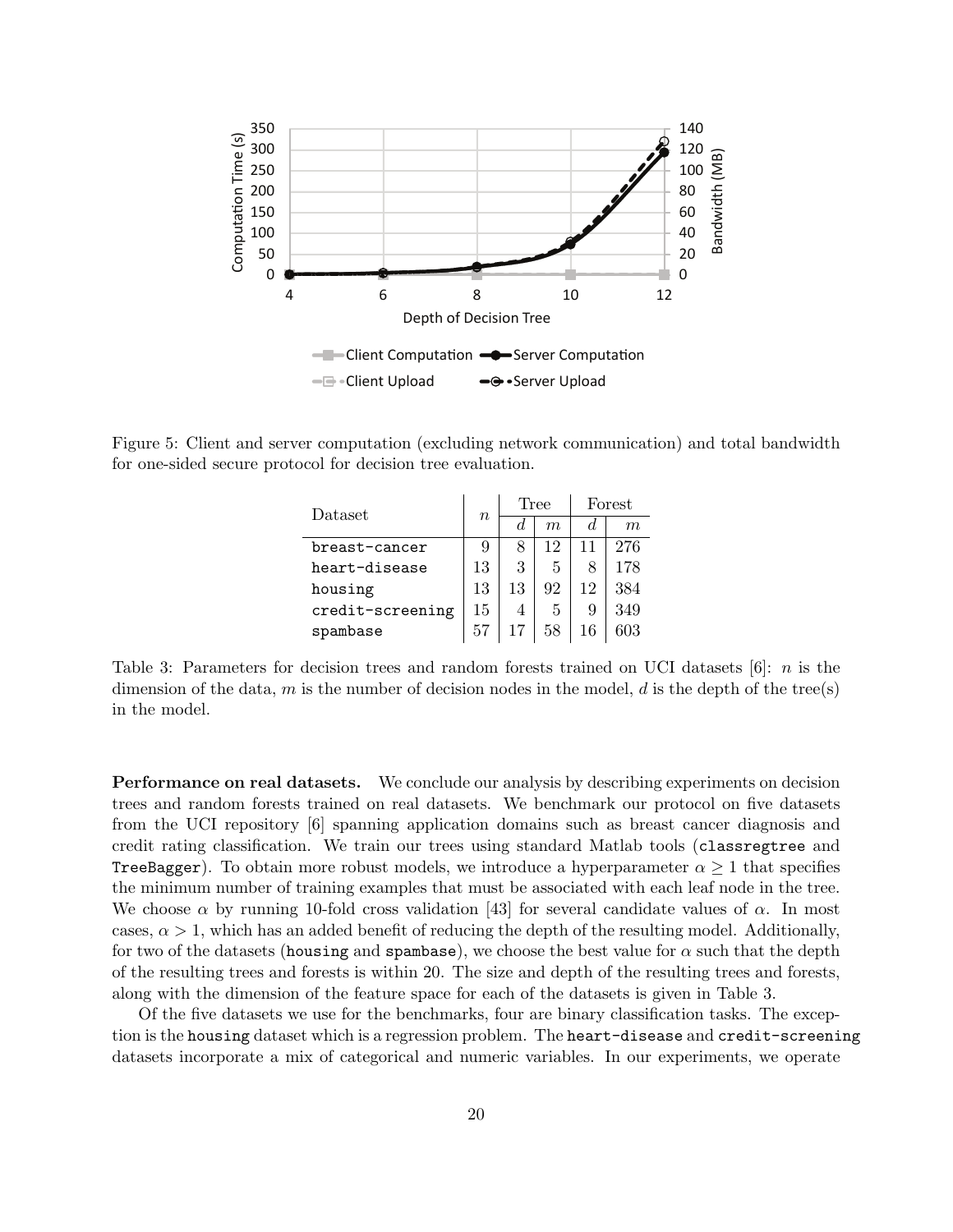| Dataset          | Total   | Bandwidth (KB) |          |  |
|------------------|---------|----------------|----------|--|
|                  | Time(s) | Upload         | Download |  |
| breast-cancer    | 0.545   | 73.7           | 132.0    |  |
| heart-disease    | 0.370   | 73.3           | 43.9     |  |
| housing          | 4.081   | 115.7          | 1795.2   |  |
| credit-screening | 0.551   | 49.9           | 45.0     |  |
| spambase         | 16.595  | 463.4          | 17363.3  |  |

<span id="page-20-1"></span><span id="page-20-0"></span>Table 4: Performance (with network communication) of semi-honest decision tree evaluation protocol on UCI datasets.

| Dataset          | Total   | Bandwidth (KB) |          |  |
|------------------|---------|----------------|----------|--|
|                  | Time(s) | Upload         | Download |  |
| breast-cancer    | 9.671   | 106.7          | 4853.1   |  |
| heart-disease    | 4.691   | 94.9           | 1758.2   |  |
| housing          | 15.152  | 152.2          | 8357.4   |  |
| credit-screening | 8.737   | 92.9           | 3456.5   |  |
| spambase         | 93.276  | 531.6          | 89310.7  |  |

Table 5: Performance (with network communication) of semi-honest random forest evaluation protocol on UCI datasets [\[6\]](#page-24-6).

at a 128-bit security level, and use 64 bits of precision to represent each component of the feature vector. For the random forest experiments, we train a random forest consisting of 10 decision trees, again choosing  $\alpha$  via 10-fold cross-validation. The performance of the semi-honest decision tree evaluation protocol on each of the five datasets is summarized in Table [4](#page-20-0) and the performance of the semi-honest random forest evaluation protocol is summarized in Table [5.](#page-20-1) We remark that while our random forest extension only applies to affine aggregation functions which are suitable for regression problems and not classification problems in general, our classification examples are all examples of binary classification, in which case, taking the mean response is appropriate.

The performance benchmarks demonstrate that our semi-honest secure protocols are suitable for evaluating trees and forests that could arise in practice. Even for relatively deep trees over highdimensional features spaces such as the spam classification (spambase) dataset, our semi-honest protocol completes in under 20 seconds. In all cases, the client's computation time in the semihonest setting is under a second. For all but the largest tree (spambase), the total bandwidth is under 2 MB. For smaller trees, the bandwidth is usually on the order of 100-200 KB. With random forest evaluation, both the client and server have to perform additional computation and there is more data exchanged. Nonetheless, the amount of computation required from the client is on the order of a few seconds, and the server's computation is also on the order of seconds (except in the case of spambase where the computation took over a minute). Excluding spambase, the total amount of communication is small.

Because we did not implement the extension to categorical variables for the protocol robust against malicious adversaries, we do not have complete benchmarks for all five datasets. We do have concrete results for the housing and breast-cancer datasets. On the breast-cancer dataset, end-to-end decision tree evaluation using the protocol completes in 12.3 s including network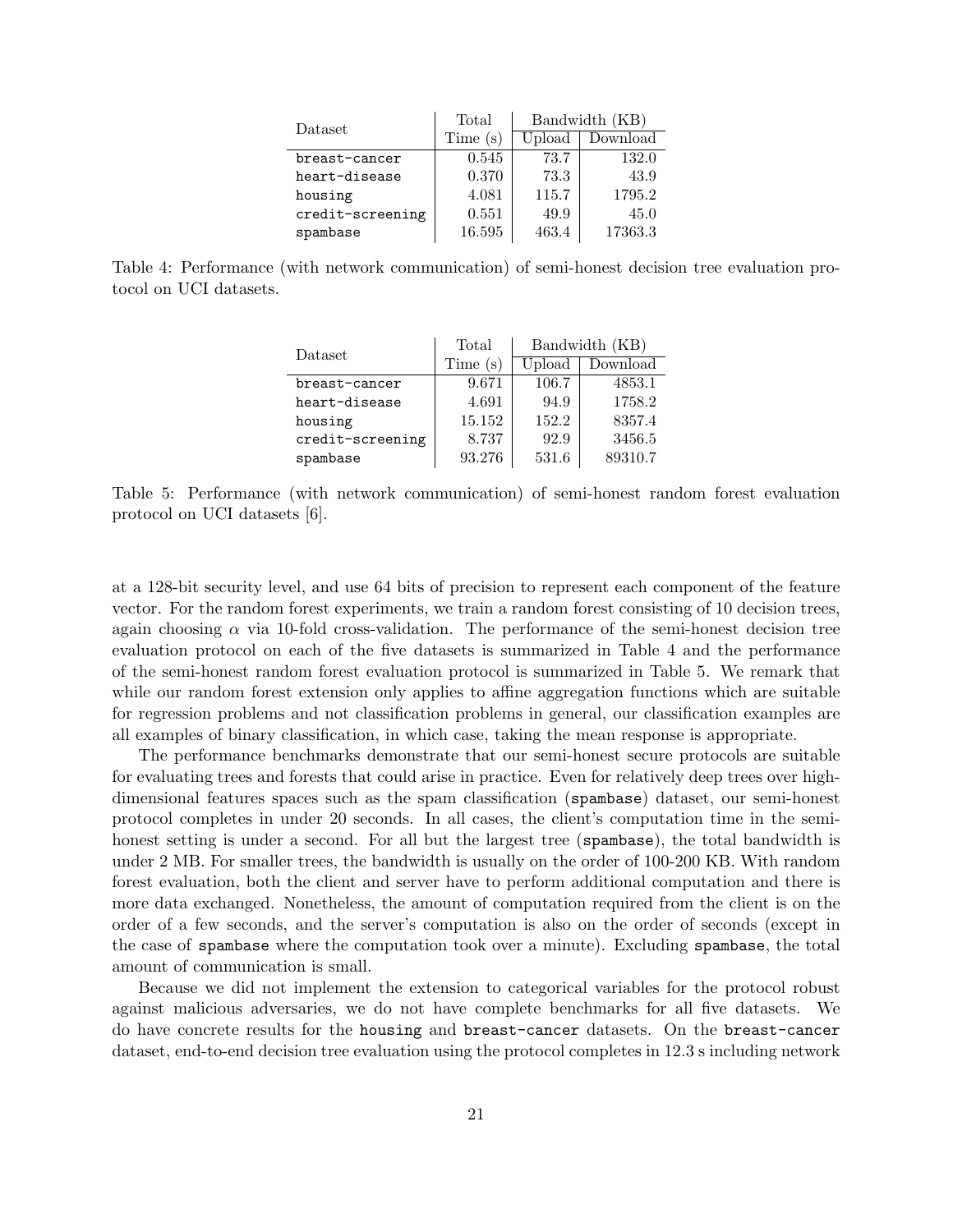communication (client computation of just 0.263 s) and 8.2 MB of total communication. For the housing dataset, the decision tree evaluation completes in 357.0 s (client computation of 0.384 s) and 256 MB of communication. These results indicate that for low-depth trees  $(d < 10)$ , the protocol in Figure [2](#page-12-0) remains viable, but the amount of communication does grow rapidly in the depth of the tree.

Comparison to generic methods. Private decision tree evaluation falls under the general umbrella of secure two-party computation. While secure two-party computation protocols based on Yao's garbled circuits [\[63,](#page-27-2) [53\]](#page-26-2) have seen numerous optimizations in the last several years [\[50,](#page-26-11) [51,](#page-26-3) [9,](#page-24-9) [64\]](#page-27-6), a key limitation of these protocols has been bandwidth. We now describe a simple protocol for private decision tree evaluation based on garbled circuits. In typical two-party computation protocols, the function that is being evaluated is assumed to be public. In our setting, however, we want to hide the structure of the decision tree from the client. Thus, we instead securely evaluate a general decision tree evaluation circuit, which takes as input a *description* of a decision tree  $\tau$ (from the server) and a feature vector x (from the client), and outputs  $\mathcal{T}(x)$ . This approach can be viewed as securely evaluating a universal circuit for decision trees of up to depth d.

To compare our protocols to a generic protocol, we provide an estimate on the size of the decision tree evaluation circuit. In the actual protocol execution, the server would send the client a garbled version of this circuit together with the encodings of its input (the description of the decision tree). The client then OTs for the encodings of its input wires (its feature vector), and evaluates the circuit to learn the output. Because the decision tree evaluation circuit must support evaluation of arbitrary trees of depth  $d$ , its size is lower bounded by the size of the circuit needed to evaluate on a *worst-case* input (a complete decision tree of depth  $d$ ). Using the state-of-the-art free-XOR [\[51\]](#page-26-3) and half-gate [\[64\]](#page-27-6) optimizations for garbled circuits, the communicate required to securely evaluate a garbled circuit depends only on the number of AND gates.

The circuit needed to evaluate a tree with depth d must perform  $2^d - 1$  comparisons between two t-bit values. Moreover, each comparison requires indexing into a feature vector of dimension n (to select the value to be compared). Using the optimized comparison circuit from [\[50,](#page-26-11)  $\S 3.2$ ]. comparing two  $t$ -bit integers can be performed using a circuit with exactly  $t$  AND gates. Using the multiplexer circuits from [\[50,](#page-26-11)  $\S$ C], selecting a t-bit value from a vector containing n such t-bit values can be done using a circuit with  $(n - 1) \cdot t$  AND gates. Thus, each comparison can be computed with a circuit containing  $t + (n-1) \cdot t = n \cdot t$  gates. Evaluating all of the comparisons in a complete tree of depth d requires a circuit with at least  $(2^d - 1) \cdot n \cdot t$  AND gates. Finally, computing the output requires selecting one of  $2^d$  possible output values. If each output value has  $\ell$ -bits and using the same multiplexer circuit as above, this step requires another  $(2^d - 1) \cdot \ell$  AND gates. These components give a conservative lower bound of  $(2^d - 1)(nt + \ell)$  on the number of AND gates in the circuit needed to generically evaluate a complete decision tree of depth d.

Using the half-gates optimization [\[64\]](#page-27-6), each garbled AND gate requires sending a table that contains exactly two rows, each  $\lambda$  bits long (where  $\lambda$  is the security parameter). At a 128-bit security level, this means the size of a garbled circuit containing  $N$  AND gates is 32 $N$  bytes. Note that the size of the garbled circuit provides only a lower bound on the total required communication in Yao's protocol. We neglect the interaction between the client and the server for the OTs. We compare the communication required in our protocol with our estimates in Table [6](#page-22-1) (with the conservative estimate  $\ell = 1$ .

In all cases, our semi-honest decision tree evaluation protocol requires less communication com-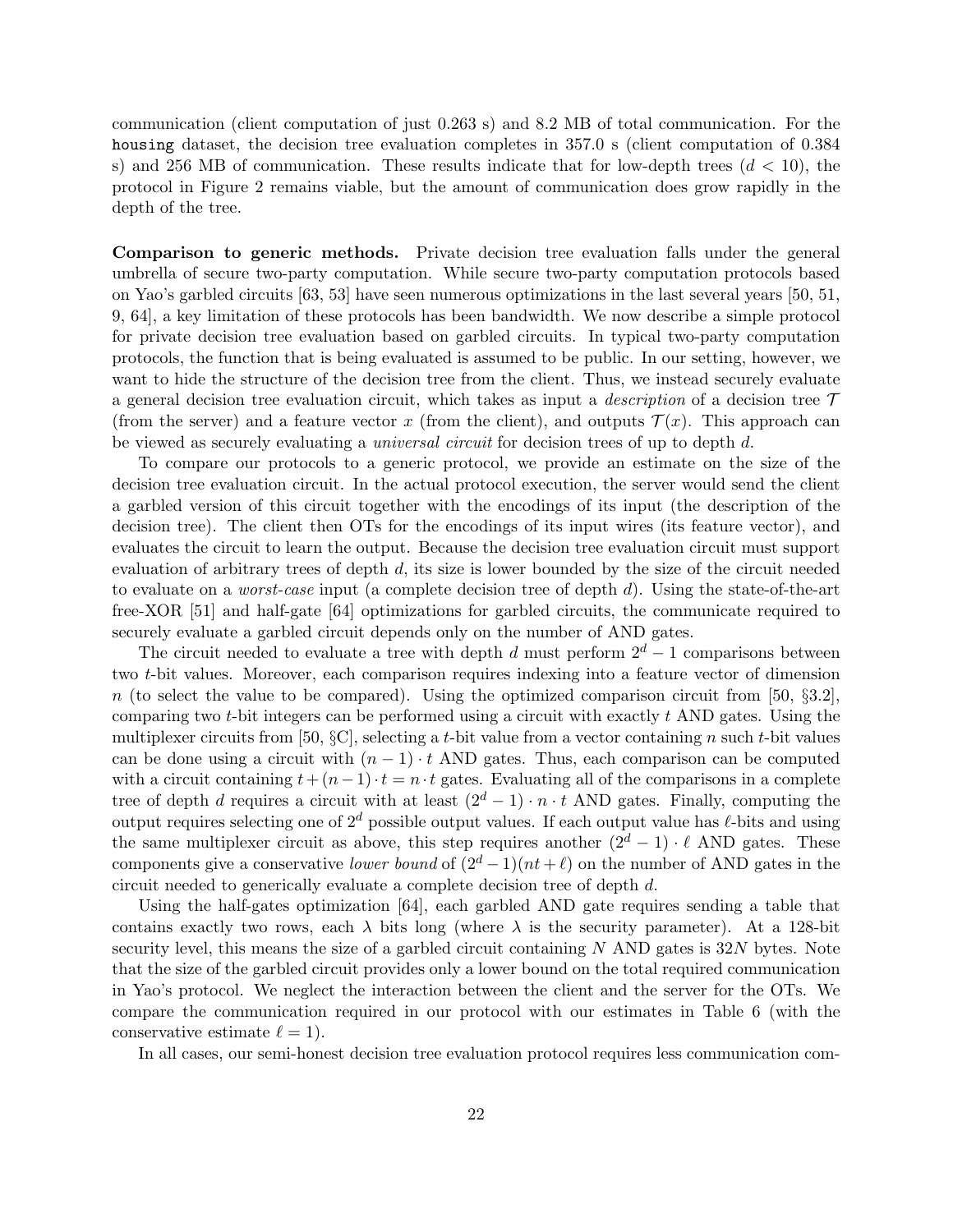| Dataset          | Bandwidth (KB) |                       |  |  |
|------------------|----------------|-----------------------|--|--|
|                  | Our Protocol   | Generic 2PC           |  |  |
| breast-cancer    | 205.7          | $>$ 4598.0            |  |  |
| heart-disease    | 117.2          | >182.2                |  |  |
| housing          | 1910.9         | $> 2.1 \times 10^5$   |  |  |
| credit-screening | 94.9           | >450.5                |  |  |
| spambase         | 17826.7        | $> 1.5 \times 10^{7}$ |  |  |

<span id="page-22-1"></span>Table 6: Bandwidth comparison between our proposed semi-honest protocol and estimated bandwidth using a generic two-party computation protocol on trees trained from UCI datasets.

pared to our estimates for the bandwidth required by a generic Yao-based approach. This is because in order to hide the structure of the tree, the generic approach necessarily incurs the worst-case performance. As a result, the communication grows much more rapidly in the depth of the tree, and quickly becomes infeasible. However, the generic solution does not reveal the number of internal comparison nodes in the tree, while our semi-honest protocol does. It is worth noting that even for complete decision trees, the bandwidth requirements of our protocol is still less than that required by the generic solution.

In recent years, other generic two-party computation frameworks have been introduced that combine Yao's protocol with methods such as homomorphic encryption or secret sharing techniques [\[12,](#page-24-16) [30\]](#page-25-16). Like Yao's protocol, these generic tools can be leveraged for private decision tree evaluation. However, as our above analysis shows, even for shallow decision trees, a generic circuit for private decision tree evaluation is large and deep (due to the numerous comparison and multiplexing operations). Thus, direct application of these methods would likely lead to protocols with higher bandwidth or require additional rounds of interaction.

### <span id="page-22-0"></span>7 Related Work

The earliest work for private decision tree evaluation focused on training decision trees in a privacypreserving manner [\[3,](#page-23-3) [52,](#page-26-12) [31\]](#page-25-17). In the case of [\[52,](#page-26-12) [31\]](#page-25-17) multiple parties each have their own individual datasets, and the objective is to compute a decision tree on their joint data without revealing their individual datasets.

On the contrary, this work focuses on the problem of privately evaluating decision trees, where it is assumed that one of the parties holds a trained decision tree or random forest. In [\[7,](#page-24-4) [20\]](#page-24-5), the authors develop protocols for privately evaluating linear branching programs (of which decision trees are a special case) based on a combination of homomorphic encryption and garbled circuits. Because these protocols solve a more general problem of evaluating linear branching programs, they are not as competitive in performance in comparison to our protocol which exploits the simple structure of decision trees. More recently, the work of [\[17\]](#page-24-3) describes a fairly generic protocol for decision tree evaluation that also splits up the decision tree evaluation protocol into two components: a comparison phase followed by an evaluation phase. In [\[17\]](#page-24-3), Bost et al. view the decision tree as a polynomial in the decision variable and evaluate the polynomial using a SWHE scheme [\[35,](#page-25-3) [18,](#page-24-17) [41\]](#page-26-13). In all of these works, the authors achieve semi-honest security, although [\[20,](#page-24-5) [7\]](#page-24-4) note that their protocols can be made secure in the malicious setting without much difficulty. Nonetheless, we do not know of any existing implementations of a private decision tree evaluation protocol that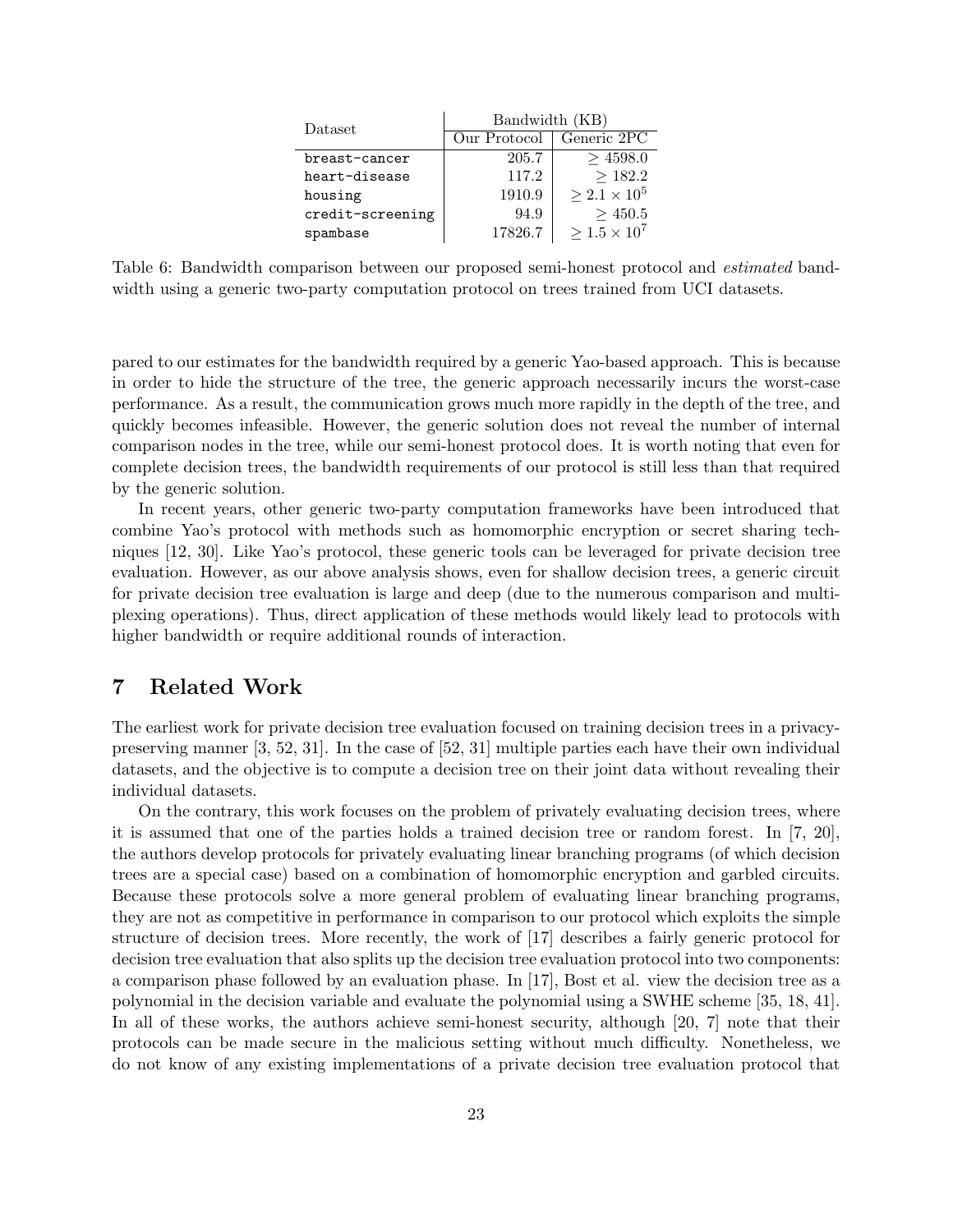achieves stronger security.

On the theoretical side, private decision tree evaluation falls into the category of private function evaluation (where we view the decision tree as the underlying *private* function to be evaluated). In the last few years, several generic approaches for private function evaluation have been proposed [\[47,](#page-26-14) [55\]](#page-26-15) which are asymptotically very efficient and can be made robust against malicious adversaries. Restricting to private decision tree evaluation, Mohassel et al. describe a protocol for evaluating oblivious decision programs based on OT in [\[54\]](#page-26-16). They provide an abstract method for evaluating decision programs in both the semi-honest and malicious setting. However, it is unclear how to integrate comparisons efficiently into their protocol, which would be necessary for evaluating the particular kind of decision trees considered in this work. While the protocols of [\[47,](#page-26-14) [55,](#page-26-15) [54\]](#page-26-16) apply to our setting, we are not aware of any existing implementations of these methods.

### 8 Conclusion

In this work, we presented two protocols for privately evaluating decision trees and random forests. The first protocol based on additive homomorphic encryption and oblivious transfer is secure against semi-honest adversaries. Then, using a novel conditional OT protocol, we showed how to modify the protocol to obtain security against malicious adversaries. We implemented both protocols and evaluated their performance on decision trees trained on several real-world datasets. Our experiments demonstrate that our protocol is more efficient in terms of both computation and communication compared to existing protocols [\[7,](#page-24-4) [17\]](#page-24-3). A basic back-of-the-envelope calculation shows that our protocols are much more efficient in terms of communication compared to a generic solution based on garbled circuits.

We leave as an open problem that of designing a private decision tree evaluation protocol whose overall complexity is *subexponential* in the depth of the tree (i.e., a protocol whose performance is not worst-case bounded). Another interesting direction is to explore how to efficiently update the decision tree (or random forest) in a privacy-preserving manner.

# Acknowledgments

We thank Melissa Chase, Seny Kamara, and Payman Mohassel for many helpful comments and discussions on this work. The first author is supported in part by an NSF Graduate Research Fellowship under grant number DGE-114747 and an Amazon AWS in Education Grant.

# References

- <span id="page-23-1"></span>[1] BigML. <https://bigml.com/>.
- <span id="page-23-0"></span>[2] Microsoft Azure Machine Learning. [https://azure.microsoft.com/en-us/services/](https://azure.microsoft.com/en-us/services/machine-learning) [machine-learning](https://azure.microsoft.com/en-us/services/machine-learning).
- <span id="page-23-3"></span>[3] R. Agrawal and R. Srikant. Privacy-preserving data mining. SIGMOD Rec., 29(2), 2000.
- <span id="page-23-2"></span>[4] G. Asharov, Y. Lindell, T. Schneider, and M. Zohner. More efficient oblivious transfer and extensions for faster secure computation. In CCS, pages 535–548, 2013.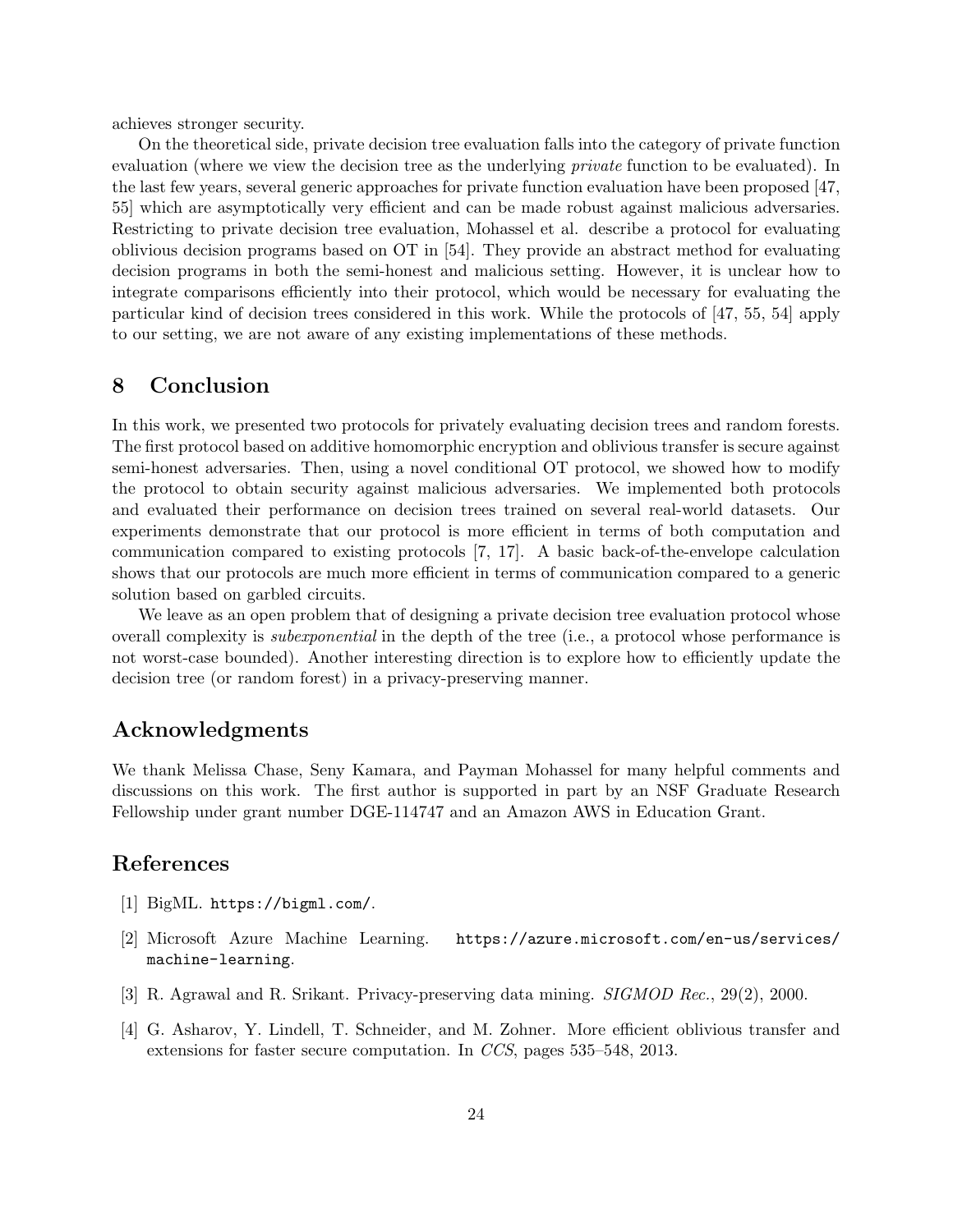- <span id="page-24-1"></span>[5] A. T. Azar and S. M. El-Metwally. Decision tree classifiers for automated medical diagnosis. Neural Computing and Applications, 23(7-8):2387–2403, 2013.
- <span id="page-24-6"></span>[6] K. Bache and M. Lichman. UCI machine learning repository, 2013.
- <span id="page-24-4"></span>[7] M. Barni, P. Failla, V. Kolesnikov, R. Lazzeretti, A. Sadeghi, and T. Schneider. Secure evaluation of private linear branching programs with medical applications. In ESORICS, pages 424–439, 2009.
- <span id="page-24-12"></span>[8] M. Bellare and O. Goldreich. On defining proofs of knowledge. In CRYPTO, pages 390–420, 1992.
- <span id="page-24-9"></span>[9] M. Bellare, V. T. Hoang, S. Keelveedhi, and P. Rogaway. Efficient garbling from a fixed-key blockcipher. In IEEE Symposium on Security and Privacy, pages 478–492, 2013.
- <span id="page-24-8"></span>[10] M. Bellare, V. T. Hoang, and P. Rogaway. Foundations of garbled circuits. Cryptology ePrint Archive, Report 2012/265, 2012.
- <span id="page-24-2"></span>[11] I. F. Blake and V. Kolesnikov. Strong conditional oblivious transfer and computing on intervals. In ASIACRYPT, 2004.
- <span id="page-24-16"></span>[12] D. Bogdanov, S. Laur, and J. Willemson. Sharemind: A framework for fast privacy-preserving computations. In ESORICS, pages 192–206, 2008.
- <span id="page-24-13"></span>[13] D. Boneh. The decision Diffie-Hellman problem. In ANTS, pages 48–63, 1998.
- <span id="page-24-14"></span>[14] J. Bos, C. Costello, P. Longa, and M. Naehrig. Specification of curve selection and supported curve parameters in MSR ECCLib. Technical Report MSR-TR-2014-92, Microsoft Research, June 2014.
- <span id="page-24-15"></span>[15] J. W. Bos, C. Costello, P. Longa, and M. Naehrig. Selecting elliptic curves for cryptography: An efficiency and security analysis. IACR Cryptology ePrint Archive, 2014:130, 2014.
- <span id="page-24-7"></span>[16] J. W. Bos, K. E. Lauter, and M. Naehrig. Private predictive analysis on encrypted medical data. Journal of Biomedical Informatics, 50:234–243, 2014.
- <span id="page-24-3"></span>[17] R. Bost, R. A. Popa, S. Tu, and S. Goldwasser. Machine learning classification over encrypted data. In NDSS, 2015.
- <span id="page-24-17"></span>[18] Z. Brakerski, C. Gentry, and V. Vaikuntanathan. (Leveled) fully homomorphic encryption without bootstrapping. In *ITCS*, pages 309–325, 2012.
- <span id="page-24-0"></span>[19] L. Breiman. Random forests. Machine Learning, 45(1):5–32, 2001.
- <span id="page-24-5"></span>[20] J. Brickell, D. E. Porter, V. Shmatikov, and E. Witchel. Privacy-preserving remote diagnostics. In CCS, pages 498–507, 2007.
- <span id="page-24-11"></span>[21] J. Camenisch and M. Stadler. Efficient group signature schemes for large groups (extended abstract). In CRYPTO, pages 410–424, 1997.
- <span id="page-24-10"></span>[22] R. Canetti. Security and composition of multiparty cryptographic protocols. J. Cryptology, 13(1):143–202, 2000.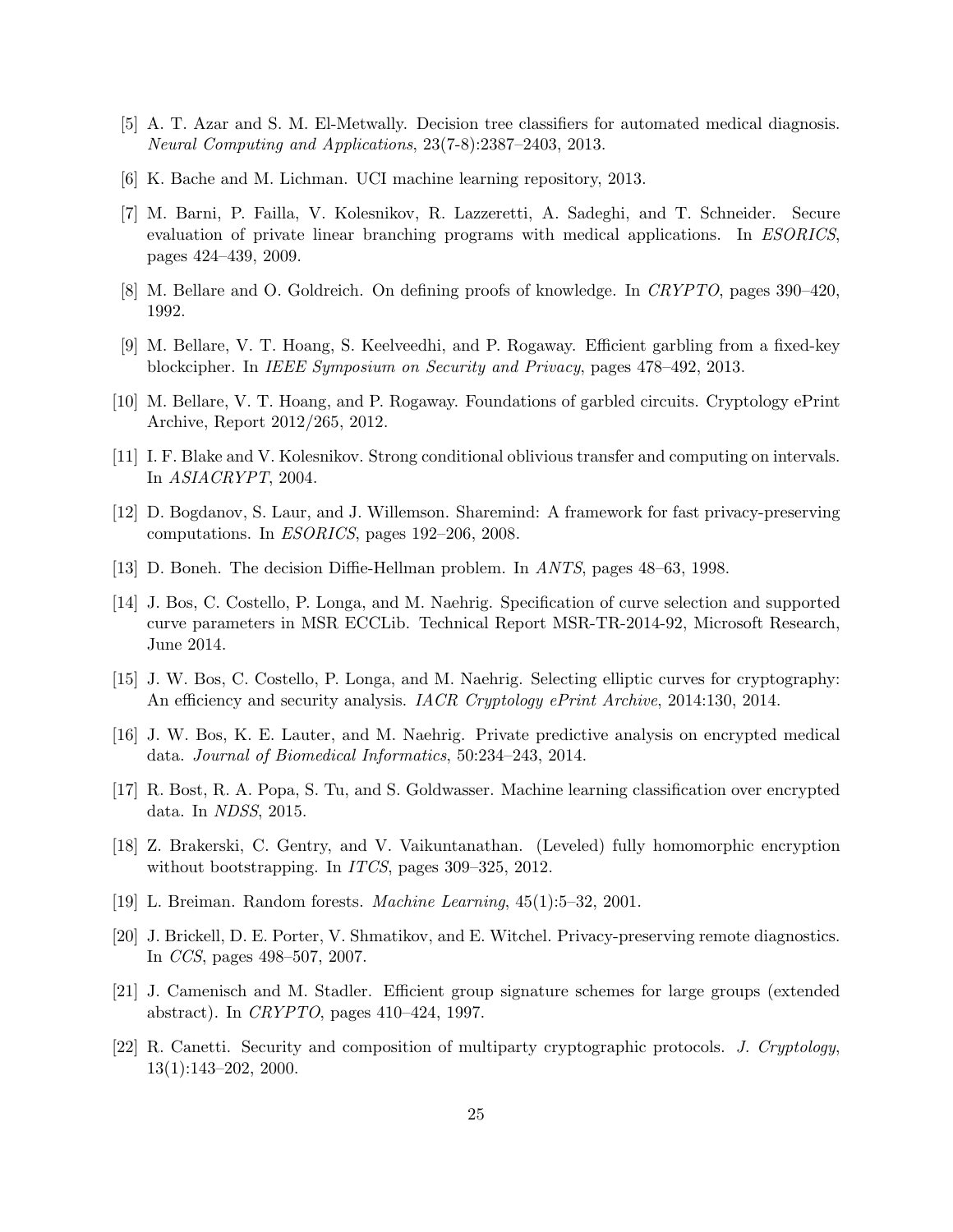- <span id="page-25-8"></span>[23] R. Canetti. Security and composition of cryptographic protocols: a tutorial (part I). SIGACT News, 37(3):67–92, 2006.
- <span id="page-25-12"></span>[24] D. Chaum and T. P. Pedersen. Wallet databases with observers. In CRYPTO, pages 89–105, 1992.
- <span id="page-25-13"></span>[25] R. Cramer, I. Damgård, and B. Schoenmakers. Proofs of partial knowledge and simplified design of witness hiding protocols. In CRYPTO, pages 174–187, 1994.
- <span id="page-25-11"></span>[26] R. Cramer, R. Gennaro, and B. Schoenmakers. A secure and optimally efficient multi-authority election scheme. In EUROCRYPT, pages 103–118, 1997.
- <span id="page-25-2"></span>[27] G. D. Crescenzo, R. Ostrovsky, and S. Rajagopalan. Conditional oblivious transfer and timedrelease encryption. In EUROCRYPT, pages 74–89, 1999.
- <span id="page-25-1"></span>[28] I. Damgård, M. Geisler, and M. Krøigaard. Efficient and secure comparison for on-line auctions. In ACISP, pages 416–430, 2007.
- <span id="page-25-6"></span>[29] I. Damgård, M. Jurik, and J. B. Nielsen. A generalization of Paillier's public-key system with applications to electronic voting. Int. J. Inf. Sec., 9(6):371–385, 2010.
- <span id="page-25-16"></span>[30] D. Demmler, T. Schneider, and M. Zohner. ABY - A framework for efficient mixed-protocol secure two-party computation. In NDSS, 2015.
- <span id="page-25-17"></span>[31] W. Du and Z. Zhan. Building decision tree classifier on private data. In CRPIT '14, 2002.
- <span id="page-25-9"></span>[32] Z. Erkin, M. Franz, J. Guajardo, S. Katzenbeisser, I. Lagendijk, and T. Toft. Privacypreserving face recognition. In PETS, pages 235–253, 2009.
- <span id="page-25-14"></span>[33] A. Fiat and A. Shamir. How to prove yourself: Practical solutions to identification and signature problems. In CRYPTO, pages 186–194, 1986.
- <span id="page-25-0"></span>[34] M. Fredrikson, S. Jha, and T. Ristenpart. Model inversion attacks that exploit confidence information and basic countermeasures. In ACM SIGSAC, pages 1322–1333, 2015.
- <span id="page-25-3"></span>[35] C. Gentry. A fully homomorphic encryption scheme. PhD thesis, Stanford University, 2009.
- <span id="page-25-7"></span>[36] O. Goldreich. Foundations of Cryptography: Volume 2, Basic Applications. Cambridge University Press, New York, NY, USA, 2004.
- <span id="page-25-5"></span>[37] S. Goldwasser and S. Micali. Probabilistic encryption. Journal of Computer and System Sciences, 28(2):270–299, April 1984.
- <span id="page-25-10"></span>[38] S. Goldwasser, S. Micali, and C. Rackoff. The knowledge complexity of interactive proofsystems (extended abstract). In ACM STOC, pages 291–304, 1985.
- <span id="page-25-4"></span>[39] T. Graepel, K. E. Lauter, and M. Naehrig. ML confidential: Machine learning on encrypted data. In ICISC, pages 1–21, 2012.
- <span id="page-25-15"></span>[40] T. Granlund and the GMP development team. GNU MP: The GNU Multiple Precision Arithmetic Library, 5.0.5 edition, 2012. <http://gmplib.org/>.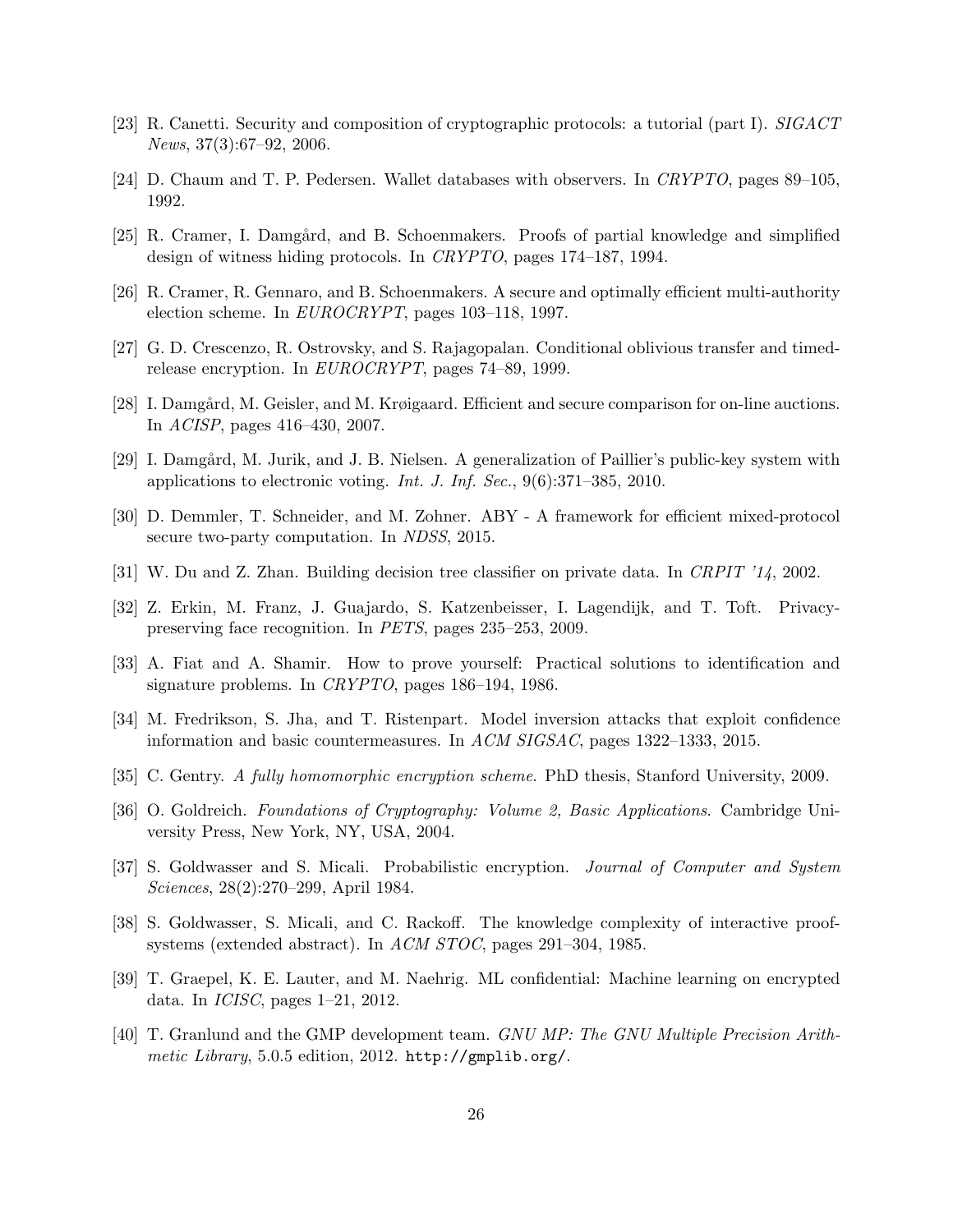- <span id="page-26-13"></span>[41] S. Halevi and V. Shoup. Algorithms in HElib. In CRYPTO, pages 554–571, 2014.
- <span id="page-26-9"></span>[42] J. Håstad, R. Impagliazzo, L. A. Levin, and M. Luby. A pseudorandom generator from any one-way function. SIAM J. Comput., 28(4):1364–1396, 1999.
- <span id="page-26-0"></span>[43] T. Hastie, R. Tibshirani, and J. Friedman. The Elements of Statistical Learning. Springer Series in Statistics. Springer New York Inc., 2001.
- <span id="page-26-6"></span>[44] C. Hazay and Y. Lindell. Efficient Secure Two-Party Protocols - Techniques and Constructions. Information Security and Cryptography. Springer, 2010.
- <span id="page-26-8"></span>[45] B. A. Huberman, M. K. Franklin, and T. Hogg. Enhancing privacy and trust in electronic communities. In  $EC$ , pages 78–86, 1999.
- <span id="page-26-7"></span>[46] Y. Ishai, J. Katz, E. Kushilevitz, Y. Lindell, and E. Petrank. On achieving the "best of both worlds" in secure multiparty computation. *SIAM J. Comput.*,  $40(1):122-141$ ,  $2011$ .
- <span id="page-26-14"></span>[47] J. Katz and L. Malka. Constant-round private function evaluation with linear complexity. In ASIACRYPT, pages 556–571, 2011.
- <span id="page-26-17"></span>[48] J. Kilian. Founding cryptography on oblivious transfer. In STOC, pages 20–31, 1988.
- <span id="page-26-1"></span>[49] H. C. Koh, W. C. Tan, and C. P. Goh. A two-step method to construct credit scoring models with data mining techniques. *International Journal of Business and Information*, 1:96–118, 2006.
- <span id="page-26-11"></span>[50] V. Kolesnikov, A.-R. Sadeghi, and T. Schneider. Improved garbled circuit building blocks and applications to auctions and computing minima. Cryptology ePrint Archive, Report 2009/411, 2009.
- <span id="page-26-3"></span>[51] V. Kolesnikov and T. Schneider. Improved garbled circuit: Free XOR gates and applications. In ICALP, pages 486–498, 2008.
- <span id="page-26-12"></span>[52] Y. Lindell and B. Pinkas. Privacy preserving data mining. In CRYPTO, pages 36–54, 2000.
- <span id="page-26-2"></span>[53] Y. Lindell and B. Pinkas. A proof of security of Yao's protocol for two-party computation. J. Cryptology, 22(2):161–188, 2009.
- <span id="page-26-16"></span>[54] P. Mohassel and S. Niksefat. Oblivious decision programs from oblivious transfer: Efficient reductions. Financial Cryptography, 2014:269–284, 2012.
- <span id="page-26-15"></span>[55] P. Mohassel and S. S. Sadeghian. How to hide circuits in MPC: An efficient framework for private function evaluation. In EUROCRYPT, pages 557–574, 2013.
- <span id="page-26-4"></span>[56] M. Naor and B. Pinkas. Oblivious transfer and polynomial evaluation. In STOC, pages 245– 254, 1999.
- <span id="page-26-5"></span>[57] M. Naor and B. Pinkas. Efficient oblivious transfer protocols. In SODA, pages 448–457, 2001.
- <span id="page-26-10"></span>[58] A. Narayanan, N. Thiagarajan, M. Lakhani, M. Hamburg, and D. Boneh. Location privacy via private proximity testing. In NDSS, 2011.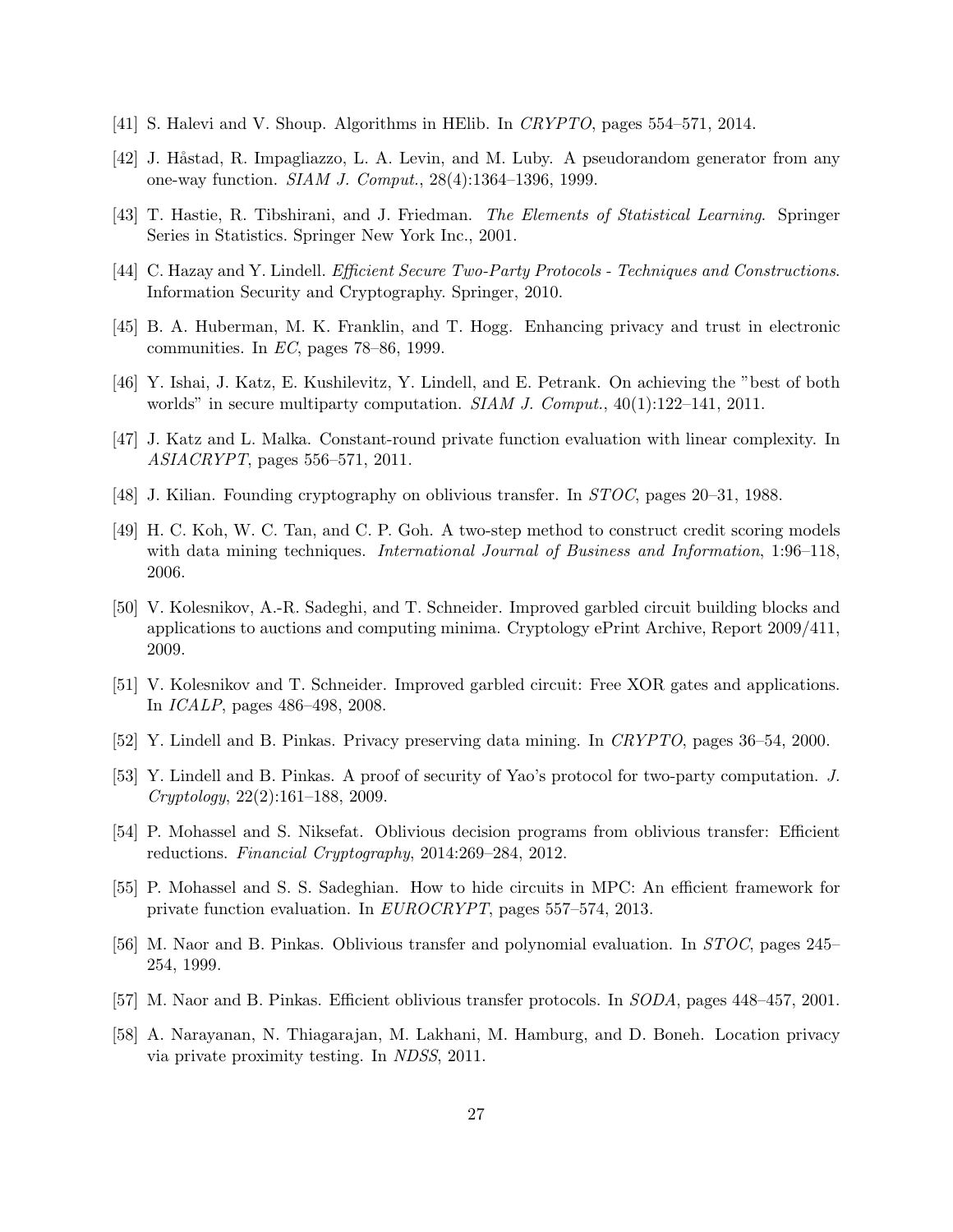- <span id="page-27-1"></span>[59] P. Paillier. Public-key cryptosystems based on composite degree residuosity classes. In EU-ROCRYPT, volume 1592, pages 223–238. 1999.
- <span id="page-27-3"></span>[60] M. O. Rabin. How to exchange secrets with oblivious transfer. IACR Cryptology ePrint Archive, 2005:187, 2005.
- <span id="page-27-5"></span>[61] V. Shoup. NTL: A library for doing number theory. <http://www.shoup.net/ntl/>.
- <span id="page-27-0"></span>[62] A. Singh and J. V. Guttag. A comparison of non-symmetric entropy-based classification trees and support vector machine for cardiovascular risk stratification. Annual International Conference of the IEEE Engineering in Medicine and Biology Society, pages 79–82, 2011.
- <span id="page-27-2"></span>[63] A. C. Yao. How to generate and exchange secrets (extended abstract). In FOCS, pages 162–167, 1986.
- <span id="page-27-6"></span>[64] S. Zahur, M. Rosulek, and D. Evans. Two halves make a whole - reducing data transfer in garbled circuits using half gates. In EUROCRYPT, pages 220–250, 2015.

### <span id="page-27-4"></span>A Proof of Theorem [3.2](#page-8-0)

As described in Section [2.3,](#page-4-0) our decision tree evaluation protocol assumes that the following quantities are public and known to both the client and the server in the protocol execution: the depth d of the decision tree, the number of comparisons  $\ell$ , the dimension n of the feature vectors, and the number of bits  $t$  needed to encode each component of the feature vector. To simplify the security proof, we work in the OT-hybrid model where we assume that the client and server have access to an ideal 1-out-of- $2^d$  OT functionality [\[48\]](#page-26-17). Specifically, in the real protocol, we replace the final OT invocation with an oracle call to a trusted party that implements the OT functionality: the sender sends its database of  $2^d$  values  $(v_1, \ldots, v_{2^d})$  and the receiver sends an index  $i \in [2^d]$  to the trusted party. The trusted party then gives the receiver the value  $v_i$  to the receiver. Security in the standard model then follows by instantiating the ideal OT functionality with an OT protocol that provides security against semi-honest clients [\[56,](#page-26-4) [57\]](#page-26-5) and invoking the sequential protocol composition theorem of Canetti [\[22\]](#page-24-10).

Security against a semi-honest server. First, we prove security against a semi-honest server. Intuitively, security against a semi-honest server follows from the fact that the server's view of the protocol execution consists only of ciphertexts, and thus, reduces to a semantic security argument. We now give the formal argument. Let  $A$  be a semi-honest server in the real protocol. We construct an ideal-world simulator  $S$  as follows:

- 1. At the beginning of the protocol execution, the simulator S receives the input  $\mathcal T$  from the environment  $\mathcal{E}$ . The simulator  $\mathcal{S}$  sends the tree  $\mathcal{T}$  to the trusted party.
- 2. The simulator starts running  $A$  on input  $T$ . Next,  $S$  generates a public-private key-pair (pk,sk) for the additive homomorphic encryption scheme used in the protocol execution. Then, S computes and sends nt fresh encryptions  $\mathsf{Enc}_{\mathsf{pk}}(0)$  of 0 to the server.
- 3. After A replies with the results of the comparison protocol, S computes and sends  $\ell$  fresh encryptions  $\mathsf{Enc}_{\mathsf{pk}}(0)$  of 0 to A.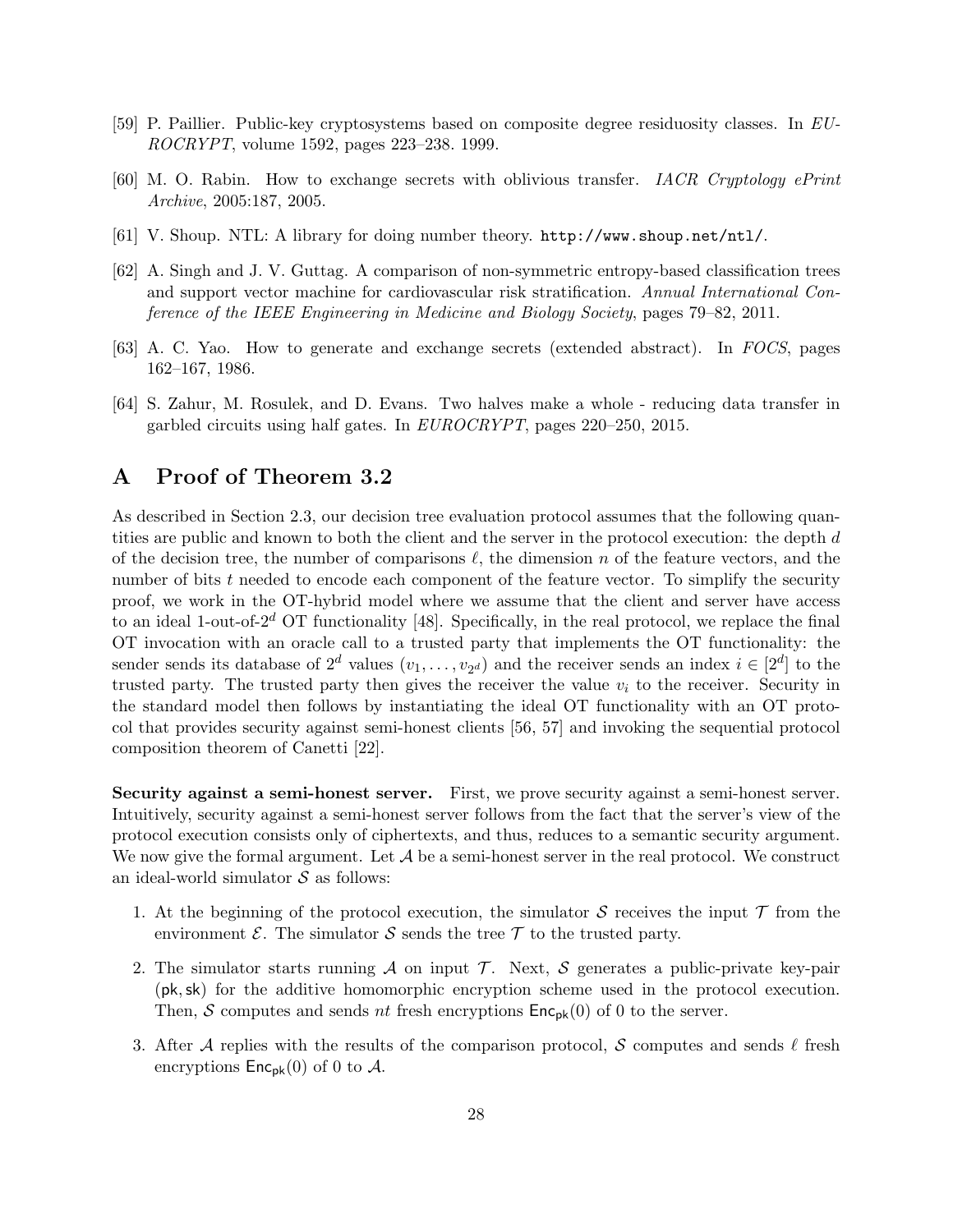4. The simulator outputs whatever A outputs.

We argue that  $REAL_{\pi,\mathcal{A},\mathcal{E}}(\lambda) \stackrel{c}{\approx} IDEAL_{\pi,\mathcal{S},\mathcal{E}}(\lambda)$ . By Theorem [3.1](#page-8-1) and the fact that A is semi-honest, we have that at the end of the protocol execution in the real world, the client obtains  $\mathcal{T}(x)$  where x is the client's input. By definition of the ideal functionality, the trusted party computes  $\mathcal{T}(x)$  and gives it to the client. Thus, the client's output in the real and ideal distributions are identically distributed. Next, since the value  $\mathcal{T}(x)$  is a deterministic function in the inputs  $\mathcal{T}$  and x, the joint distribution of the client's output and the adversary's output decomposes. To complete the proof, it thus suffices to show that the view S simulates for  $A$  is computationally indistinguishable from the view of A interacting in the real protocol.

The view of A in the real protocol consists of two components: the encryptions  $\{\textsf{Enc}_{\textsf{pk}}(x_{i,j})\}_{i\in[n],j\in[t]}$ of each bit of the client's input and the encrypted bit string  $\{\textsf{Enc}(b'_i)\}_{i\in[\ell]}$ . When interacting with the simulator S, adversary A sees nt independent encryptions of 0, followed by  $\ell$  independent encryptions of 0. By semantic security of the underlying public-key encryption scheme, the server's view when interacting with the client in the real scheme is computationally indistinguishable from its view interacting with the simulator. Thus, the output distribution of  $A$  in the real world is computationally indistinguishable from that in the ideal world. Security follows.

Security against a semi-honest client. Next, we prove security against a semi-honest client. Let A be a semi-honest client in the real protocol. We construct a semi-honest simulator  $S$  in the ideal world as follows:

- 1. At the beginning of the protocol execution, S receives the input x from the environment  $\mathcal{E}$ . The simulator sends x to the trusted party. The trusted party replies with a value  $\hat{z}$ .
- 2. The simulator starts running  $\mathcal A$  on input x. Let pk be the client's public key.
- 3. The simulator samples a random string  $\hat{\sigma} \leftarrow^{\text{R}} \{0,1\}^m$  and a random bit-string  $b \leftarrow^{\text{R}} \{0,1\}^{\ell}$ . Then, for each  $k \in [\ell]:$ 
	- If  $b_k = 0$ , the simulator samples a value  $\hat{c}_{k,j} \stackrel{\text{R}}{\leftarrow} \mathbb{Z}_p$  for all  $j \in [t]$ .
	- If  $b_k = 1$ , the simulator chooses a random index  $j^* \stackrel{\text{R}}{\leftarrow} [t]$  and sets  $\hat{c}_{k,j^*} = 0$ . For  $j \neq j^*$ , it samples  $\hat{c}_{k,j} \stackrel{\text{R}}{\leftarrow} \mathbb{Z}_p$ .
- 4. When A submits the encryption of its feature vector, the simulator replies with the collection of ciphertexts  $\{\mathsf{Enc}_{\mathsf{pk}}(\hat{c}_{k,j})\}_{k \in [\ell], j \in [t]}.$
- 5. When  $A$  sends the encrypted bit string (Step 4), the simulator replies with the bitwise encryption  $\mathsf{Enc}_{\mathsf{pk}}(\hat{\sigma})$  of  $\hat{\sigma}$ .
- 6. When  $\mathcal A$  sends an index to the ideal OT functionality,  $\mathcal S$  simulates the response from the ideal OT functionality with  $\hat{z}$ .
- 7. At the end of the simulation,  $S$  outputs whatever  $A$  outputs.

In the decision tree functionality, the server has no output. Thus, to show security against a semihonest client, it suffices to show that the output of  $\mathcal S$  is computationally indistinguishable from the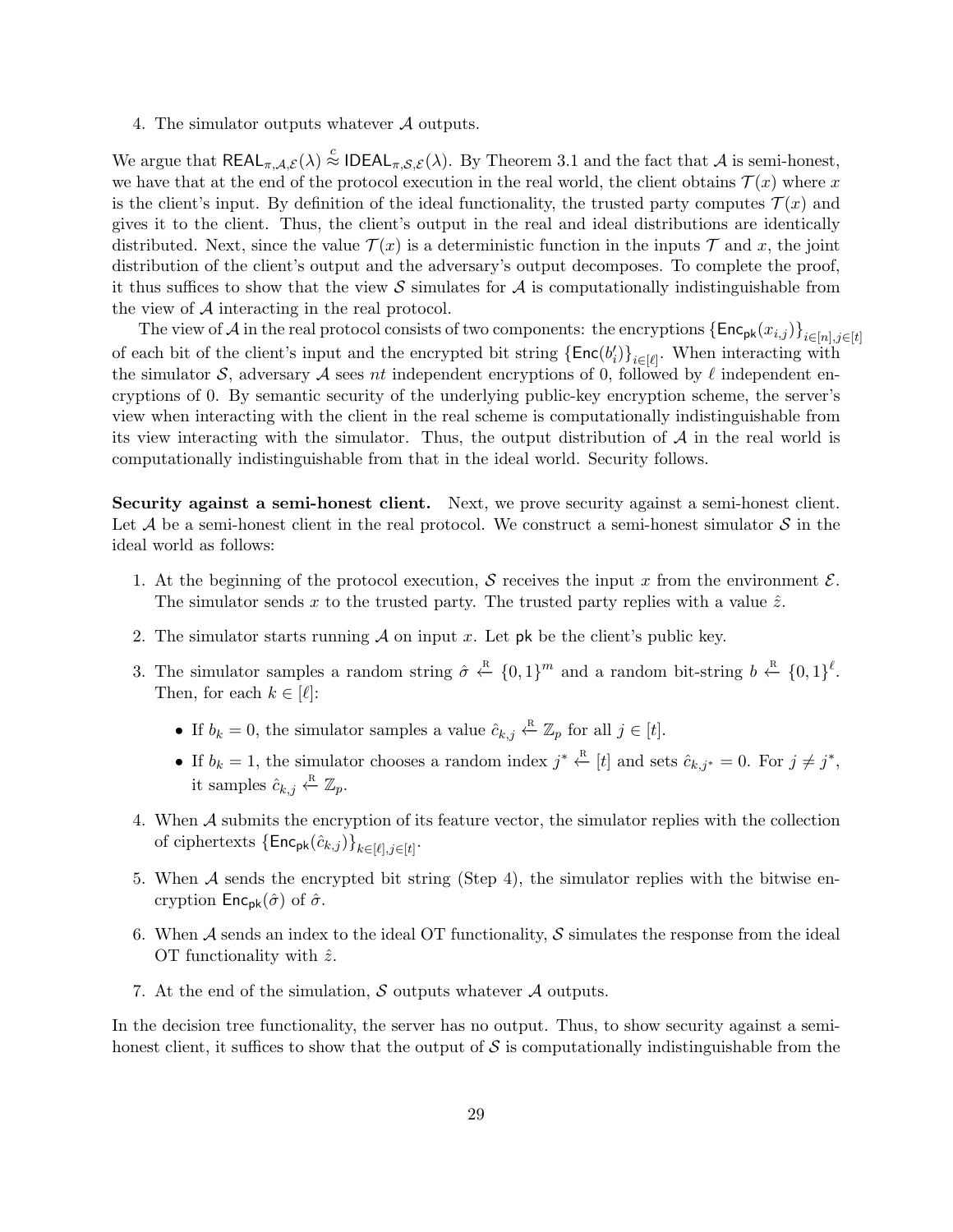output of A. We show that the view S simulates for A is computationally indistinguishable from the view of A interacting in the real protocol.

The client's view in the real protocol consists of three components: the encrypted comparison bits  $\mathsf{ct}_{k,j}$  for all  $k \in [\ell]$  and  $j \in [t]$ , the encrypted decision string  $\mathsf{Enc}_{\mathsf{pk}}(\sigma')$ , and the response z from the trusted OT functionality. For all  $k \in [\ell]$  and  $j \in [t]$ , let  $c_{k,j} = \text{Dec}_{\text{sk}}(\text{ct}_{k,j})$  be the comparison bit encrypted by  $ct_{k,j}$ . We now show that

$$
\underbrace{\left\{\left\{c_{k,j}\right\}_{k\in[\ell],j\in[t]},\sigma',z\right\}}_{\text{view in real protocol}}\stackrel{c}{\approx}\underbrace{\left\{\left\{\hat{c}_{k,j}\right\}_{k\in[\ell],j\in[t]},\hat{\sigma},\hat{z}\right\}}_{\text{simulated view}}.
$$

We reason about each component individually:

- By correctness of the protocol (Theorem [3.1\)](#page-8-1),  $z = \mathcal{T}(x)$  in the real protocol. In the view S simulates,  $\hat{z}$  is the response from the trusted party, and so  $\hat{z} = \mathcal{T}(x) = z$ .
- Consider the distribution of  $\sigma'$  in the real protocol. By construction,  $\sigma' = \tau(\sigma \oplus s)$ . Since s is chosen uniformly and independently of  $\sigma$ ,  $\sigma \oplus s$  is uniform over  $\{0,1\}^m$  and independent of the other components. Since  $\tau$  is just a permutation on the bits,  $\sigma' = \tau(\sigma \oplus s)$  remains independently uniform over  ${0,1}^m$ , and also independent of the other components. Thus,  $\sigma'$ is distributed identically as  $\hat{\sigma}$ .
- Consider the distribution of the  ${c_{k,j}}_{k\in[\ell],j\in[t]}$  in the real protocol. These values are computed according to Eq. [\(1\)](#page-9-5) in Figure [1.](#page-9-0) Fix an index  $k \in [\ell]$  and consider the set of values  ${c_{k,j}}_{j \in [t]}$ . By construction, at most one  $c_{k,j} = 0$ . Let  $b'_k = \mathbf{1} \{ \exists j : c_{k,j} = 0 \}$ . From the analysis of the comparison protocol in [\[28,](#page-25-1) §4.1], we have that  $b_k \oplus b'_k = \mathbf{1} \{x_{i_k} < t_k\}$ . Since the server chooses  $b_k$  uniformly and independently of  $\mathbf{1}\{x_{i_k} < t_k\}$ , the bit  $b'_k$  is also uniform over  $\{0, 1\}$ . In particular this means that with equal probability, the set  ${c_{k,j}}_{j\in[t]}$  contains t uniformly random elements of  $\mathbb{Z}_p$  or  $t-1$  uniformly random elements of  $\mathbb{Z}_p$  and one component equal to 0. Since the ciphertexts  ${c_{k,j}}_{j\in[t]}$  are randomly permuted in the real protocol, if  ${c_{k,j}}_{j\in[t]}$ contains an element  $c_{k,j^*} = 0$ , it follows that  $j^*$  is uniform in [t]. Finally, since each comparison is processed independently,  $c_{k,j}$  is independent of  $c_{k',j'}$  whenever  $k \neq k'$ . But this is precisely the same distribution from which S samples the  $\hat{c}_{k,j}$ , and so we conclude that  ${c_{k,j}}_{k\in[\ell],j\in[t]}$  $\{\hat{c}_{k,j}\}_{k \in [\ell], j \in [t]}$ .

We conclude that  $\left\{\left\{c_{k,j}\right\}_{k\in[\ell],j\in[t]},\sigma',z\right\} \equiv \left\{\left\{\hat{c}_{k,j}\right\}_{k\in[\ell],j\in[t]},\hat{\sigma},\hat{z}\right\}$ , and so the view S simulates for A is computationally indistinguishable from the view A sees in the real protocol. Correspondingly, the output of S is computationally indistinguishable from the output of  $\mathcal A$ , and security follows.  $\Box$ 

### <span id="page-29-0"></span>B Proof of Theorem [4.1](#page-13-2)

In this section, we complete our analysis of the correctness and security of the decision tree evaluation protocol in Figure [2.](#page-12-0) First, we show that the protocol is correct.

<span id="page-29-1"></span>Lemma B.1. If the client and server follow the protocol in Figure [2,](#page-12-0) then at the end of the protocol, the client learns  $\mathcal{T}(x)$ .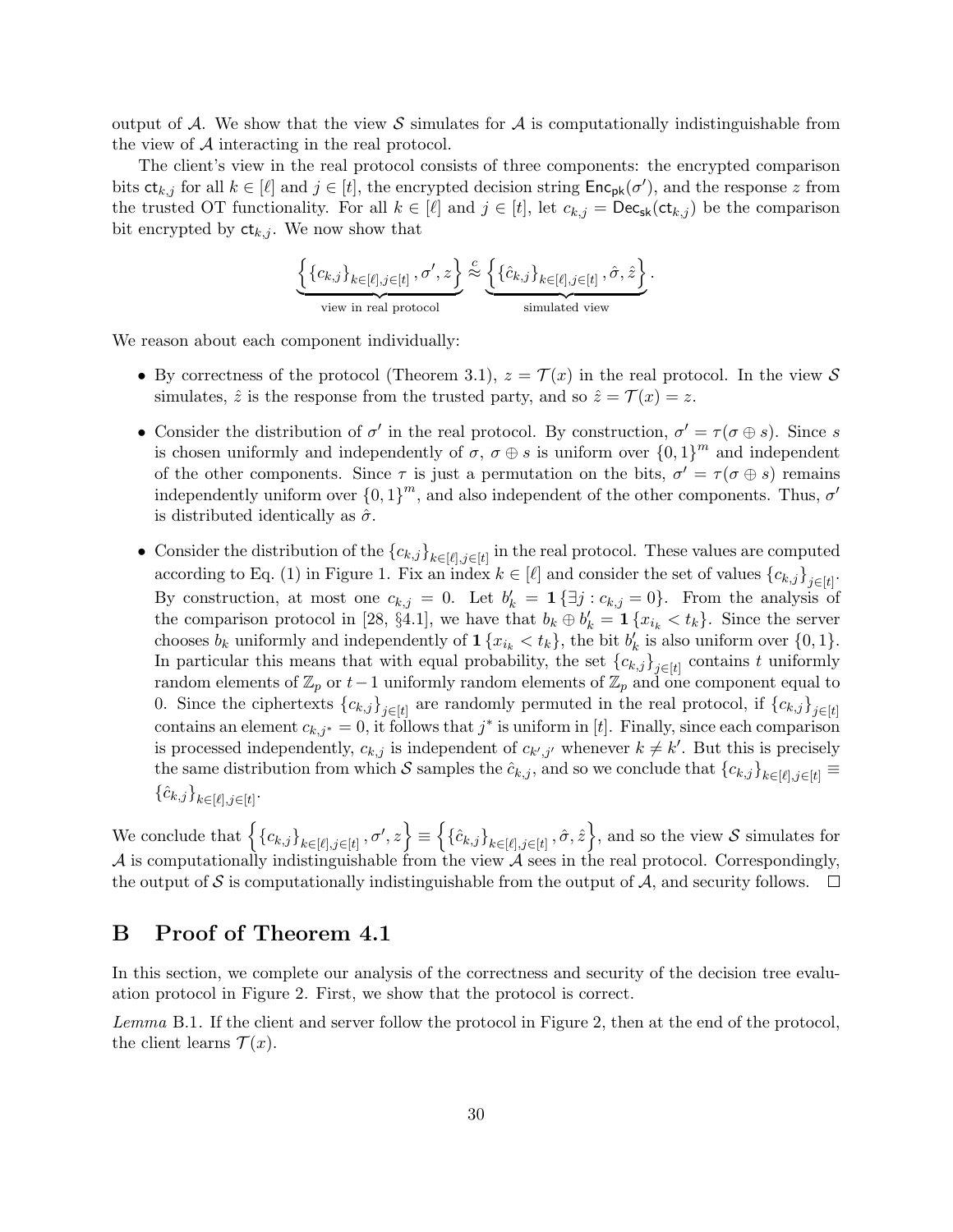*Proof.* In the protocol in Figure [2,](#page-12-0) for each internal node  $k \in [m]$  in the decision tree, the server is effectively running the comparison protocol from [\[28\]](#page-25-1) twice, once with blinding factor  $s'_{k} = 0$  and once with  $s'_k = 1$ . As in the proof of Theorem [3.1,](#page-8-1) we can appeal to the analysis of the comparison protocol from [\[28,](#page-25-1) §4.1] and conclude that the bits  $b'_k$  for  $k \in [m]$  that the client computes in the real game satisfy the relation  $s'_k \oplus b'_k = \mathbf{1}\{x_{i'_k} < t'_k\}$ . Next, let b' denote the bit string  $b'_1 \cdots b'_m$ . Then, b' is the decision string of x on  $\mathcal{T}'$ , and so the leaf with index  $\phi(b')$  (as defined in Section [2.2\)](#page-3-0) in T' contains the value  $\mathcal{T}'(x) = \mathcal{T}(x)$ . By construction of the protocol, for each  $k \in [m]$  if the client sets  $b'_k = 1$ , then it is able to decrypt one of the entries in  $\tilde{B}_k^{(1)}$  $\kappa_k^{(1)}$  and learn the key  $\kappa_{k,1}$ . Conversely, if the client sets  $b'_k = 0$ , then it is able to decrypt one of the entries in  $\tilde{B}_k^{(0)}$  $k^{(0)}$  and learn  $\kappa_{k,0}$ . In particular, the client obtains keys  $\kappa_{k,b'_k}$  for all  $k \in [m]$ . This allows the client to compute the value used to blind  $z_{\phi(b')}$  in the blinded response vector and learn  $\mathcal{T}(x)$ .  $\Box$ 

Before proceeding with the proof of Theorem [4.1,](#page-13-2) we first characterize the distribution of values in the blinded response vector  $[\hat{z}_0, \ldots, \hat{z}_m]$ . In particular, we show that for any bit string  $b \in \{0, 1\}^m$ , given the set of keys  $\{\kappa_{k,b_k}\}_{k\in[m]}$  corresponding to the bits of b, all but one entry in the blinded response vector is uniformly random over  $\mathbb{Z}_p$ . More formally, take a complete binary tree  $\mathcal T$  with depth d. Let  $m = 2^d - 1$  denote the number of internal nodes in  $\mathcal{T}$ . For  $k \in [m]$ , choose  $\kappa_{k,0}, \kappa_{k,1} \stackrel{\text{R}}{\leftarrow}$  $\mathbb{Z}_p$ . Next, for  $i = 0, 1, \ldots, m$ , let  $b_1 \cdots b_d$  be the binary representation of i, and let  $i_1, \ldots, i_d$  be the indices of the nodes in the path induced by  $b_1 \cdots b_d$  in  $\mathcal{T}$ . Define  $z_i$  to be

<span id="page-30-0"></span>
$$
z_i = \bigoplus_{j \in [d]} h(\kappa_{i_j, b_j}),\tag{2}
$$

where h is a pairwise independent hash function from  $\mathbb{Z}_p$  onto  $\{0,1\}^{\ell}$  (for some output length  $\ell$ where  $\ell < |\log_2 p|$ ). Intuitively, we associate a uniformly random key with each edge in  $\mathcal{T}$  (or equivalently, two keys with each internal node). The value  $z_i$  is the xor of the keys associated with each edge in the path from the root to leaf i. Now, we state the main lemma on the distribution of each  $z_i$  conditioned on knowing exactly one of the two keys associated with each internal node.

<span id="page-30-1"></span>Lemma B.2. Fix a complete binary tree  $\mathcal T$  with depth d. Let  $m = 2^d - 1$  and for each  $0 \le i \le m$ , construct  $z_i$  according to Eq. [\(2\)](#page-30-0) where  $\kappa_{k,b} \stackrel{\text{R}}{\leftarrow} \mathbb{Z}_p$  for  $k \in [m]$  and  $b \in \{0,1\}$ . Take any bit-string  $b \in \{0,1\}^m$  and let  $\alpha = \phi(b)$  be the index of the leaf node in the path induced by b in T. Then, for all  $i \neq \alpha$ , the conditional distribution of  $z_i$  given  $\{\kappa_{k,b_k}\}_{k \in [m]}$  is independent of the other entries  $\{z_k\}_{k\neq i}$  and statistically close to uniformly random over  $\{0, 1\}^{\ell}$ .

*Proof.* We argue by induction in the depth of the tree. When  $d = 1$ , there are exactly two keys  $\kappa_{1,0}$ and  $\kappa_{1,1}$ . Moreover,  $z_0 = h(\kappa_{1,0})$  and  $z_1 = h(\kappa_{1,1})$ . Since  $\kappa_{1,0}$  and  $\kappa_{1,1}$  are independently uniform over  $\mathbb{Z}_p$ , and h is pairwise independent, the claim follows by the leftover hash lemma.

For the inductive step, take a tree T of depth  $d > 1$  and a bit-string  $b \in \{0,1\}^m$ . Let  $\alpha$  be the index of the leaf node in the path induced by b in  $\mathcal T$ . Let  $\mathcal T$  be the complete subtree of  $\mathcal T$  (rooted at the same node) of depth  $d-1$ . For  $i=0,\ldots,2^{d-1}$ , let  $\hat{b}_1\cdots\hat{b}_{d-1}$  be the binary representation of i and let  $\hat{i}_1, \ldots, \hat{i}_{d-1}$  be the indices of the nodes in the path induced by  $\hat{b}_1 \cdots \hat{b}_{d-1}$  in  $\hat{\mathcal{T}}$ . Then, define the value  $\hat{z}_i = \bigoplus_{j \in [d-1]} h(\kappa_{\hat{i}_j, \hat{b}_j})$ . Set  $\hat{m} = 2^{d-1} - 1$ , and  $\hat{b} = b_1 \cdots b_{d-1}$ . Let  $\hat{\alpha}$  be the index of the leaf node in the path induced by  $\hat{b}$  in  $\hat{\mathcal{T}}$ . Invoking the induction hypothesis, we have that for all  $i \neq \hat{\alpha}$ , the conditional distribution of  $\hat{z}_i$  given  $\{\kappa_{k,b_k}\}_{k \in [\hat{m}]}$  is statistically close to the uniform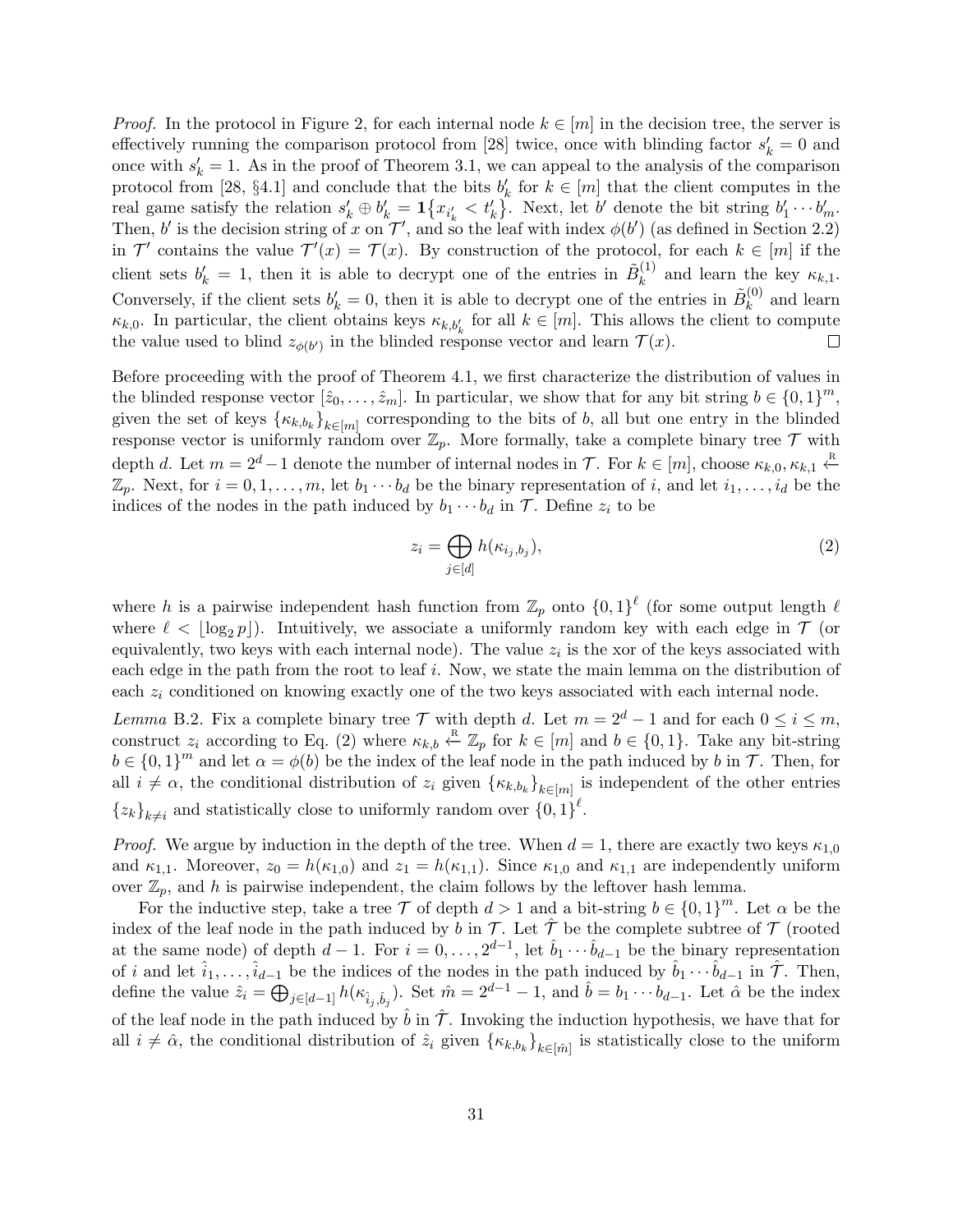distribution on  ${0,1}^{\ell}$  and independent of the other components. In other words, conditioned on the set  $\{\kappa_{k,b_k}\}_{k\in[m]}$ , we have that

<span id="page-31-0"></span>
$$
\left[\hat{z}_0,\ldots,\hat{z}_{\hat{\alpha}-1},\hat{z}_{\hat{\alpha}+1},\ldots,\hat{z}_{\hat{m}}\right] \stackrel{s}{\approx} \left[\hat{r}_0,\ldots,\hat{r}_{\hat{\alpha}-1},\hat{r}_{\hat{\alpha}+1},\ldots,\hat{r}_{\hat{m}}\right],\tag{3}
$$

where  $\hat{r}_0, \ldots, \hat{r}_{\hat{m}}$  are independently and uniformly random over  $\{0,1\}^{\ell}$ . Note that Eq. [\(3\)](#page-31-0) holds even if we condition over the full set of keys  $\{\kappa_{k,b_k}\}_{k \in [m]}$ , since  $\hat{z}_i$  is independent of  $\kappa_{k,b_k}$  for  $k > \hat{m}$ .

Each  $z_i$  is defined to be the xor of the hash of all the keys along the path from the root to the  $i<sup>th</sup>$  leaf in  $\mathcal T$ . We can decompose this as taking the xor of all the keys along the path from the root to the parent of the  $i<sup>th</sup>$  leaf, and xoring with the key associated with the edge from the parent to the leaf. Next, observe that the xor of the keys from the root to the parent of the  $i<sup>th</sup>$  leaf is precisely  $\hat{z}_{i/2}$ . Finally, let  $p_i$  denote the index of the parent node of the i<sup>th</sup> leaf in  $\mathcal{T}$ . Then,

<span id="page-31-1"></span>
$$
z_i = \bigoplus_{j \in [d]} h(\kappa_{i_j, b_j}) = \hat{z}_{\lfloor i/2 \rfloor} \oplus h(\kappa_{i_d, b_d}) = \hat{z}_{\lfloor i/2 \rfloor} \oplus h(\kappa_{p_i, (i \bmod 2)}).
$$
\n(4)

We now show that  $[z_0, \ldots, z_{\alpha-1}, z_{\alpha+1}, \ldots, z_m] \stackrel{s}{\approx} [r_0, \ldots, r_{\alpha-1}, r_{\alpha+1}, \ldots, r_m]$ , where  $r_0, \ldots, r_m$  are independent and uniform in  $\{0,1\}^{\ell}$ . From Eq. [\(4\)](#page-31-1), we can write  $z_i = \hat{z}_{\lfloor i/2 \rfloor} \oplus \kappa_{p_i,(i \bmod 2)}$ . By assumption, for each  $i \in [m]$ , we are given exactly one of the keys  $\kappa_{p_i,0}$  and  $\kappa_{p_i,1}$ . Let A be the subset of  $\{z_i\}_{i\neq\alpha}$  for which we know the the key  $\kappa_{p_i,(i \bmod 2)}$ , and let B be the subset of  $\{z_i\}_{i\neq\alpha}$  for which we do not know the key  $\kappa_{p_i,(i \mod 2)}$ . To complete the proof, we use a hybrid argument.

• First, we show that the conditional distribution of the elements of  $A$  and  $B$  (given the keys) is statistically close to the conditional distribution of A and  $B'$ , where each element in  $B'$  is uniform and independent over  $\{0,1\}^{\ell}$ .

To see this, take any  $z_i \in B$ . Since B contains the elements  $z_i$  for which we are not given the associated key  $\kappa_{p_i,(i \mod 2)}$ , we can write  $z_i$  as  $\hat{z}_{i'} \oplus h(\kappa_{k',1-b'_k})$ , for some  $0 \leq i' \leq \hat{m}$  and  $k' \in [m]$ . Now,  $\kappa_{k',1-b'_k}$  is independent and uniform over  $\mathbb{Z}_p$ , and in particular, independent of  $\{\kappa_{k,b_k}\}_{k\in[m]}$ . Moreover,  $z_i$  is the only element that depends on  $\kappa_{k',1-b'_k}$ . Since h is sampled from a pairwise independent family of hash functions, by the leftover hash lemma,  $h(\kappa_{k',1-b'_k})$ is statistically close to uniform over  $\{0,1\}^{\ell}$ . The claim follows.

• Next, we show that the conditional distribution of  $A$  and  $B'$  (given the keys) is statistically close to the conditional distribution of  $A'$  and  $B'$ , where each element in  $A'$  is uniform and independent in  $\{0,1\}^{\ell}$ .

To see this, take any  $z_i \in A$ . We can write  $z_i = \hat{z}_{i'} \oplus h(\kappa_{k',b_{k'}})$  for some  $i' \neq \hat{\alpha}$  and  $k' \in [m]$ . From Eq. [\(3\)](#page-31-0),  $\hat{z}_{i'}$  is statistically close to uniform over  $\{0,1\}^{\ell}$ . Moreover, no other element in A depends on  $\hat{z}'_i$ , so we conclude that  $z_i$  is independent of all the other elements of A. Finally, since the elements of  $B'$  are independent, uniform draws from  ${0,1}^{\ell}$ ,  $z_i$  is independent of all the other elements in A and B'. Thus, the conditional distribution of A and B' is statistically close to the conditional distribution of  $A'$  and  $B'$ , and the claim holds.

By induction on d, we conclude that for all  $i \neq \alpha$ , the conditional distribution of  $z_i$  given  $\{\kappa_{k,b_k}\}_{k \in [m]}$ is statistically close to uniform over  $\{0,1\}^{\ell}$ , and independent of  $z_j$  for all  $j \neq i$ .  $\Box$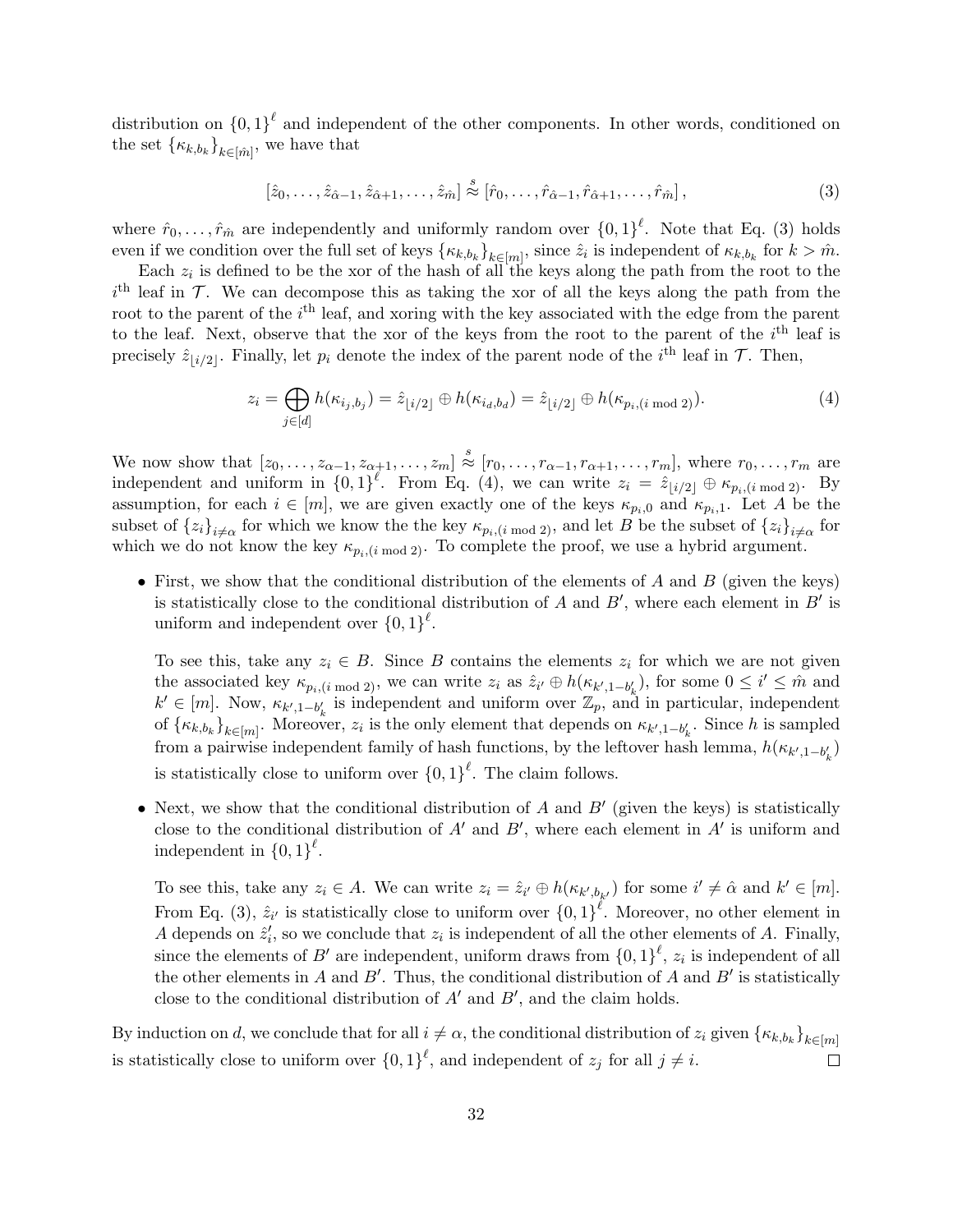We now now ready to show that the protocol in Figure [2](#page-12-0) provides security against a malicious client and privacy against a malicious server. As described in Section [2.3,](#page-4-0) we assume the depth of the decision tree d, the dimension n of the feature vector, and the precision t used to represent elements of the feature vector are public and known to all parties. We also assume that the decision tree is complete, so the number of internal nodes m is given by  $m = 2^d - 1$ .

Privacy against a malicious server. Let  $A$  be a server. We construct a simulator  $S$  that interacts only with the ideal functionality such that the output of the simulator is computationally indistinguishable from the output of  $A$  in the real world. Our simulator  $S$  works as follows:

- 1. The environment gives an input  $\mathcal T$  to the simulator.
- 2. The simulator starts running  $\mathcal A$  on input  $\mathcal T$ .
- 3. For each  $i \in [n]$  and  $j \in [t]$ , S sets  $\hat{x}_{i,j} = 0$  and samples  $\hat{r}_{i,j} \leftarrow \mathbb{Z}_p$ . It then constructs ciphertexts  $\hat{\mathbf{ct}}_{i,j} \leftarrow \mathsf{Enc}_{\mathsf{pk}}(\hat{x}_{i,j}; \hat{r}_{i,j})$  and associated proofs

$$
\hat{\pi}_{i,j} \leftarrow \text{PoK} \left\{ (r_{i,j}) : \hat{\mathbf{ct}}_{i,j} = \text{Enc} \left( 0; r_{i,j} \right) \vee \hat{\mathbf{ct}}_{i,j} = \text{Enc} \left( 1; r_{i,j} \right) \right\}.
$$

Note that these are the same Chaum-Pedersen style proofs used in the real protocol (Figure [2\)](#page-12-0). The simulator gives the ciphertexts  $\hat{\mathsf{ct}}_{i,j}$  and proofs  $\hat{\pi}_{i,j}$  to A.

4. Finally,  $S$  outputs whatever  $A$  outputs.

The view of the adversary  $A$  when interacting in the real protocol is computationally indistinguishable from its view when interacting with the simulator  $\mathcal S$ . This is easy to see since the view of  $\mathcal A$ consists only of ciphertexts and the associated zero-knowledge proofs. By semantic security of the underlying encryption scheme, and the zero-knowledge property of the proofs, we conclude that the view of  $A$  in the two cases is computationally indistinguishable, and thus, the output of  $A$  in the real scheme is computationally indistinguishable from the output of  $\mathcal S$  in the ideal world.  $\Box$ 

Security against a malicious client. Next, we show security against a malicious client. Let  $\mathcal A$ be a PPT client in the real world. We construct our ideal-world simulator  $S$  as follows:

- 1. The environment gives an input x to S. The simulator starts running  $\mathcal A$  on input x.
- <span id="page-32-0"></span>2. Algorithm  $A$  can abort, in which case, the simulator also aborts. Otherwise, algorithm  $A$ produces a sequence of ciphertexts  $Enc(\hat{x}_{i,j}; r_{i,j})$  and proofs  $\pi_{i,j}$  that  $\hat{x}_{i,j} \in \{0,1\}$  for all  $i \in [m], j \in [t],$
- 3. For each  $i \in [m], j \in [t]$ , the simulator verify the proof  $\pi_{i,j}$ . If any proof fails to verify, it aborts the protocol, and outputs whatever  $A$  outputs. Otherwise, it applies the knowledge extractor (from the proof of knowledge system) to  $\pi_{i,j}$  to extract the randomness  $r_{i,j}$  used to encrypt each  $\hat{x}_{i,j}$ . If the knowledge extractor fails, the simulator outputs  $\perp$ . If the simulator does note abort, then it learns each bit  $\hat{x}_{i,j}$  of each component of the client's input vector. Denote the extracted client input by  $\hat{x}$ . The simulator sends  $\hat{x}$  to the TTP, and receives  $\mathcal{T}(\hat{x})$ .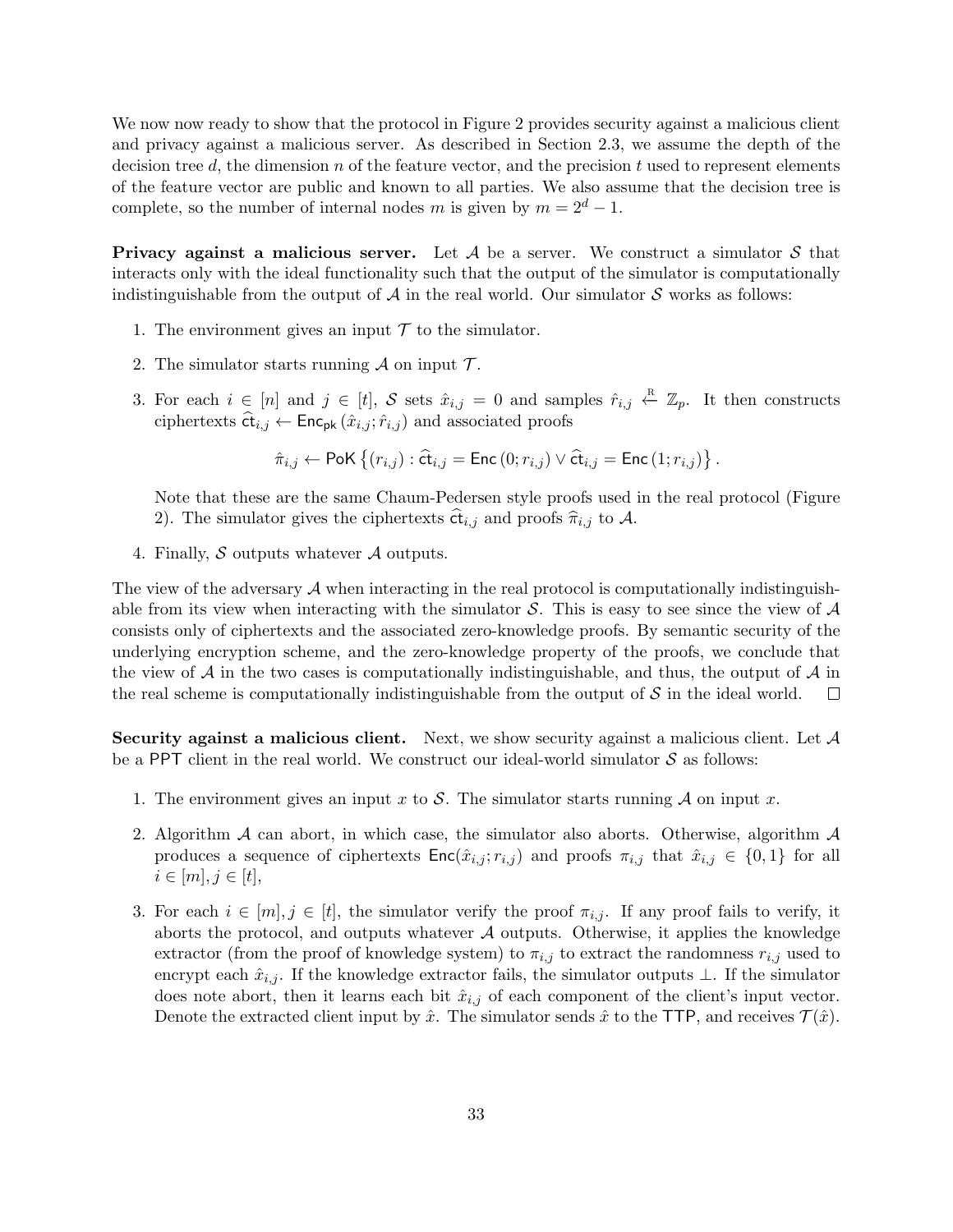- 4. The simulator samples values  $\hat{z}_0, \ldots, \hat{z}_m \stackrel{\text{R}}{\leftarrow} \{0, 1\}^{\ell}$  as well as a random bit-string  $\hat{b}' \stackrel{\text{R}}{\leftarrow} \{0, 1\}^m$ . For each  $i \in [m]$ , it additionally samples keys  $\hat{\kappa}_i \stackrel{\text{R}}{\leftarrow} \mathbb{Z}_p$ . Let  $i_1, \ldots, i_d$  be the indices of the nodes in the path induced by  $\hat{b}'$  in a complete binary tree of depth d, and let  $\ell$  be the index of the leaf node at the end of the path induced by  $\hat{b}'$  The simulator updates  $\hat{z}_\ell$  =  $\mathcal{T}(\hat{x}) \oplus \left( \bigoplus_{i \in [d]} h(\hat{\kappa}_i) \right)$ , where  $h: \mathbb{G} \to \{0,1\}^{\ell}$  is drawn from the same pairwise independent hash family (as in the real scheme).
- 5. Next, S simulates the sets of ciphertexts  $A_k^{(0)}$  $k_k^{(0)}, A_k^{(1)}, B_k^{(0)}, B_k^{(1)}$  from the real scheme. For each  $k \in [m]$ , the simulator does the following
	- (a) First, for  $j \in [t]$  and  $b \in \{0,1\}$ , the simulator samples random values  $\hat{c}_{k,i}^{(b)}$  $\chi_{k,j}^{(b)} \stackrel{\text{R}}{\leftarrow} \mathbb{Z}_p$ , and  $\hat{d}_{k}^{(b)}$  $\mathcal{L}_{k,j}^{(b)} \leftarrow \mathbb{Z}_p$ . Next, is chooses a random index index  $j^* \leftarrow \begin{bmatrix} t \end{bmatrix}$ , and updates  $\hat{c}_{k,j^*}^{(b'_k)} = 0$  and  $\hat{d}^{\dagger}_{i}$ (b  $\check{\prime}$ k )  $\hat{k}_{k,j^*}^{(v_k)} = \hat{\kappa}_k.$
	- (b) Next, the simulator constructs the tuples

$$
\begin{aligned} \hat{A}^{(0)}_k &= \left( \mathsf{Enc}_{\mathsf{pk}}(\hat{c}^{(0)}_{k,1}), \ldots, \mathsf{Enc}_{\mathsf{pk}}(\hat{c}^{(0)}_{k,t}) \right) \quad \hat{B}^{(0)}_k = \left( \mathsf{Enc}_{\mathsf{pk}}(\hat{d}^{(0)}_{k,1}), \ldots, \mathsf{Enc}_{\mathsf{pk}}(\hat{d}^{(0)}_{k,t}) \right) \\ \hat{A}^{(1)}_k &= \left( \mathsf{Enc}_{\mathsf{pk}}(\hat{c}^{(1)}_{k,1}), \ldots, \mathsf{Enc}_{\mathsf{pk}}(\hat{c}^{(1)}_{k,t}) \right) \quad \hat{B}^{(1)}_k = \left( \mathsf{Enc}_{\mathsf{pk}}(\hat{d}^{(1)}_{k,1}), \ldots, \mathsf{Enc}_{\mathsf{pk}}(\hat{d}^{(1)}_{k,t}) \right), \end{aligned}
$$

The simulator sends the blinded response vector  $[\hat{z}_0, \ldots, \hat{z}_m]$  and the sets of ciphertexts  $\hat A_k^{(0)}$  $\overset{(0)}{k}, \hat{A}^{(1)}_k$  $\stackrel{(1)}{k}, \hat B_k^{(0)}$  $\hat{B}^{(0)}_k, \hat{B}^{(1)}_k$  $\binom{1}{k}$  for  $k \in [m]$  to A

6. At the end of the simulation,  $S$  outputs whatever  $A$  outputs.

We show that on input x from the environment, the output of the simulator  $S$  is computationally indistinguishable from the output of  $A$  in the real world. Certainly, if  $A$  aborts the protocol before sending any messages, then the simulator also aborts, so the behavior of  $A$  and  $S$  is identical up to the end of Step [2](#page-32-0) of the simulation. Next, if the simulator aborts the protocol because the proofs fail to verify, then in the real protocol, the server would also abort the protocol (assuming the proof system is sound). Thus, the behavior of the simulator up to this point is identical to the behavior of the server in the real-world, and so, the outputs of the simulator are identically distributed as the outputs of A.

Since the proofs verify, the knowledge extractor succeeds in extracting the client's input  $x$  with overwhelming probability. We now argue that the simulator's response to  $A$  is computationally indistinguishable from the server's response to  $A$  in the real protocol. The adversary's view in the real protocol consists of the following components: the blinded response vector  $[z_0, \ldots, z_m]$  and the collections of ciphertexts  $A_k^{(0)}$  $k^{(0)}, A_k^{(1)}, B_k^{(0)}, B_k^{(1)}$  for  $k \in [m]$ .

- First, we show that for all  $k \in [m]$ , the ciphertexts  $(A_k^{(0)})$  $(k^{(0)}, A_k^{(1)}, B_k^{(0)}, B_k^{(1)})$  are distributed identically as  $(\hat{A}_k^{(0)})$  $\overset{(0)}{k}, \hat{A}^{(1)}_k$  $\overset{(1)}{\scriptstyle k}, \hat B^{(0)}_k$  $\stackrel{(0)}{k}, \hat B^{(1)}_k$  $\binom{1}{k}$ . In the real scheme, let  $c_{k,j}^{(b)}$  be the values appearing in  $A_k^{(b)}$  $\binom{b}{k}$  for  $j \in [t]$  and  $b \in \{0,1\}$ . By construction, for all  $k \in [m]$ , there is an index  $j^* \in [t]$  such that either
	- $(c_k^{(0)})^* = 0$ , and  $c_{k,j^*}^{(1)}$  is uniform over  $\mathbb{Z}_p$ , and for all  $j \neq j^*, b \in \{0,1\}$ ,  $c_{k,j}^{(b)}$  is also uniform over  $\mathbb{Z}_p$ . In this case, an honest client would compute  $b'_k = 0$ .